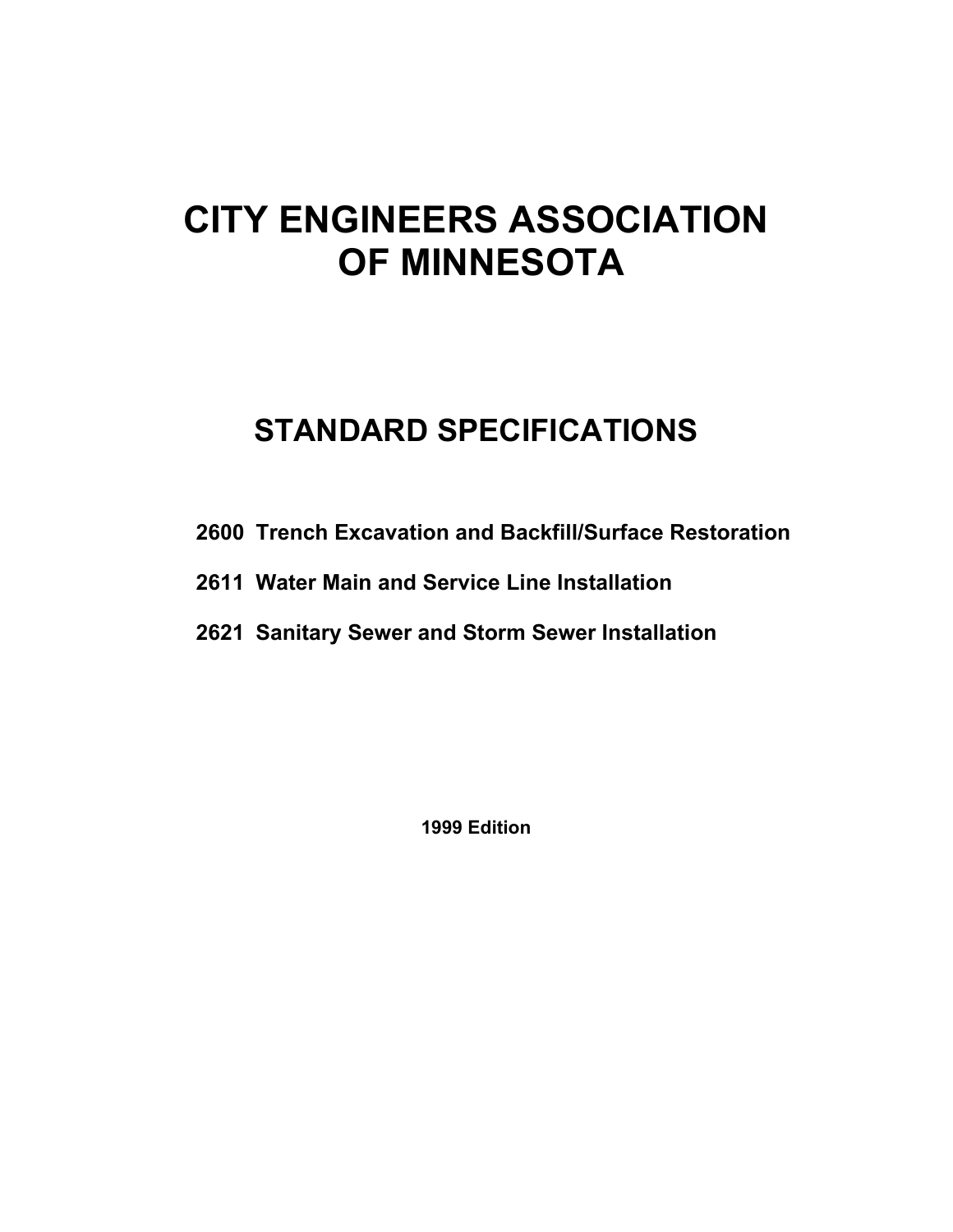# **TABLE OF CONTENTS**

| 2600.1         |  |
|----------------|--|
| 2600.2         |  |
| A              |  |
| A <sub>1</sub> |  |
| A2             |  |
| B              |  |
| $\mathcal{C}$  |  |
| D              |  |
| 2600.3         |  |
| A              |  |
| A <sub>1</sub> |  |
| A2             |  |
| A <sub>3</sub> |  |
| A <sub>4</sub> |  |
| A <sub>5</sub> |  |
| A6             |  |
| B              |  |
| B1             |  |
| B <sub>2</sub> |  |
| B <sub>3</sub> |  |
| B <sub>4</sub> |  |
| B <sub>5</sub> |  |
| C              |  |
| C <sub>1</sub> |  |
| C <sub>2</sub> |  |
| D              |  |
| E              |  |
| F              |  |
| F <sub>1</sub> |  |
| F2             |  |
| F <sub>3</sub> |  |
| G              |  |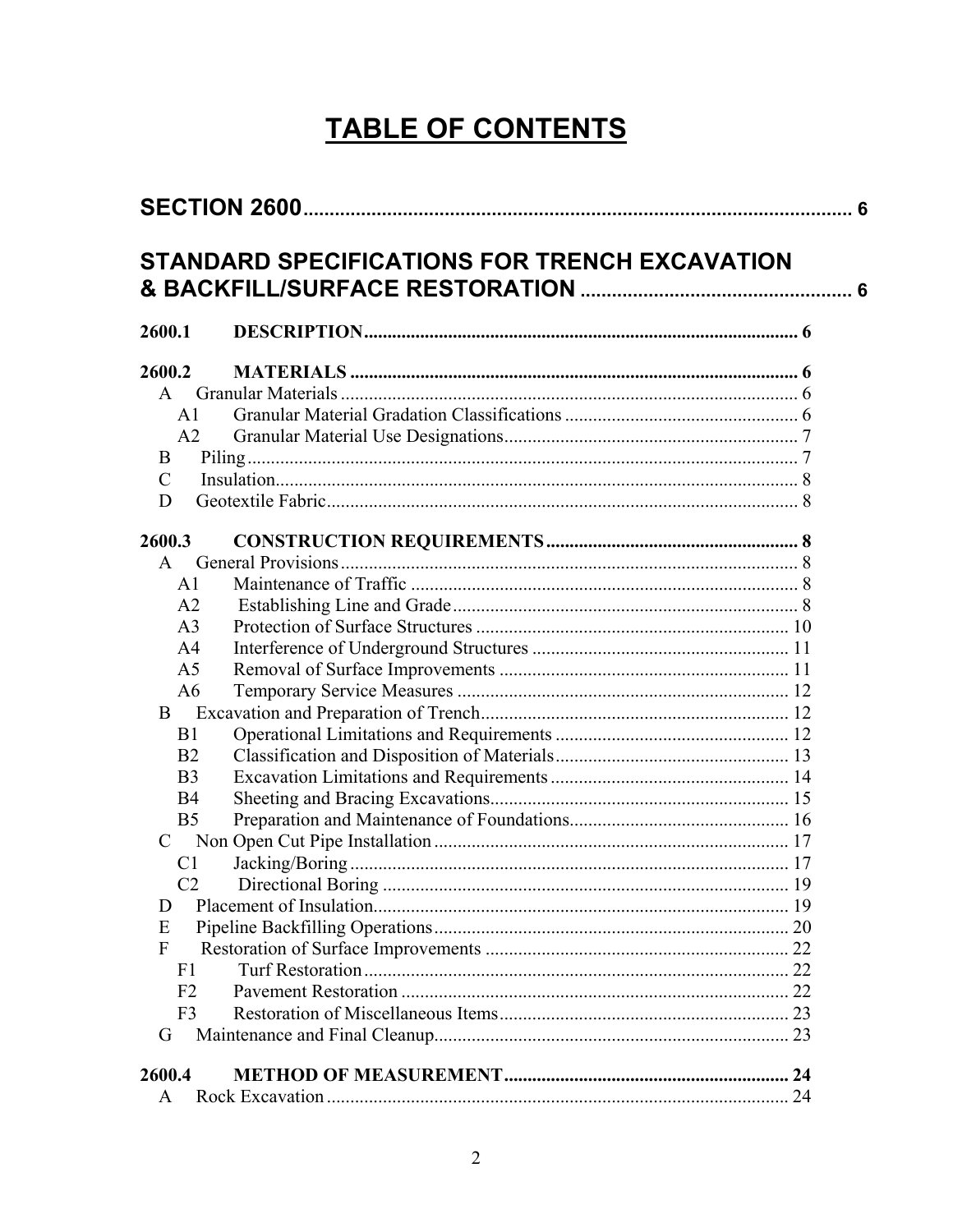| B               |                                                   |  |
|-----------------|---------------------------------------------------|--|
| $\mathcal{C}$   |                                                   |  |
| D               |                                                   |  |
| D <sub>1</sub>  |                                                   |  |
| E               |                                                   |  |
|                 |                                                   |  |
| 2600.5          |                                                   |  |
|                 |                                                   |  |
|                 | <b>STANDARD SPECIFICATIONS FOR WATER MAIN AND</b> |  |
|                 |                                                   |  |
| 2611.1          |                                                   |  |
|                 |                                                   |  |
| 2611.2          |                                                   |  |
|                 |                                                   |  |
| AI              |                                                   |  |
| A <sub>2</sub>  |                                                   |  |
| A <sub>3</sub>  |                                                   |  |
| A <sup>4</sup>  |                                                   |  |
| B               |                                                   |  |
| $\mathcal{C}$   |                                                   |  |
| Cl              |                                                   |  |
| C <sub>2</sub>  |                                                   |  |
| C <sub>3</sub>  |                                                   |  |
| $\Box$          |                                                   |  |
| E               |                                                   |  |
| F               |                                                   |  |
| G               |                                                   |  |
| H               |                                                   |  |
|                 |                                                   |  |
| 2611.3          |                                                   |  |
| A               |                                                   |  |
| Al              |                                                   |  |
| A2              |                                                   |  |
| A <sub>3</sub>  |                                                   |  |
| A <sub>4</sub>  |                                                   |  |
| A <sub>5</sub>  |                                                   |  |
| B               |                                                   |  |
| B <sub>1</sub>  |                                                   |  |
| B1a             |                                                   |  |
| B1b             |                                                   |  |
| B <sub>1c</sub> |                                                   |  |
| B2              |                                                   |  |
| B <sub>3</sub>  |                                                   |  |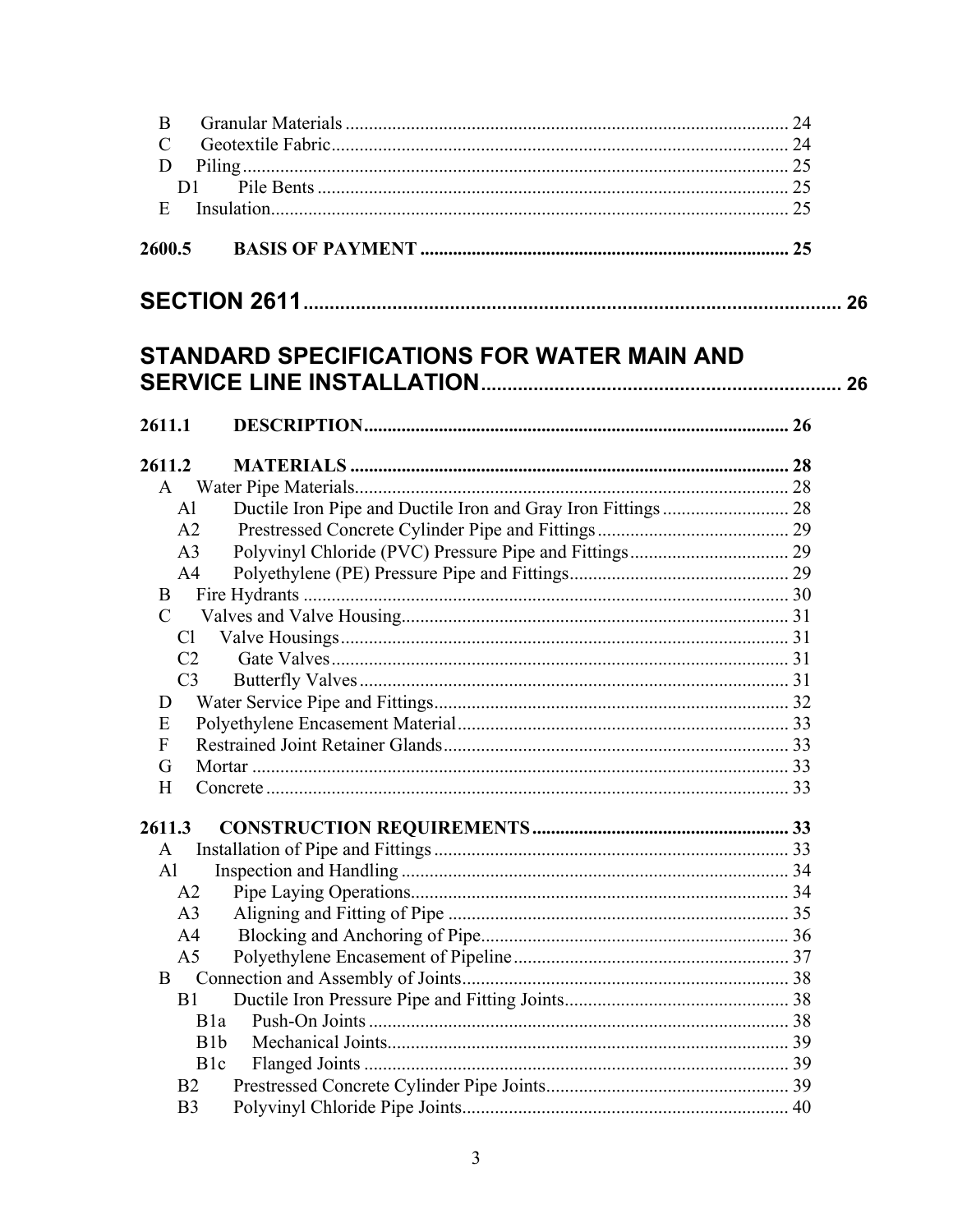| B3a                                                                                 |    |
|-------------------------------------------------------------------------------------|----|
| B <sub>4</sub>                                                                      |    |
| $\mathcal{C}$                                                                       |    |
| C <sub>1</sub>                                                                      |    |
| C <sub>2</sub>                                                                      |    |
| D                                                                                   |    |
| E                                                                                   |    |
| F                                                                                   |    |
| G                                                                                   |    |
| H                                                                                   |    |
| 2611.4                                                                              |    |
| A                                                                                   |    |
| B                                                                                   |    |
| C                                                                                   |    |
| D                                                                                   |    |
| E                                                                                   |    |
| F                                                                                   |    |
| G                                                                                   |    |
| H                                                                                   |    |
| I                                                                                   |    |
| J                                                                                   |    |
| K                                                                                   |    |
|                                                                                     |    |
| 2611.5                                                                              |    |
|                                                                                     | 48 |
| STANDARD SPECIFICATIONS FOR SANITARY SEWER AND                                      | 48 |
| 2621.1 DESCRIPTION.                                                                 | 48 |
| 2621.2                                                                              |    |
| A                                                                                   |    |
| A <sub>1</sub>                                                                      |    |
| A2                                                                                  |    |
| Ductile Iron Pipe and Ductile Iron and Gray Iron and Fittings  50<br>A <sub>3</sub> |    |
| A <sub>4</sub>                                                                      |    |
| A <sub>5</sub>                                                                      |    |
| A <sub>6</sub>                                                                      |    |
| A7                                                                                  |    |
| A8                                                                                  |    |
| B                                                                                   |    |
| C                                                                                   |    |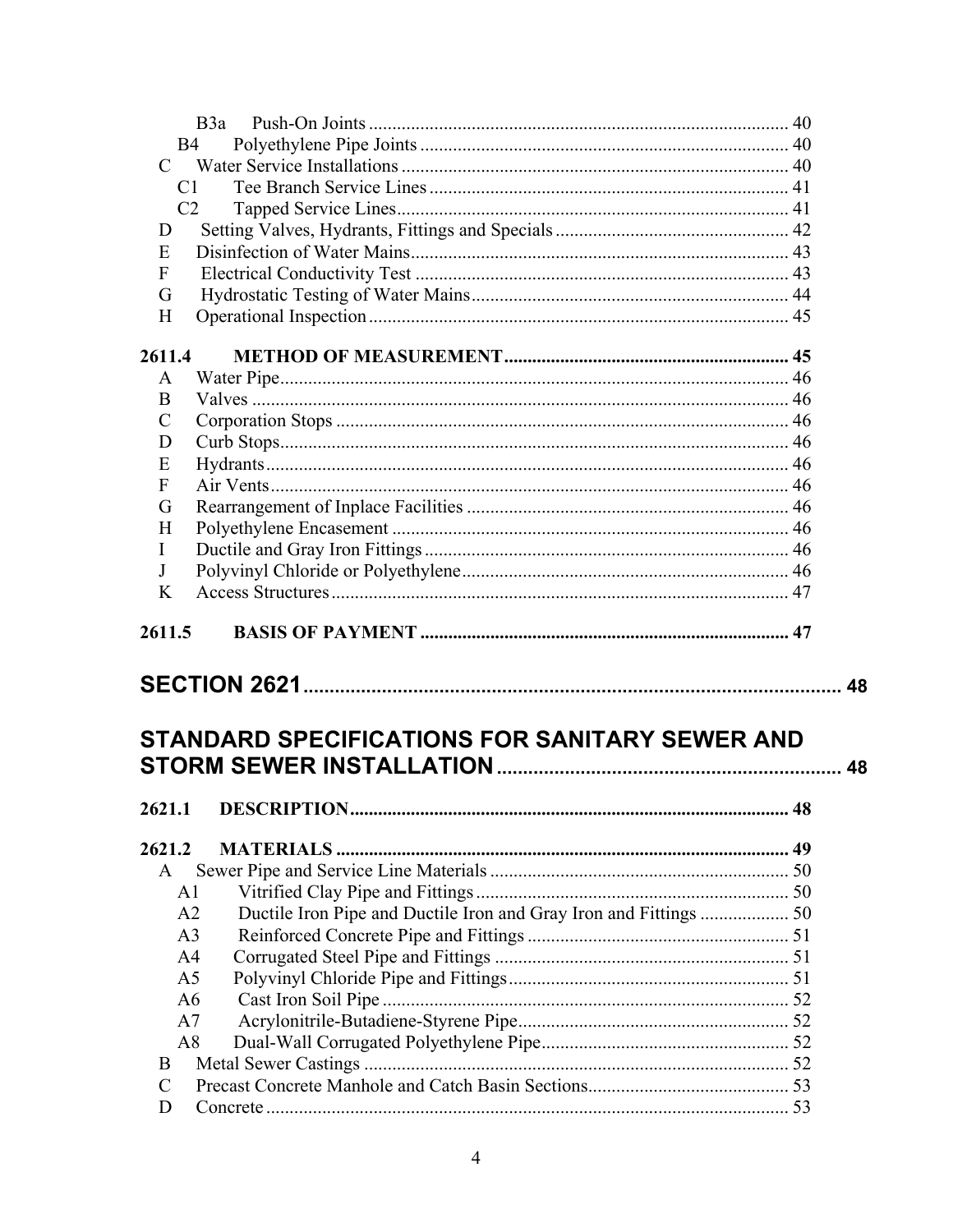| E             |                |  |
|---------------|----------------|--|
| 2621.3        |                |  |
| $\mathsf{A}$  |                |  |
|               | A <sub>1</sub> |  |
|               | A <sub>2</sub> |  |
|               | A <sub>3</sub> |  |
|               | A <sub>4</sub> |  |
| B             |                |  |
| $\mathcal{C}$ |                |  |
| D             |                |  |
| E             |                |  |
| $\mathbf{F}$  |                |  |
| F1            |                |  |
|               | F2             |  |
|               | F <sub>3</sub> |  |
| G             |                |  |
|               | G1             |  |
| H             |                |  |
| 2621.4        |                |  |
| A             |                |  |
| B             |                |  |
| $\mathcal{C}$ |                |  |
| D             |                |  |
| E             |                |  |
| F             |                |  |
| G             |                |  |
| H             |                |  |
| 2621.5        |                |  |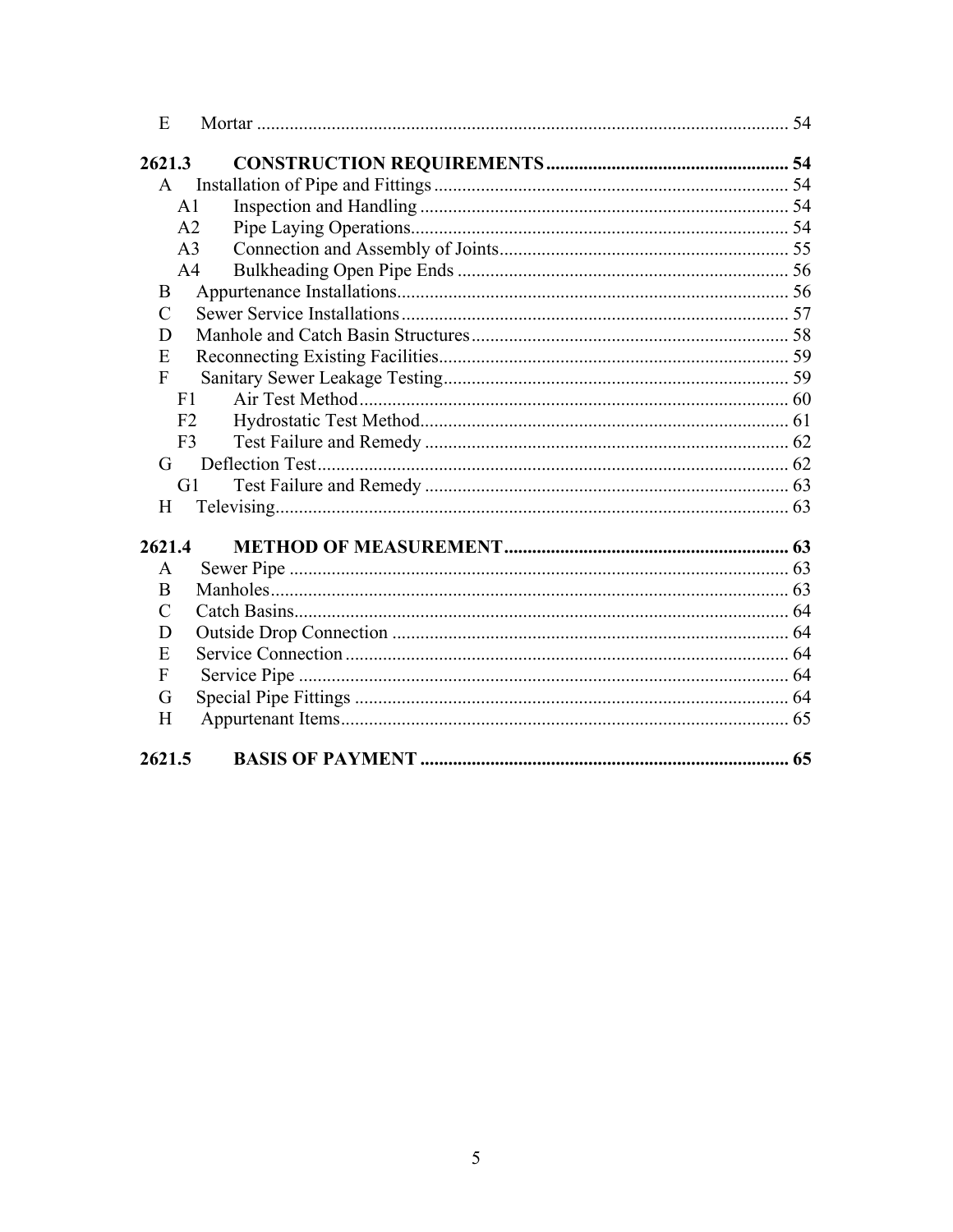# <span id="page-5-0"></span>**SECTION 2600 STANDARD SPECIFICATIONS FOR TRENCH EXCAVATION & BACKFILL/SURFACE RESTORATION**

### **2600.1 DESCRIPTION**

This work shall consist of the excavation, backfilling, and restoration of existing surface improvements for the purposes of installing new and/or relocating or adjusting existing underground utilities.

Use of the term "Plans, Specifications and Special Provisions" within this specification shall be construed to mean those documents which compliment, modify, or clarify these specifications and are accepted as an enforceable component of the Contract or Contract Documents. All references to Mn/DOT Specifications shall mean the latest published edition of the Minnesota Department of Transportation Standard Specifications for Construction, as modified by any Mn/DOT Supplemental Specification edition published prior to the date of advertisement for bids. All reference to other Specifications of AASHTO, ASTM, ANSI, AWWA, etc. shall mean the latest published edition available on the date of advertisement for bids.

#### **2600.2 MATERIALS**

#### **A Granular Materials**

Granular materials furnished for foundation, bedding, encasement, backfill, or other purposes as may be specified shall consist of any natural or synthetic mineral aggregate such as sand, gravel, crushed rock, crushed stone, or slag, that shall be so graded as to meet the gradation requirements specified herein for each particular use by the material manufacturer or as indicated in the Plans, Specifications, or Special Provisions.

#### **A1 Granular Material Gradation Classifications**

Granular materials furnished for use in Foundation, Bedding, Encasement, or Backfill construction shall conform to the following requirements:

Foundation materials shall have 100 percent by weight passing the 1-1/2 inch sieve and a maximum of 10 percent by weight passing the No. 4 sieve.

Backfill materials shall consist of existing trench materials, except as otherwise specified in this specification or in the Special Provisions**.**

Bedding and encasement materials for flexible pipe, where improved pipe foundation is not required, shall meet the requirements of Mn/DOT Specification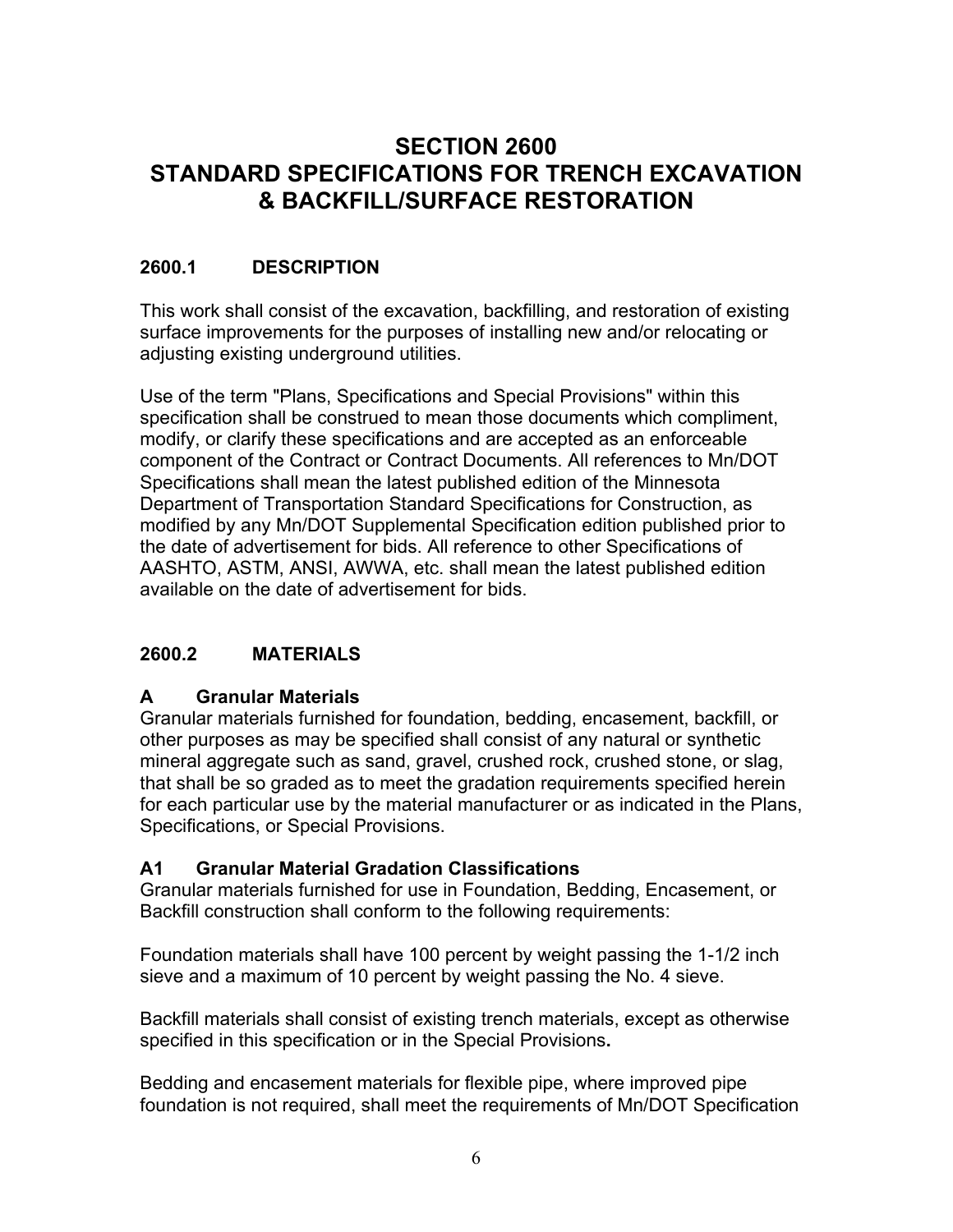<span id="page-6-0"></span>3149.2B1, Granular Borrow, except that 100 percent by weight shall pass the one-inch sieve.

A gradation report from an approved Independent Testing laboratory of the proposed granular materials shall be furnished to the Engineer before any of the granular materials are delivered to the project.

# **A2 Granular Material Use Designations**

Granular materials provided for Foundation, Bedding, Encasement, or Backfill use as required by the Plans, Specifications, and Special Provisions, either as part of the pipe item work unit or as a separate contract item, shall be classified as to use in accordance with the following:

| <b>Material Use Designation</b>            | <b>Zone Designation</b><br>Granular Foundation ----------------- Placed below the bottom of pipe grade as<br>replacement for unsuitable or unstable soils, to<br>achieve better foundation support.                                     |
|--------------------------------------------|-----------------------------------------------------------------------------------------------------------------------------------------------------------------------------------------------------------------------------------------|
|                                            | Granular Bedding --------------------- Placed below the pipe midpoint, prior to pipe<br>installation, to facilitate proper shaping and to<br>achieve uniform pipe support.                                                              |
|                                            | Granular Encasement --------------- Placed below an elevation one foot above the<br>top of pipe, after pipe installation, for protection<br>of the pipe and to assure proper filling of voids<br>or thorough consolidation of backfill. |
| <b>Granular Backfill -----------------</b> | Placed below the surface base course, if any,<br>as the second stage of backfill, to minimize<br>trench settlement and provide support for<br>surface improvements.                                                                     |

In each case above, unless otherwise indicated, the lower limits of any particular zone shall be the top surface of the next lower course as constructed. The upper limits of each zone are established to define variable needs for material gradation and compaction or void content, taking into consideration the sequence of construction and other conditions. The material use and zone designations described above shall only serve to fulfill the objectives and shall not be construed to restrict the use of any particular material in other zones where the gradation requirements are met.

#### **B Piling**

Piling shall be constructed in accordance with the provisions of Mn/DOT Specification 2452 and special plan details relating to piling.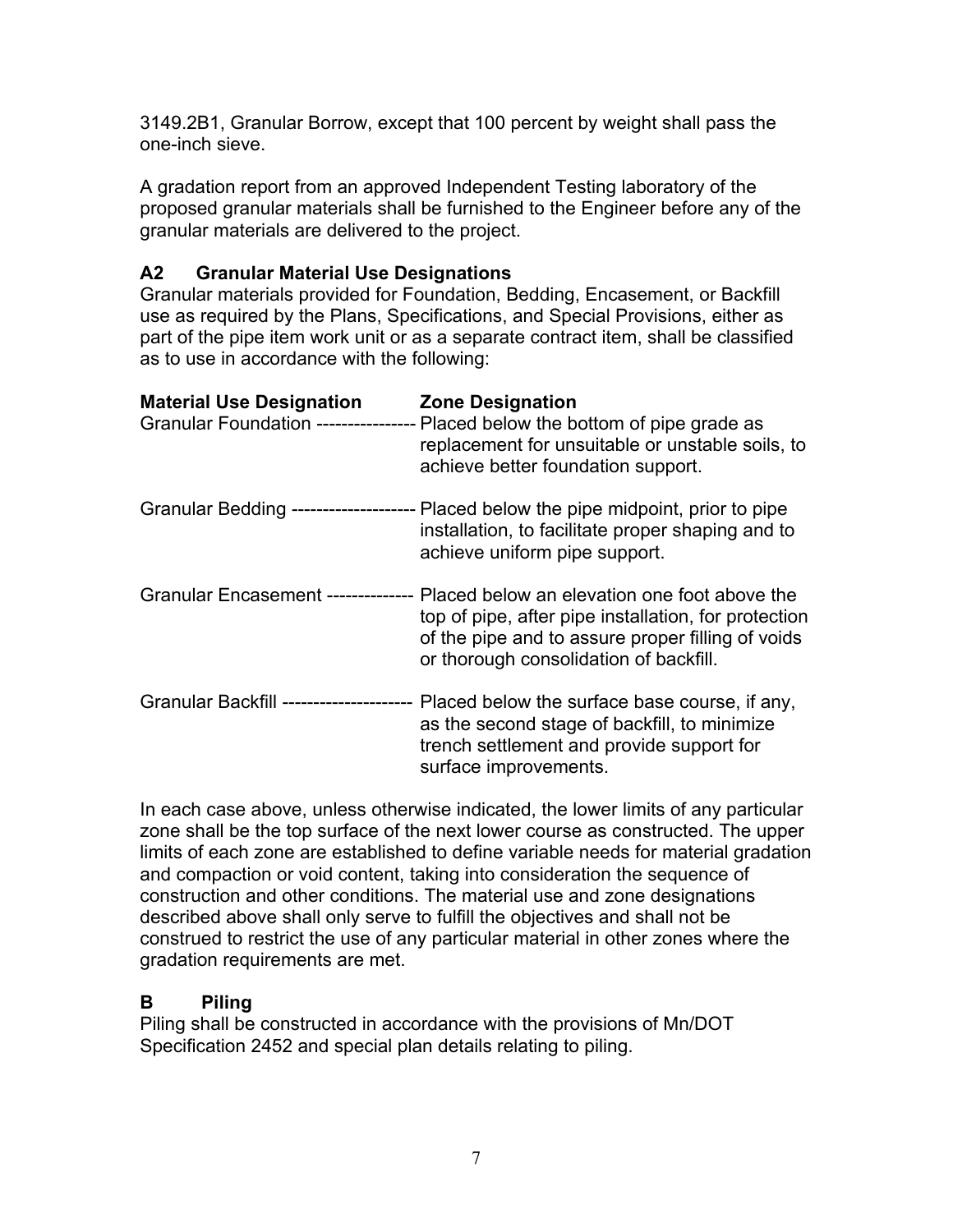# <span id="page-7-0"></span>**C Insulation**

Main Insulation shall be extruded rigid board material having a thermal conductivity of 0.23 BTU/hour/square foot/degree Fahrenheit/per inch thickness, maximum, at 40âF mean, a comprehensive strength of 35 psi minimum, and water absorption of 0.25 percent by volume minimum. Unless otherwise specified in the Plans, specifications, or Special Provisions, board dimensions shall measure 8 feet long, 2 or 4 feet wide, and 1, 1-1/2, 2, or 3 inches thick.

# **D Geotextile Fabric**

Geotextile fabric shall meet the requirements of Mn/DOT Specification 3733 and be used as required by the Plans, Specifications, and Special Provisions.

# **2600.3 CONSTRUCTION REQUIREMENTS**

# **A General Provisions**

# **A1 Maintenance of Traffic**

Whenever work interferes with the flow of traffic along a roadway, the Contractor shall provide for traffic control and signing and public safety in accordance with the provisions of the field manual of Temporary Control Zone Layouts of the Minnesota Manual of Uniform Traffic Control Devices and Mn/DOT Specifications 1404 and 1710, and the Special Provisions. Neither road closures nor detours shall be permitted unless specified in the Special Provisions or authorized by the Engineer. Where road closures or detours are permitted by the Engineer, the Engineer shall determine the appropriate agencies, boards, or departments the Contractor must notify prior to taking the action and the proper advance notice to be provided to each body.

Compliance with this requirement shall not be construed to relieve the Contractor from the responsibility of notifying agencies or institutions whose services may be predicated upon a roadway being opened to traffic or whose services would be hindered if a roadway is closed to traffic. Such agencies or institutions shall include, but not be limited to, the police department, the fire department, municipal bus service, school bus service, and ambulance service. The Contractor shall keep the required agencies informed of changing traffic patterns and detour situations.

# **A2 Establishing Line and Grade**

The primary line and grade will be established by the Engineer. For trench installation, line and grade stakes will be set parallel to the proposed pipeline at an appropriate offset therefrom as will best serve the Contractor's operations wherever practical. For tunnel installation, line and grade stakes will be set directly above the proposed pipeline setting. Grade and line stakes will be set at 25-foot intervals along the pipeline; at each change in line or grade; and as needed for pipeline appurtenances and service lines.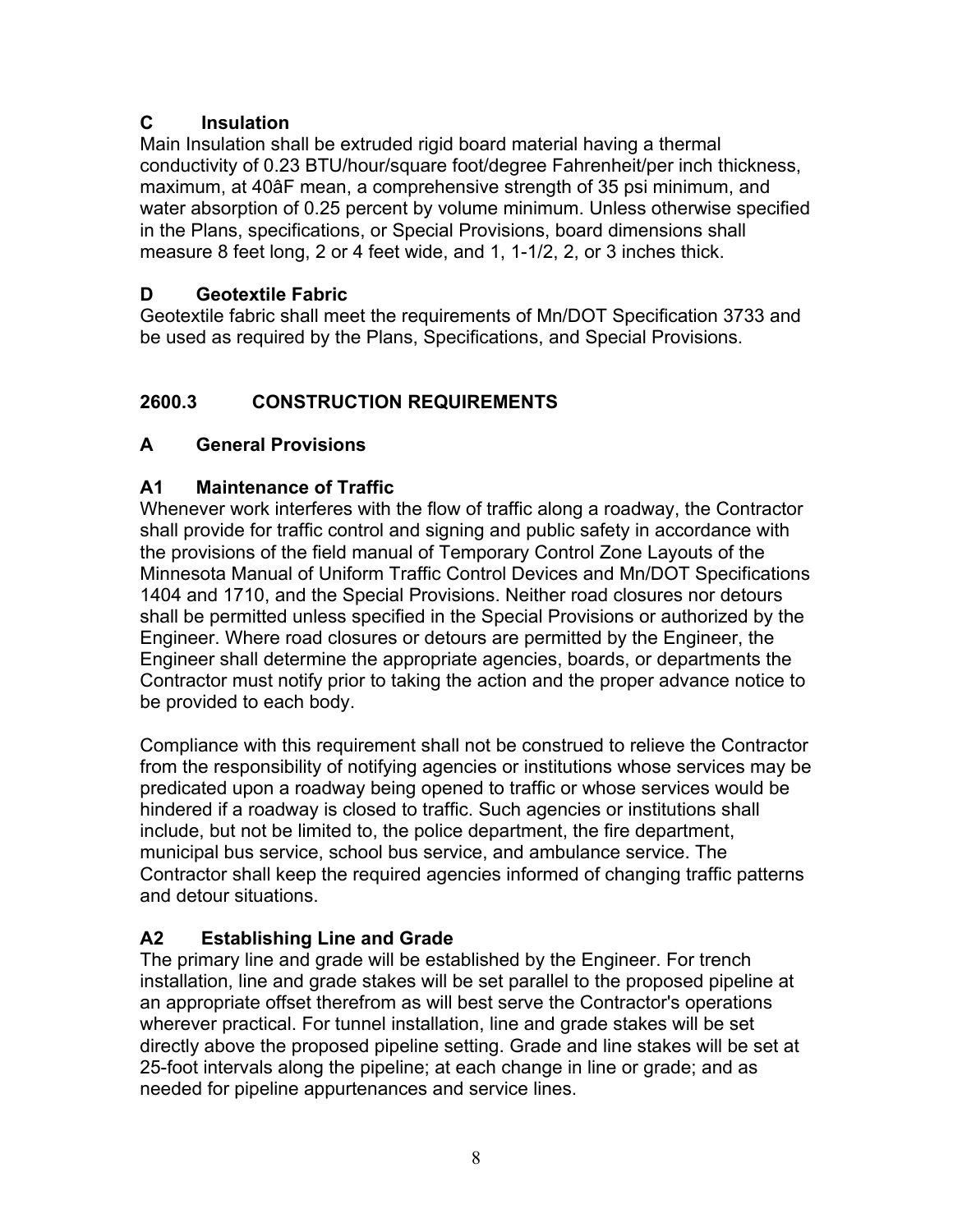The Contractor shall arrange operations to avoid unnecessary interference with the establishment of the primary line and grade stakes; and shall render whatever assistance may be required by the Engineer in accomplishing the staking. The Contractor shall be responsible for preservation of the primary stakes and, if negligent in providing necessary protection, shall bear the full cost of any restaking.

The Contractor shall be solely responsible for the correct transfer of the primary line and grade to all working points and for construction of the work to the prescribed lines and grades as established by the Engineer. Following construction of a work shaft on tunnel installations, the line and grade shall be transferred down the shaft and be projected into and throughout the length of each tunnel heading.

Unless otherwise specified in the Plans, Specifications, and Special Provisions, the water main shall generally be placed with the minimum specified cover. However, a greater depth may be required to clear existing storm and sanitary sewers and sewer services, and no additional compensation shall be provided for such adjustments.

In locations where sewer is in direct conflict with existing water main and water services the water main and water services shall be lowered to provide at least 18 inches of vertical distance between the top of the water main or service and the bottom of the sanitary or relocated in accordance with the Plans.

Watermains crossing above storm or sanitary sewers shall be laid to provide a separation of at least18 inches between the bottom of the water main and the top of the sewer. When local conditions prevent a vertical separation as described, the following construction shall be used:

(1) Sewers passing over or under Water mains shall be constructed of materials equal to water main standards of construction for a distance of at least 9 feet on either side of the water main.

(2) Watermain passing under sewers shall, in addition, be protected by providing:

(a) a vertical separation of at least 18 inches between the bottom of the sewer and the top of the water main;

(b) adequate structural support for the sewers to prevent excessive deflection of joints and settling on and breaking of the Water mains;

(c) a length of water pipe shall be centered at the point of crossing so that the joints will be equidistant and as far as possible from the sewer.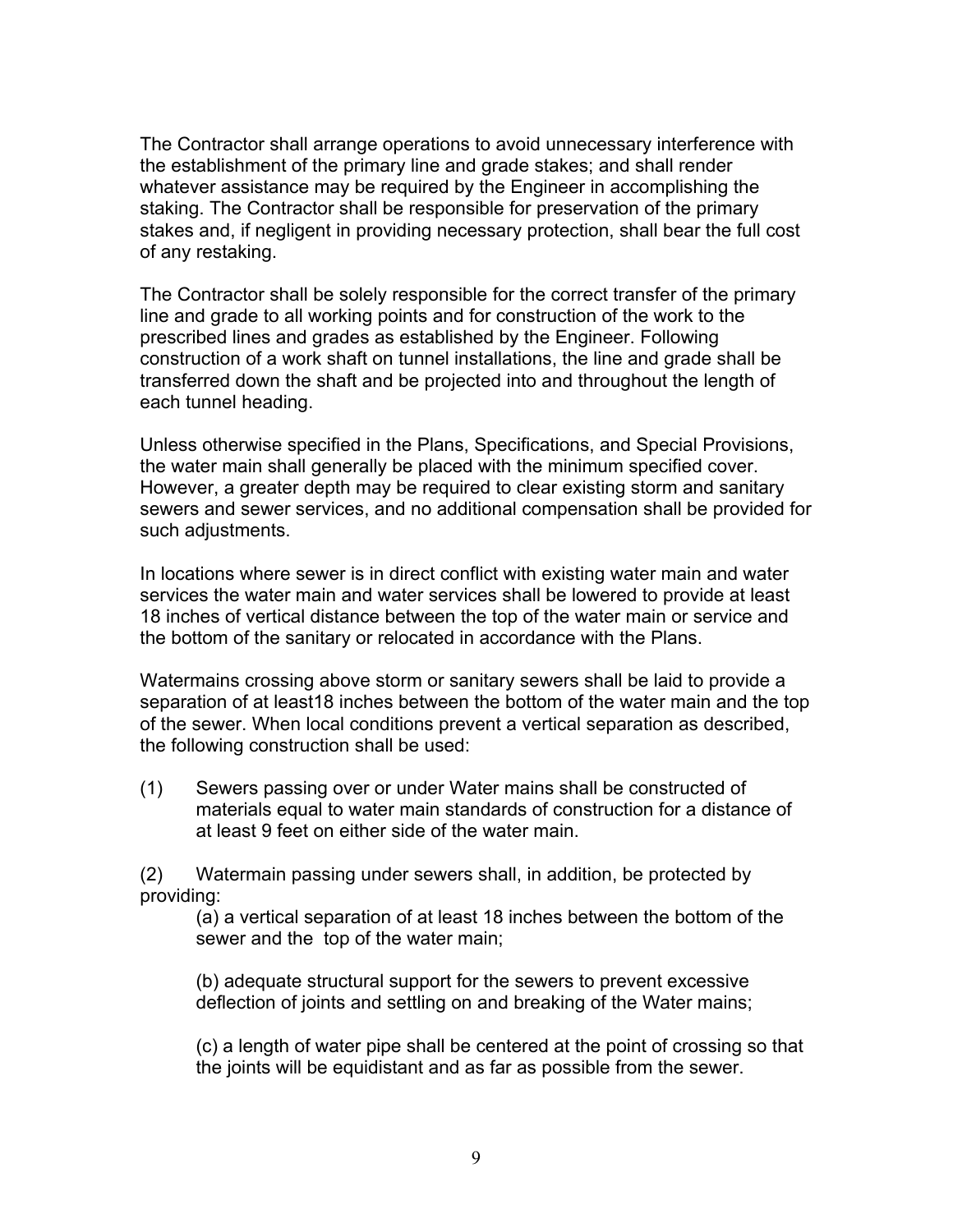<span id="page-9-0"></span>Water mains shall be laid at least 10 feet horizontally from any sanitary sewer or storm sewer, whenever possible. When local conditions prevent a horizontal separation of 10 feet, a water main may be laid closer to a storm or sanitary sewer provided that:

(1) The bottom of the water main is at least 18 inches above the top of the sewer;

(2) Where this vertical separation cannot be obtained, the sewer shall be constructed of materials and with joints that are equivalent to water main standards of construction and shall be pressure tested to assure water tightness prior to backfilling.

No deviation shall be made from the required line or grade except with the consent of the Engineer.

#### **A3 Protection of Surface Structures**

All surface structures and features located outside the permissible excavation limits for underground installations, together with those within the construction areas which are indicated in the Plans as being saved, shall be properly protected against damage and shall not be disturbed or removed without approval of the Engineer. Within the construction limits, as required, the removal of improvements such as paving, curbing, walks, turf, etc., shall be subject to acceptable replacement after completion of underground work, with all expense of removal and replacement being borne by the Contractor to the extent that separate compensation is not specifically provided for in the Contract.

Obstructions such as street signs, guard posts, small culverts, mailboxes, and other items of prefabricated construction may be temporarily removed during construction provided that essential service is maintained in a relocated setting as approved by the Engineer and that nonessential items are properly stored for the duration of construction. Upon completion of the underground work, all such items shall be replaced in their proper setting at the sole expense of the Contractor.

The Contractor shall be responsible for protection of existing overhead utilities and poles. This shall include arranging with the utility and paying the utility for holding poles that will be close to the edge of any trench. Holding of poles and repair of any damage to these facilities shall be considered incidental to the project with no additional compensation allowed. If relocation or removal of these facilities is required, the Owner will contact the concerned utility and pay for the relocation or removal at no additional expense to the Contractor.

In the event of damage to any surface improvements, either privately or publicly owned, in the absence of construction necessity, the Contractor will be required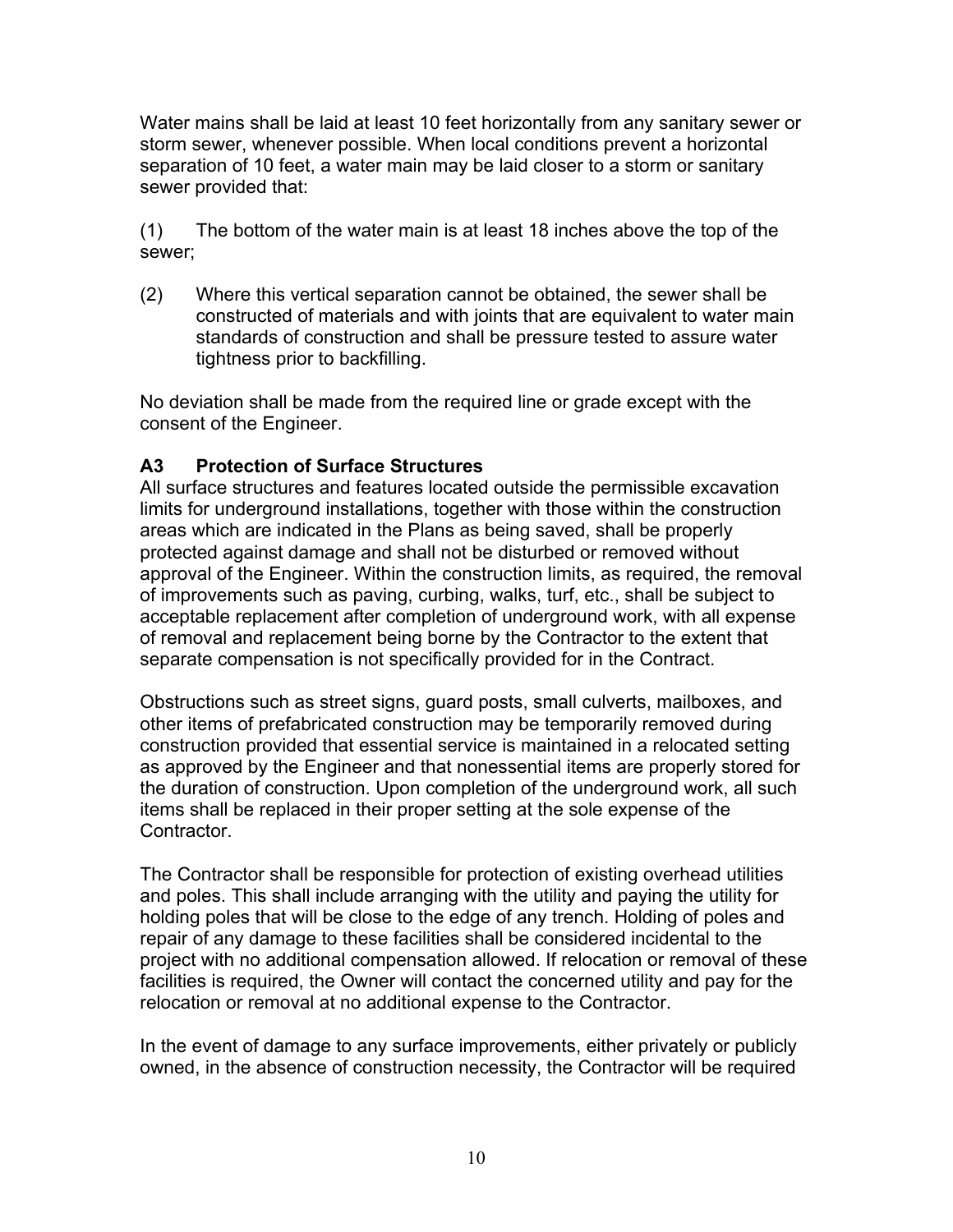<span id="page-10-0"></span>to replace or repair the damaged property to the satisfaction of the Engineer and without cost to the Owner.

# **A4 Interference of Underground Structures**

When any underground structure interferes with the planned placement of the pipeline or appurtenances to such an extent that alterations in the work are necessary to eliminate the conflict or avoid endangering effects on either the existing or proposed facilities, the Contractor shall immediately notify the Engineer and the Owner of the affected structure. When any existing facilities are endangered by the Contractor's operations, the Contractor shall cease work at the site and take such precautions as may be necessary to protect the inplace structures until a decision is made as to how the conflict will be resolved.

Without specific authorization from the Engineer, no essential utility service shall be disrupted, nor shall any change be made in either the existing structures or the planned installations to overcome the interference. Alterations in existing facilities will be allowed only to the extent that service will not be curtailed unavoidably and then only when the encroachment or relocation will satisfy all applicable regulations and conditions.

Wherever alterations are required as a result of unforeseen underground interferences not due to any fault or negligence of the Contractor, the Engineer will issue a written order covering any additional or extra work involved and specifying the revised basis of payment, if any. Any alterations made strictly for the convenience of the Contractor, shall be subject to prior approval and shall be at the Contractor's expense. No extra compensation will be allowed for delays caused by the interference of underground structures.

# **A5 Removal of Surface Improvements**

Removal of surface improvements in connection with trench excavation shall be limited to actual needs for installation of the pipeline and appurtenances, based on the allowable trench widths and any other controls imposed in connection with the work. Removal operations shall be coordinated effectively with the excavation and installation operations as will cause the least practical disruption of traffic or inconvenience to the public. The debris resulting from removals shall become the property of the Contractor and shall be disposed of by the Contractor in accordance with Mn/DOT Specification 2104. Removal debris shall not be deposited at locations that will block access to fire hydrants, private driveways, or other essential service areas, nor obstruct surface drainage. Removal and final disposal of debris shall be accomplished as a single operation wherever possible and, in any event, the debris shall be removed from the site before starting the excavating operations.

Removal of concrete or bituminous structures shall be by methods producing clean-cut breakage to prescored lines as will preserve the remaining structure without damage. Removal equipment shall not be operated in a manner that will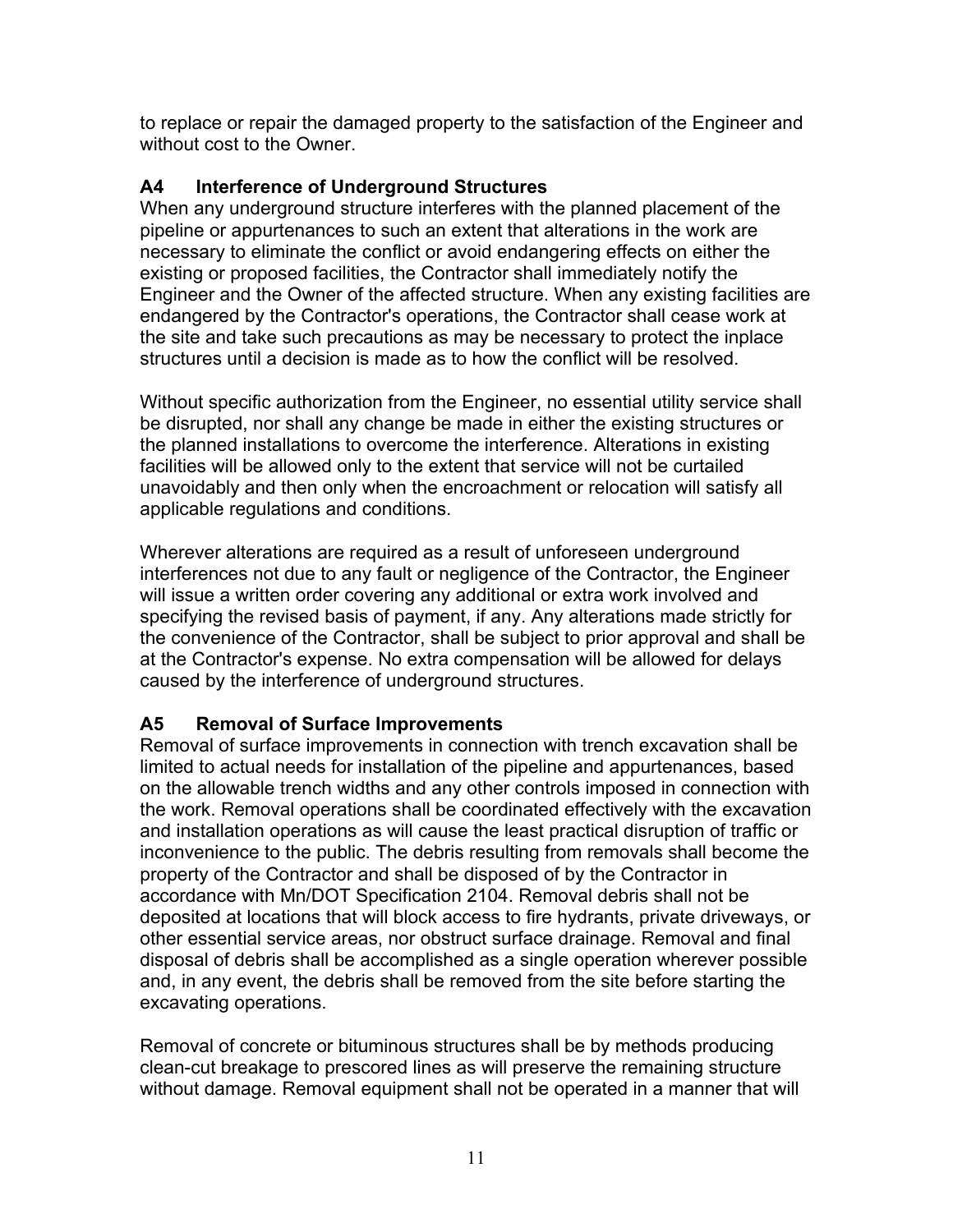<span id="page-11-0"></span>cause damage to the remaining structure or adjoining property. Where not removed to an existing joint, concrete structures shall be sawed along the break lines to a minimum depth of one-third of the structure depth.

Any reusable materials generated during the work, such as aggregate, sod, topsoil, shall be segregated from other waste materials and be stockpiled so as to maintain suitability and permit proper reuse.

The use of drop weight equipment for breaking pavement will be allowed to the extent that the Contractor shall assume full responsibility for any damages caused thereby. The pavement breaking operation shall not be allowed to become a nuisance to the public or a source of damage to underground or adjacent structures. The Engineer reserves the right to order discontinuance of drop weight breaking operations at any time.

# **A6 Temporary Service Measures**

While any open excavations are maintained, the Contractor shall have available a supply of steel plates suitable for temporary bridging of open trench sections where either vehicular or pedestrian traffic must be maintained. Use of the plates shall be as directed or approved by the Engineer and where installed they shall be secured against possible displacement and be replaced with the permanent structure as soon as possible.

#### **B Excavation and Preparation of Trench**

#### **B1 Operational Limitations and Requirements**

Excavating operations shall proceed only so far in advance of pipe laying as will satisfy the needs for coordination of work and permit advance verification of unobstructed line and grade as planned. Where interference with existing structures is possible or in any way indicated, and where necessary to establish elevation or direction for connections to inplace structures, the excavating shall be done at those locations in advance of the main operation so actual conditions will be exposed in sufficient time to make adjustments without resorting to extra work or unnecessary delay.

Where possible, excavated materials shall be placed in areas that will not block existing vehicle and pedestrian traffic and drainage ways. The Contractor shall review proposed methods of operation with the Engineer prior to beginning the work.

All installations shall be accomplished by open trench construction except for short tunnel sections approved by the Engineer and with the exception that boring and jacking or tunnel construction methods shall be employed where so specifically required by the Plans, Specifications, or Special Provisions.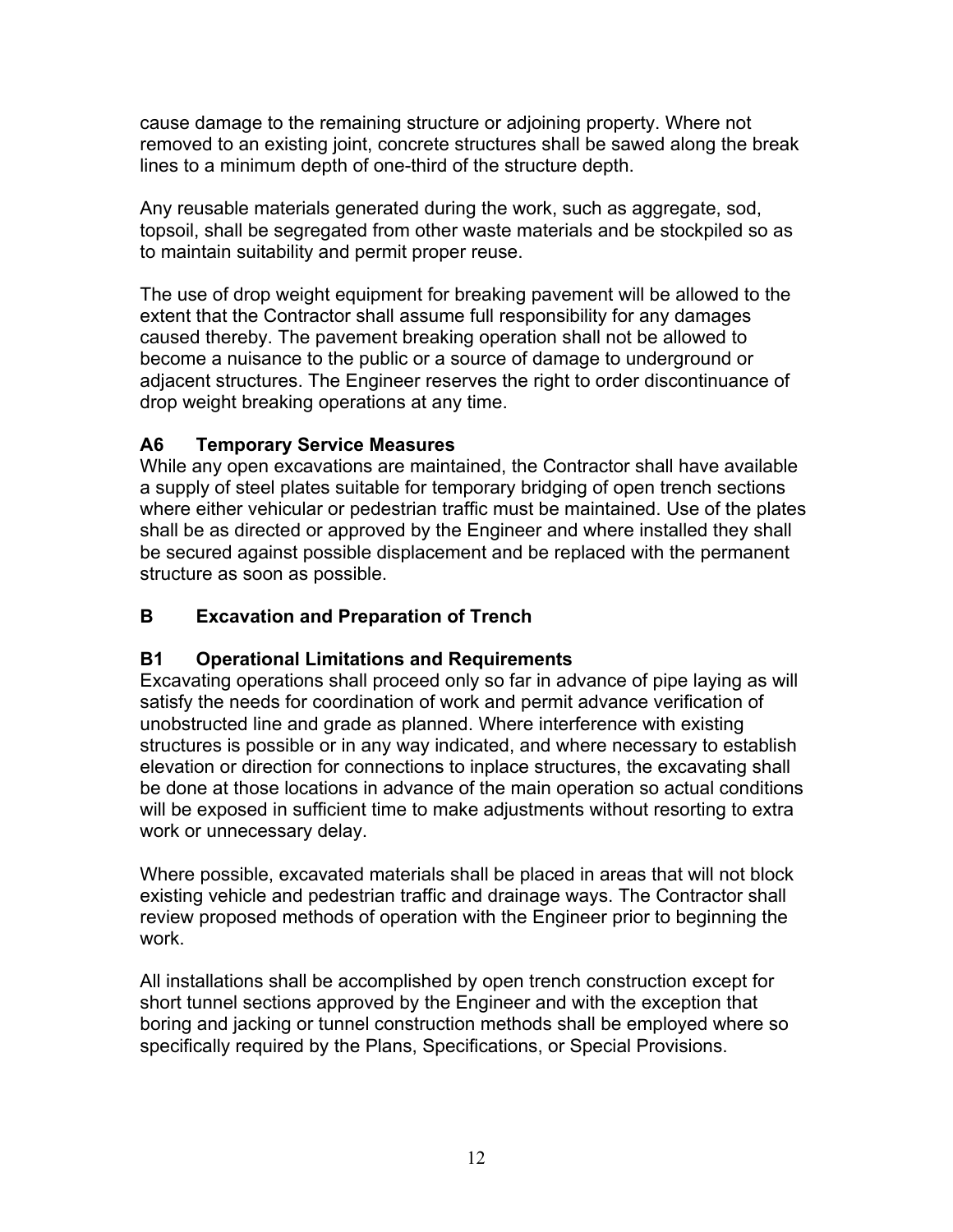<span id="page-12-0"></span>Installation of pipe through tunnel excavations will be allowed only where the surface structure can be properly supported and the backfill restored to the satisfaction of the Engineer.

The excavating operations shall be conducted so as to carefully expose all inplace underground structures without damage. Wherever the excavation extends under or approaches so close to an existing structure as to endanger it in any way, precautions and protective measures shall be taken as necessary to preserve the structure and provide temporary support. Hand methods of excavating shall be utilized to probe for and expose such critical or hazardous installations as gas pipe and power or communication cables.

The Engineer shall be notified of any need for blasting to remove materials which cannot be broken up mechanically, and there shall be no blasting operations conducted until the Engineer's approval has been secured. Blasting will be allowed only when proper precautions are taken to protect life and property, and then shall be restricted as the Engineer directs. The hours of blasting operations shall be set by the Owner*.* The Contractor shall assume full responsibility for any damages caused by blasting, regardless of the requirements for notification and approval. The Contractor shall secure any required permits for blasting and shall conduct blasting operations in conformance with all applicable local, state and federal laws, regulations, and ordinances.

#### **B2 Classification and Disposition of Materials**

Excavated materials will be classified for payment only to the extent that the removal of materials classified by the Engineer as Rock will be paid for as provided in the Special Provisions or shown in the Proposal. All other materials encountered in the excavations, with the exception of items classified for payment as structure removals, will be considered as Unclassified Excavation and unless otherwise specified in the Plans, Specifications, and Special Provisions, no additional compensation shall be provided for their removal.

Unclassified materials shall include muck, rubble, wood debris, and boulder stone, masonry or concrete fragments less than one cubic yard in volume, together with other miscellaneous matter that can be removed effectively with power operated excavators without resorting to drilling and blasting.

Rock excavation shall be defined to include all hard, solid rock in ledge formation, bedded deposits and unstratified masses; all natural conglomerate deposits so firmly cemented as to present all the characteristics of solid rock; and any boulder stone, masonry or concrete fragments exceeding one cubic yard in volume. Materials such as shale, hard pan, soft or disintegrated rock which can be dislodged with a hand pick or removed with a power operated excavator will not be classified as Rock Excavation.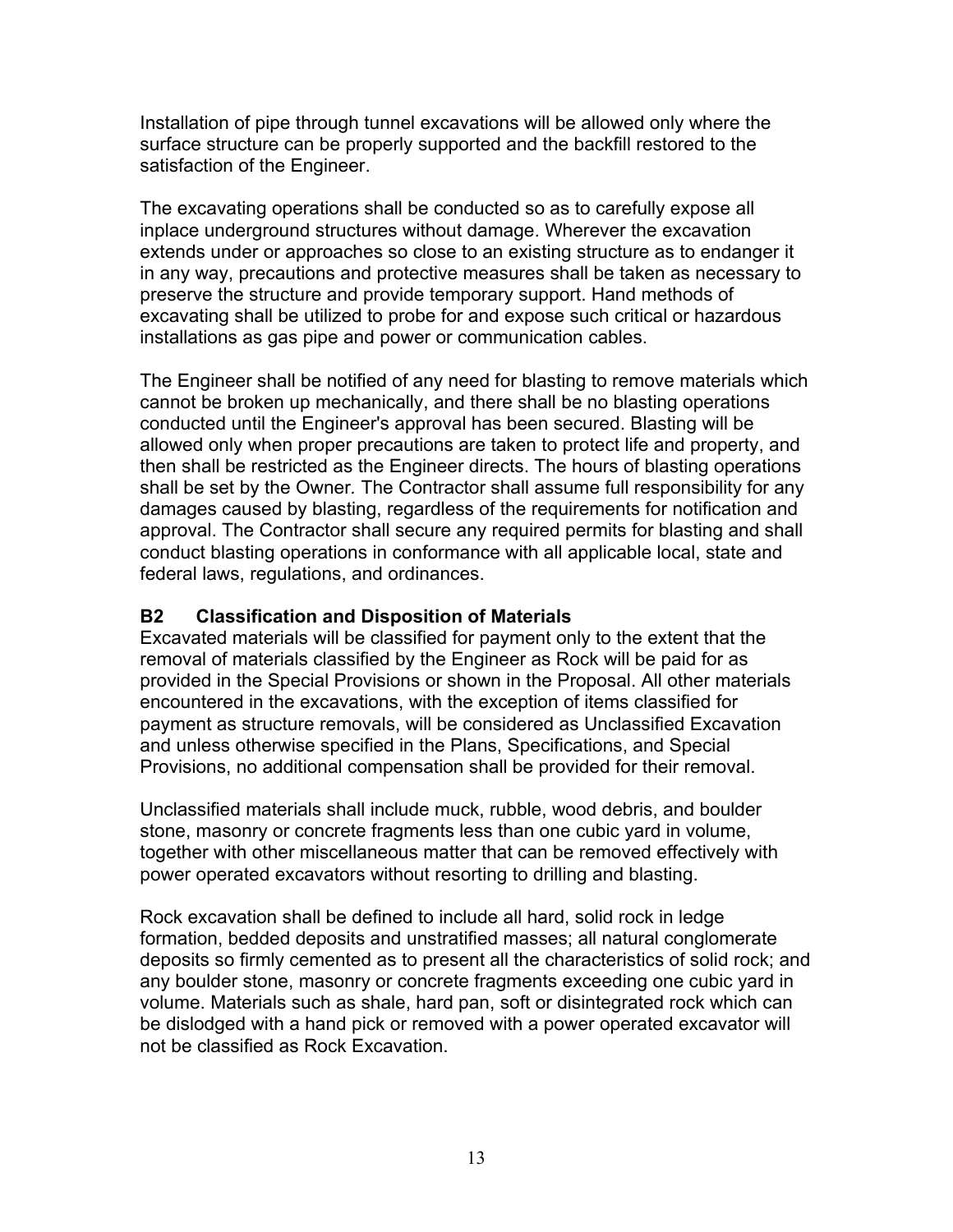<span id="page-13-0"></span>Excavated materials will be classified for reuse as being either Suitable or Unsuitable for backfill or other specified use, subject to selective controls. All suitable materials shall be reserved for backfill to the extent needed, and any surplus remaining shall be utilized for other construction on the project as may be specified or ordered by the Engineer. To the extent practicable, granular materials and topsoil shall be segregated from other materials during the excavating and stockpiling operations so as to permit best use of the available materials at the time of backfilling. Unless otherwise specified in the Plans, Specifications, and Special Provisions, material handling as described above shall be considered incidental with no additional compensation provided.

All excavated materials reserved for backfill or other use on the project shall be stored at locations approved by the Engineer that will cause a minimum of inconvenience to public travel, adjacent properties, and other special interests. The material shall not be deposited so close to the edges of the excavations as would create hazardous conditions, nor shall any material be placed so as to block the access to emergency services. All materials considered unsuitable by the Engineer, for any use on the project, shall be immediately removed from the project and be disposed of as arranged for by the Contractor at no extra cost to the Contract.

#### **B3 Excavation Limitations and Requirements**

Trench excavating shall be to a depth that will permit preparation of the foundation as specified and installation of the pipeline and appurtenances at the prescribed line and grade, except where alterations are specifically authorized. Trench widths shall be sufficient to permit the pipe to be laid and joined properly and the backfill to be placed and compacted as specified. Extra width shall be provided as necessary to permit convenient placement of sheeting and shoring and to accommodate placement of appurtenances.

Excavations shall be extended below the bottom of structure as necessary to accommodate any required Granular Foundation material. When rock or unstable foundation materials are encountered at the established grade, additional materials shall be removed as specified or ordered by the Engineer to produce an acceptable foundation. Unless otherwise indicated or directed, rock shall be removed to an elevation at least six inches below the bottom surface of the pipe barrel and below the lowest projection of joint hubs. All excavations below grade shall be to a minimum width equal to the outside pipe diameter plus two feet. Rock shall be removed to such additional horizontal dimensions as will provide a minimum clearance of six inches on all sides of appurtenant structures such as valves, housings, access structures, etc.

Where no other grade controls are indicated or established for the pipeline, the excavating and foundation preparations shall be such as to provide a minimum cover over the top of the pipe as specified. Trench widths shall allow for at least six inches of clearance on each side of the joint hubs. The maximum allowable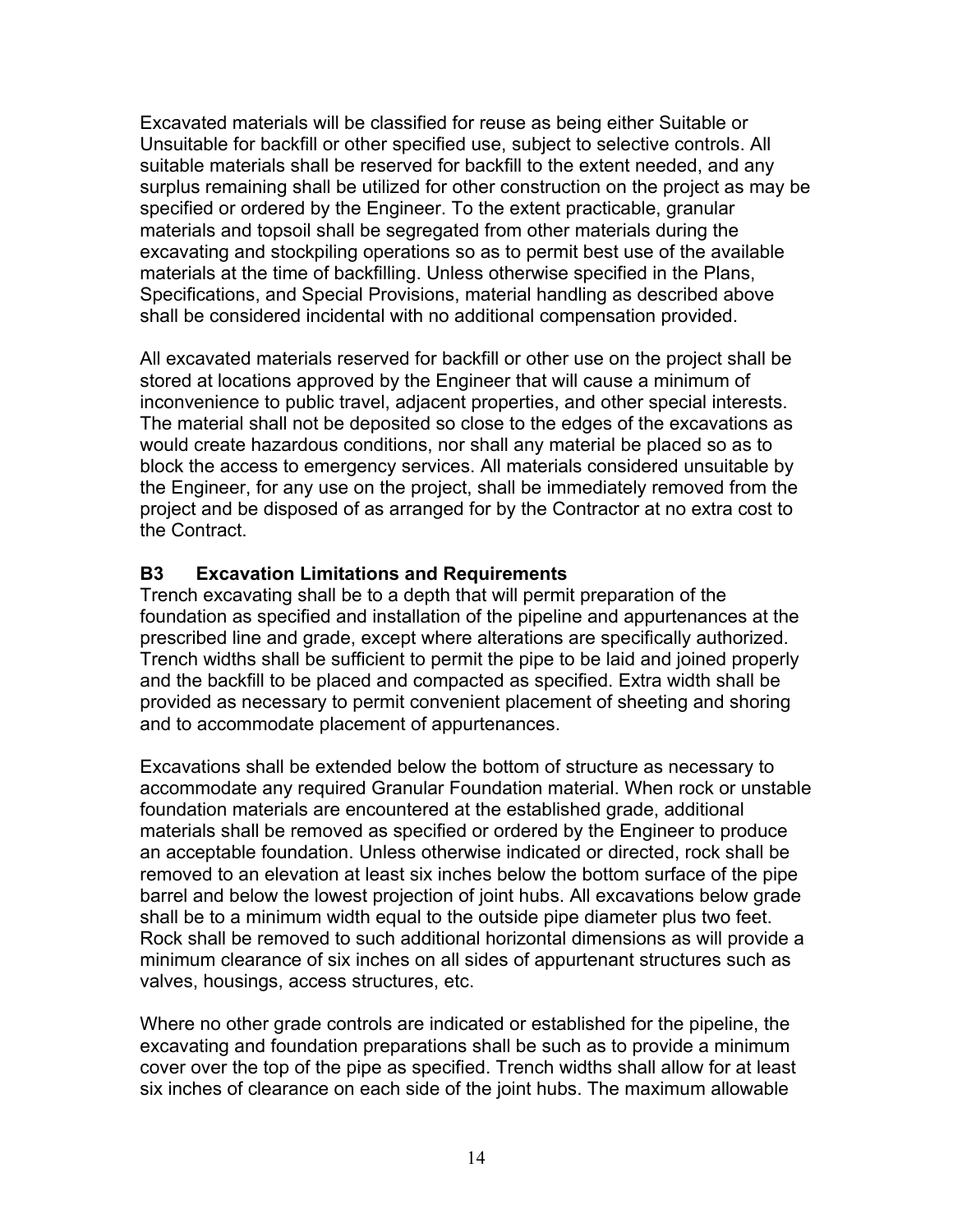<span id="page-14-0"></span>width of the trench at the top of pipe level shall be the outside diameter of the pipe plus two feet, subject to the considerations for alternate pipe loading set forth below. The width of the trench at the ground surface shall be held to a minimum to prevent unnecessary destruction of the surface structures.

The maximum allowable trench width at the level of the top of pipe may be exceeded only by approval of the Engineer, after consideration of pipe strength and loading relationships. Any alternate proposals made by the Contractor shall be in writing, giving the pertinent soil weight data and proposed pipe strength alternate, at least seven days prior to the desired date of decision. Approval of alternate pipe designs shall be with the understanding that there will be no extra compensation allowed for any increase in material or construction costs.

If the trench is excavated to a greater width than that authorized, the Engineer may direct the Contractor to provide a higher class of bedding and/or a higher strength pipe than that required by the Plans, Specifications, and Special Provisions in order to satisfy design requirements, without additional compensation.

#### **B4 Sheeting and Bracing Excavations**

All excavations shall be sheeted, shored, and braced as will meet all requirements of the applicable safety codes and regulations; comply with any specific requirements of the Contract; and prevent disturbance or settlement of adjacent surfaces, foundations, structures, utilities, and other properties. Any damage to the work under contract or to adjacent structures or property caused by settlement, water or earth pressures, slides, cave-ins, or other causes due to failure or lack of sheeting, shoring, or bracing or through negligence or fault of the Contractor in any manner shall be repaired at the Contractor's expense and without delay.

Where conditions warrant extreme care, the Plans, Specifications, and Special Provisions may require special precautions to protect life or property, or the Engineer may order the installation of sheet piling of the interlocking type or direct that other safety measures be taken as deemed necessary. Failure of the Engineer to order correction of improper or inadequate sheeting, shoring, or bracing shall not relieve the Contractor's responsibilities for protection of life, property, and the work.

The Contractor shall assume full responsibility for proper and adequate placement of sheeting, shoring, and bracing, wherever and to such depths that soil stability may dictate the need for support to prevent displacement. Bracing shall be so arranged as to provide ample working space and so as not to place stress or strain on the inplace structures to any extent that may cause damage.

Sheeting, shoring and bracing materials shall be removed only when and in such manner as will assure adequate protection of the inplace structures and prevent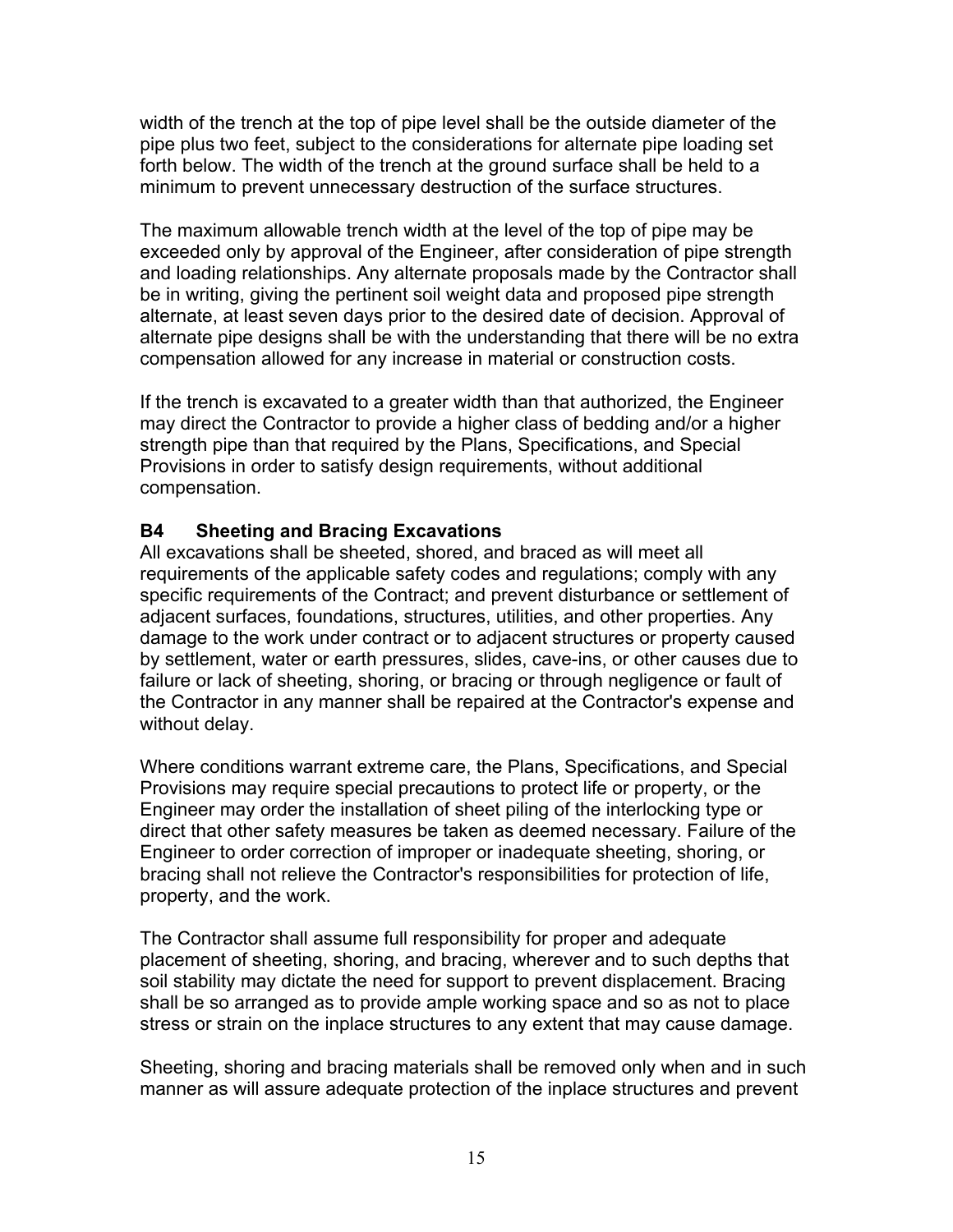<span id="page-15-0"></span>displacement of supported grounds. Sheeting and bracing shall be left in place only as required by the Plans, Specifications, and Special Provisions or ordered by the Engineer. Otherwise, sheeting and bracing may be removed as the backfilling reaches the level of respective support. Wherever sheeting and bracing is left in place, the upper portions shall be cut and removed to an elevation of three feet or more below the established surface grade as the Engineer may direct.

All costs of furnishing, placing and removing sheeting, shoring, and bracing materials, including the value of materials left in place as required by the Contract, shall be included in the prices bid for pipe installation and will not be compensated for separately. When any sheeting, shoring, or bracing materials are left in place by written order of the Engineer, in the absence of specific requirements of the Contract to do so, payment will be made for those materials as an Extra Work item, including waste material resulting from upper cut-off requirements.

#### **B5 Preparation and Maintenance of Foundations**

Foundation preparations shall be conducted as necessary to produce a stable foundation and provide continuous and uniform pipe bearing between bell holes. The initial excavating or backfilling operations shall produce a subgrade level slightly above finished grade as will permit hand shaping to finished grade by trimming of high spots and without the need for filling of low spots to grade. Final subgrade preparations shall be such as to produce a finished grade at the centerline of the pipe that is within 0.03 foot of a straight line between pipe joints and to provide bell hole excavation at each joint as will permit proper joining of pipe and fittings.

In excavations made below grade to remove rock or unstable materials, the backfilling to grade shall be made with available suitable materials unless placement of Granular Foundation or Bedding material is specified and provided for or is ordered by the Engineer. Placement of the backfill shall be in relatively uniform layers not exceeding 8 inches in loose thickness. Each layer of backfill shall be compacted thoroughly, by means of approved mechanical compaction equipment, as will produce uniform pipe support throughout the full pipe length and facilitate proper shaping of the pipe bed.

Where placement of foundation materials will not provide an adequate foundation for laying pipe due to the instability of the existing materials and where ordered by the Engineer, the Contractor shall place Geotextile Type I fabric on top of the unstable materials prior to placing foundation materials. Sufficient geotextile fabric shall be used to completely enclose the foundation materials and pipe.

It shall be the Contractor's responsibility to notify the Engineer of changing soil conditions which may be of poor bearing capacity and when organic soils are encountered. Where utilities are placed on unstable soils without notification of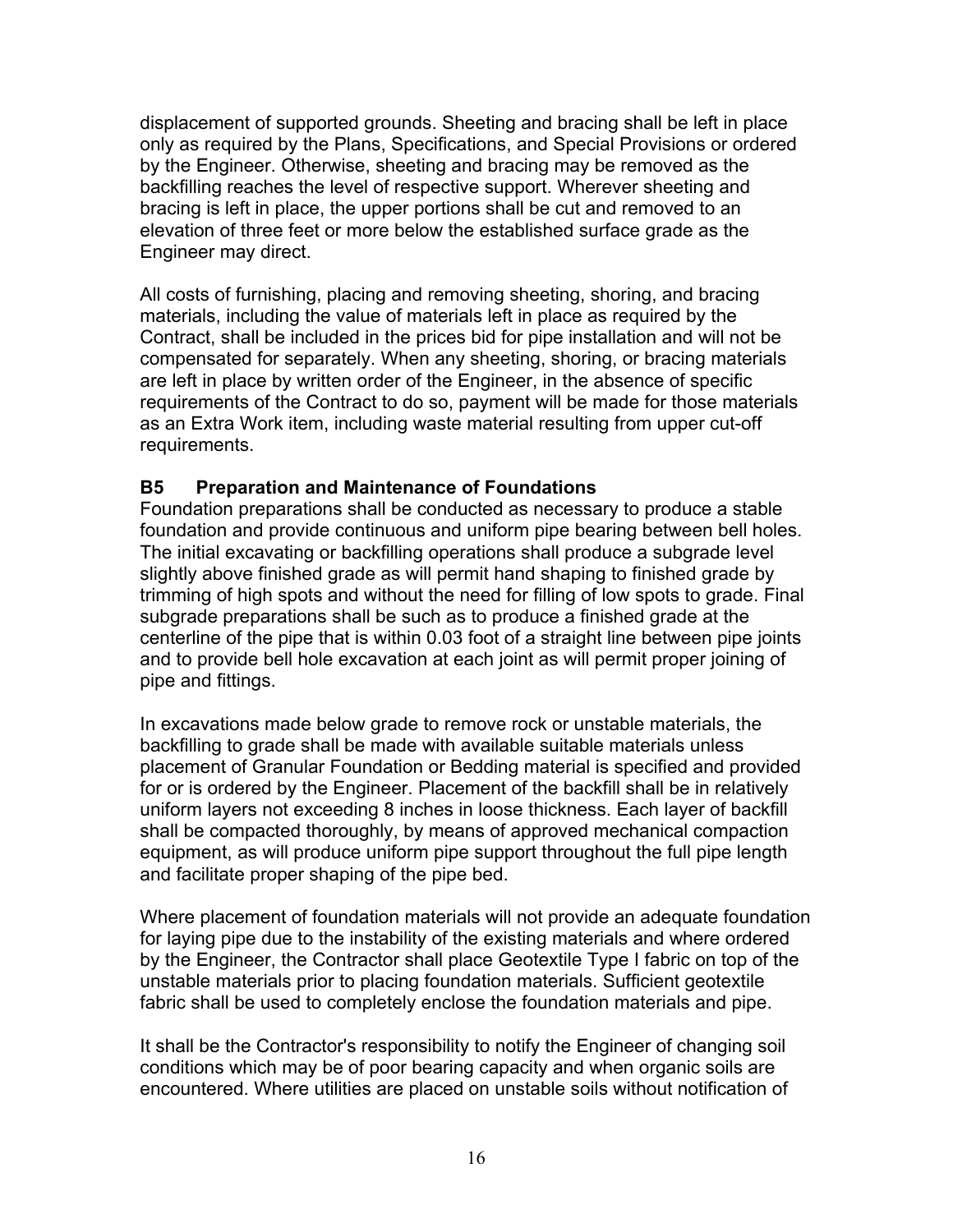<span id="page-16-0"></span>the Engineer, the Contractor shall be responsible for all repairs and correction of the installation without further compensation.

Where the foundation soil is found to consist of materials that the Engineer considers to be so unstable as to preclude removal and replacement to a reasonable depth to achieve solid support, a suitable foundation shall be constructed as the Engineer directs in the absence of special requirements in the Plans, Specifications, and Special Provisions. The Contractor may be required to furnish and drive piling and construct concrete or timber bearing supports or other work as may be ordered by the Engineer.

Care shall be taken during final subgrade shaping to prevent any overexcavation. Should any low spots develop, they shall only be filled with approved material, which shall have optimum moisture content and be compacted thoroughly without additional compensation to the Contractor. The finished subgrade shall be maintained free of water and shall not be disturbed during pipe lowering operations except as necessary to remove pipe slings. The discharge of trench dewatering pumps shall be directed to natural drainage channels or storm water drains. Draining trench water into sanitary sewers or combined sewers will not be permitted.

The Contractor shall install and operate a dewatering system of wells or points to maintain pipe trenches free of water wherever necessary or as directed by the Engineer to meet the intent of these specifications. Unless otherwise specified in the Plans, Specifications, and Special Provisions, such work shall be considered incidental.

All costs of excavating below grade and placing foundation or bedding aggregates as required shall be included in the bid prices for pipe items to the extent that the need for such work is indicated in the Contract provisions and the Proposal does not provide for payment under separate Contract Items. Any excavation below grade and any foundation or bedding aggregates required by order of the Engineer in the absence of Contract requirements will be compensated for separately.

If examination by the Engineer reveals that the need for placement of foundation aggregate was caused by the Contractor's manipulation of the soils in the presence of excessive moisture or lack of proper dewatering, the cost of the corrective measures shall be borne by the Contractor.

# **C Non Open Cut Pipe Installation**

# **C1 Jacking/Boring**

The terms "auger", "boring", "jack", "jacking", and "tunneling" in the proposal, specifications, and plans refers only to non-open cut construction. The Contractor shall inspect and verify soil conditions to his own satisfaction in order to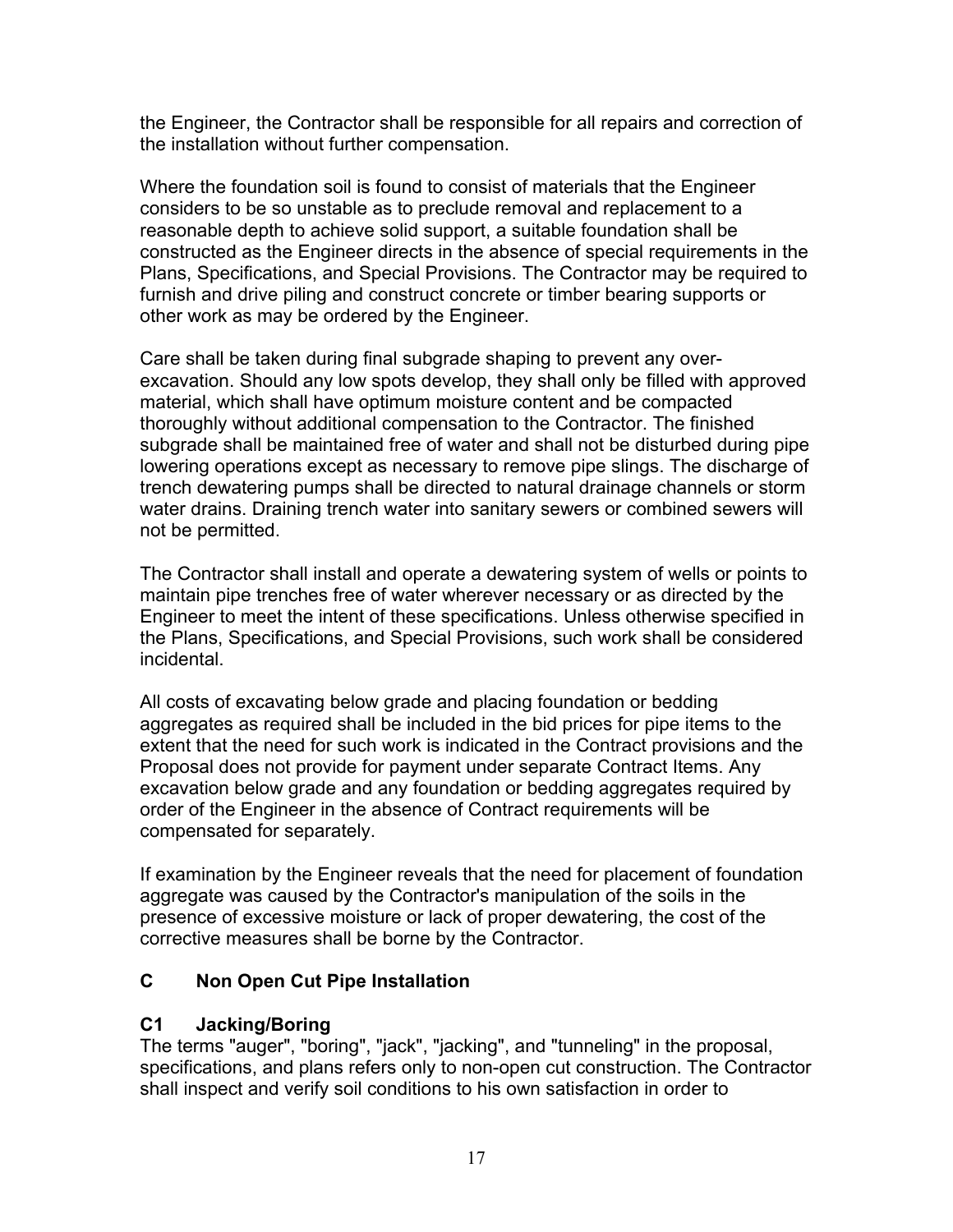determine the type of construction to employ. During the construction, the Contractor shall be responsible for protecting all existing utilities above the pipe invert.

The minimum diameter of the casing pipe shall be four (4) inches greater than the outside diameter of the bell of the carrier pipe. For any installation beneath a railroad, the top of the casing pipe shall not be closer than the specified dimensions indicated in the permit.

If the Contractor elects to install steel casing, the minimum wall thickness shall be as specified on the Plans, in the Special Provisions, or in the applicable Permit. Where required by the Engineer, two 17-pound anode packs shall be attached to the casing for corrosion protection.

A 1-1/2 inch pipe shall be forced along the top of the casing pipe. The front end of this pipe shall be 18 inches behind the front end of the casing pipe. A mixture of water and bentonite clay shall be forced through this pipe at all times during the casing installation to fill any voids that may be present above the casing pipe. Upon completion of the casing installation, this pipe shall be slowly withdrawn while bentonite is forced through the pipe to fill any remaining voids.

The Contractor shall prevent excavated materials from flowing back into the excavation during the non-open cut construction. This shall include the use of a shield conforming to the size and shape of the casing that will prevent materials from flowing into the leading edge of the casing. The machine used shall be capable of controlling line and grade and shall conform to the size and shape of the casing pipe.

No jacking/augering of pipe will be allowed below the water table unless the water table has been lowered sufficiently to keep the water below the pipe being installed. The use of water under pressure (jetting) or puddling will not be permitted to facilitate jacking/augering operations.

If any installation is augered, the head shall be approved by the Engineer and the auger shall be located six (6) inches behind the lead edge of the casing or carrier pipe.

If a void develops, the jacking/augering shall be stopped immediately and the void shall be filled by pressure grouting. The grout material shall consist of a sand-cement slurry of at least two sacks of cement per cubic yard and a minimum of water to assure satisfactory placement.

Skids and blocking shall be used as necessary to install the carrier pipe to the proper line and grade inside the casing pipe. Voids between carrier and casing pipes shall be filled with sand and the casing pipe sealed at both ends with a suitable material to prevent water or debris from entering the casing pipe.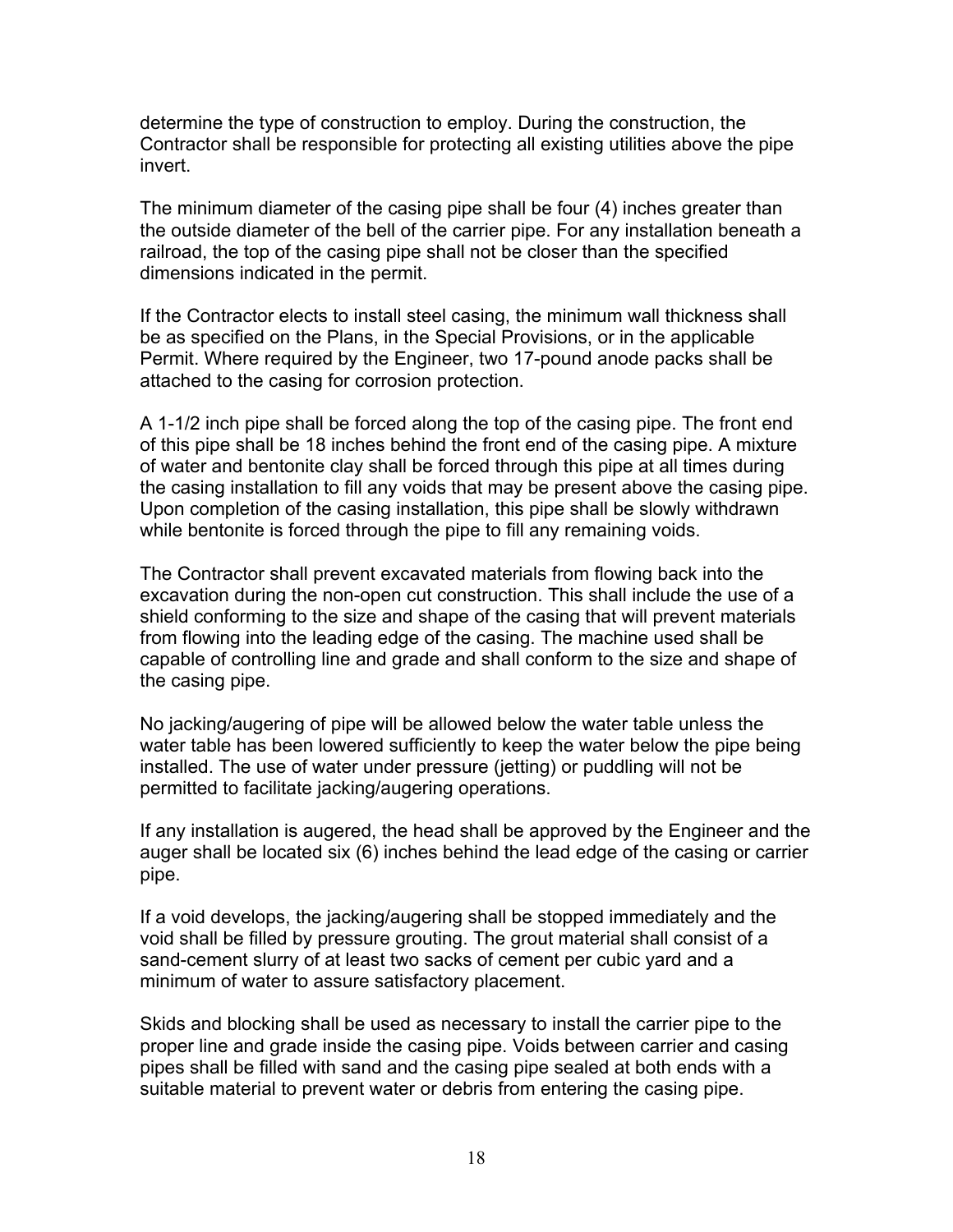# <span id="page-18-0"></span>**C2 Directional Boring**

Direction boring/drilling installation shall be accomplished where required on the Plans or in the Special Provisions to minimize disturbance of existing surface improvements. The installer shall have a minimum of three years of experience in this method of construction and have installed at least 1,000 feet of 8-inch or larger diameter pipe to specified grades. The field supervisor employed by the Contractor shall have at least three years of experience and shall be at the site at all times during the boring/drilling installation, and be responsible for all of the work.

The Contractor shall submit boring/drilling pit locations to the Engineer before beginning construction.

The drilling equipment shall be capable of placing the pipe as shown on the plans. The installation shall be by a steerable drilling tool capable of installing continuous runs of pipe, without intermediate pits, a minimum distance of 200 feet. The guidance system shall be capable of installing pipe within 1-1/2 inch of the plan vertical dimensions and 2 inches of the plan horizontal dimensions. The Contractor shall be required to remove and reinstall pipes which vary in depth and alignment from these tolerances.

Pull back forces shall not exceed the allowable pulling forces for the pipe being installed. Drilling fluid shall be a mixture of water and bentonite clay. Disposal of excess fluid and spoils shall be the responsibility of the Contractor.

# **D Placement of Insulation**

Rigid insulation board shall be placed within the pipe encasement zone, 6 inches above the pipe. Prior to placement of the insulation, Granular Borrow (MnDOT 3149) shall be leveled and compacted until there is no further visual evidence of increased consolidation or the density of the compacted layer conforms to the density requirements specified in the Special Provisions, then leveled and lightly scarified to a depth of 1/2 inch. Borrow material placed above and below the insulation shall be free of rock or stone fragments measuring 1-1/2 inches or greater.

Insulation boards shall be placed on the scarified material with the long dimension parallel to the centerline of the pipe. Boards shall be placed in a single layer with tight joints. No continuous joints or seams shall be placed directly over the pipe. If two or more layers of insulation boards are used, each layer shall be placed to cover the joints of the layer immediately below.

The Contractor shall exercise precaution to insure that all joints between boards are tight during placement and backfilling with only extruded ends placed end to end or edge to edge.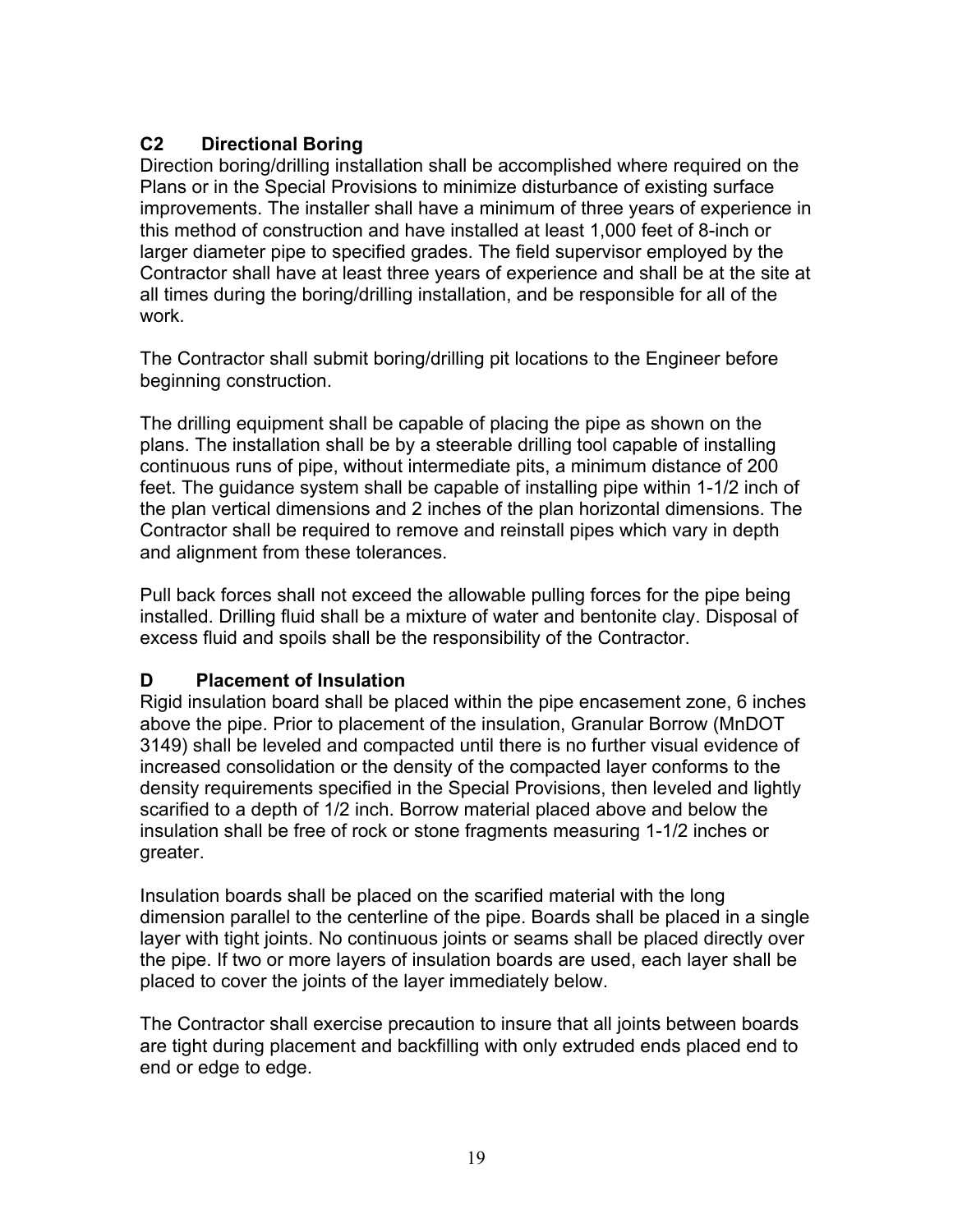<span id="page-19-0"></span>The first layer of material placed over the insulation shall be 6 inches in depth, free of rock or stone fragments measuring 1-1/2 inches or greater. The material shall be placed in such a manner that construction equipment does not operate directly on the insulation and shall be compacted with equipment which exerts a contract pressure of less than 80 psi. The first layer shall be compacted to conform to the density requirements specified in the Special Provisions.

#### **E Pipeline Backfilling Operations**

All pipeline excavations shall be backfilled to restore preexisting conditions as the minimum requirement, and fulfill all supplementary requirements indicated in the Plans, Specifications, and Special Provisions. The backfilling operations shall be started as soon as conditions will permit on each section of pipeline, so as to provide continuity in subsequent operations and restore normal public service as soon as practicable on a section-by-section basis. All operations shall be pursued diligently, with proper and adequate equipment, as will assure acceptable results.

The backfilling shall be accomplished with the use of Suitable Materials selected from the excavated materials to the extent available and practical. Should the materials available within the trench section be unsuitable or insufficient, without loading and hauling or the employment of unreasonable measures, the required additional materials shall be furnished from outside sources as an Extra Work item in the absence of any Special Provision requirements.

Suitable Material shall be defined as a mineral soil free of foreign materials (rubbish, debris, etc.), frozen clumps, oversize stone, rock, concrete or bituminous chunks, and other unsuitable materials, that may damage the pipe installation, prevent thorough compaction, or increase the risks of after settlement unnecessarily. Material selection shall be such as to make the best and fullest utilization of what is available, taking into consideration particular needs of different backfill zones. Material containing stone, rock, or chunks of any sort shall only be utilized where and to the extent there will be no detrimental effects.

Within the pipe bedding and encasement zones described as that portion of the trench which is below an elevation one foot above the top of the pipe, the materials placed shall be limited in particle size to 1-1/2 inches maximum in the case of pipe of 12 inches in diameter or less and to 2 inches maximum in the case of larger pipe. Above these zones, the placement of material containing stones, boulders, chunks, etc. greater than 8 inches in any dimension shall not be allowed.

All flexible pipe shall be bedded in accordance with ASTM Specification D2321, "Recommended Practice for Underground Installation of Flexible Thermoplastic Sewer Pipe". This shall include placement of granular bedding and encasement materials from a point six inches below the bottom of pipe to a point twelve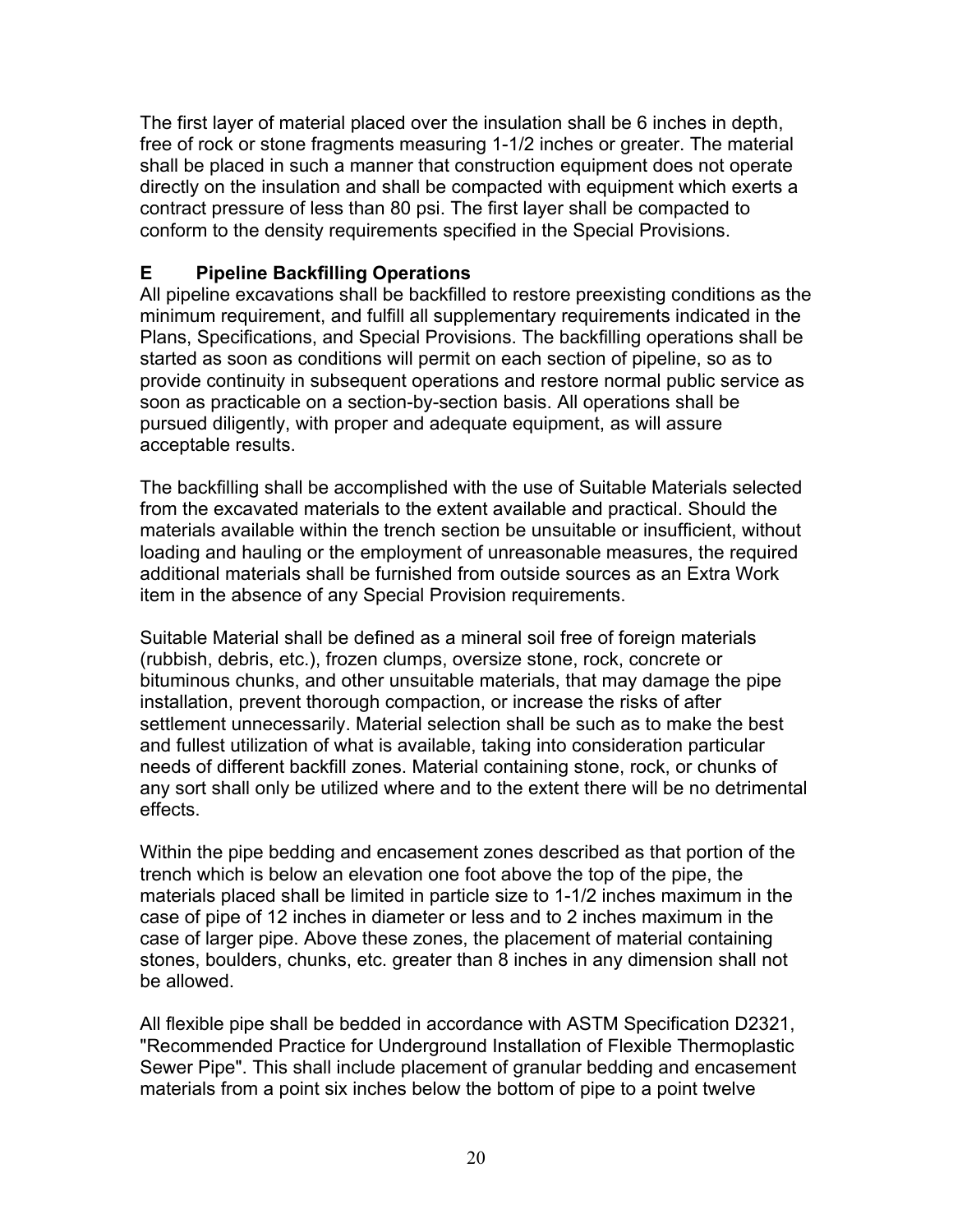inches above the top of the pipe. Placement and compaction of bedding and encasement materials around the pipe shall be considered incidental to the installation of the pipe. Where existing soils do not meet the requirements of bedding and encasement materials, the Contractor shall furnish the required granular materials.

Compaction of materials placed within the pipe bedding and encasement zones shall be accomplished with portable or hand equipment methods, so as to achieve thorough consolidation under and around the pipe and avoid damage to the pipe. Above the cover zone material, the use of heavy roller type compaction equipment shall be limited to safe pipe loading.

Backfill materials shall be carefully placed in uniform loose thickness layers up to 12 inches thick spread over the full width and length of the trench section to provide simultaneous support on both sides of the pipeline. Granular backfill may be placed in 12 inch layers above an elevation one foot above the top of the pipe, and with the provision that, by authority and at the discretion of the Engineer in consideration of the demonstrated capability of special type vibrating compactors, the stated maximums may be increased.

Each layer of backfill material shall be compacted effectively, by approved mechanical or hand methods, until there is no further visual evidence of increased consolidation or the density of the compacted layer conforms to the density requirements specified in the Special Provisions. Compaction of the inplace layer shall be completed acceptably before placing material for a succeeding layer thereon. The manner of placement, compaction equipment, or procedure effectiveness shall be subject to approval of the Engineer.

All surplus or waste materials remaining after completion of the backfilling operations shall be disposed of in an acceptable manner within 24 hours after completing the backfill work on each particular pipeline section. Disposal at any location within the project limits shall be as specified, or as approved by the Engineer; otherwise, disposal shall be accomplished outside the project limits at the Contractor's discretion. The backfilling and surplus or waste disposal operations shall be a part of the work required under the pipeline installation items, not as work that may be delayed until final cleanup.

Compaction of backfill within Roadbed areas shall meet the density requirements of Mn/DOT Specification 2105. Compaction of backfill in all other areas shall be as required in the Special Provisions.

Until expiration of the guarantee period, the Contractor shall assume full responsibility and expense for all backfill settlement and shall refill and restore the work as directed to maintain an acceptable surface condition, regardless of location. All additional materials required shall be furnished without additional cost to the Owner.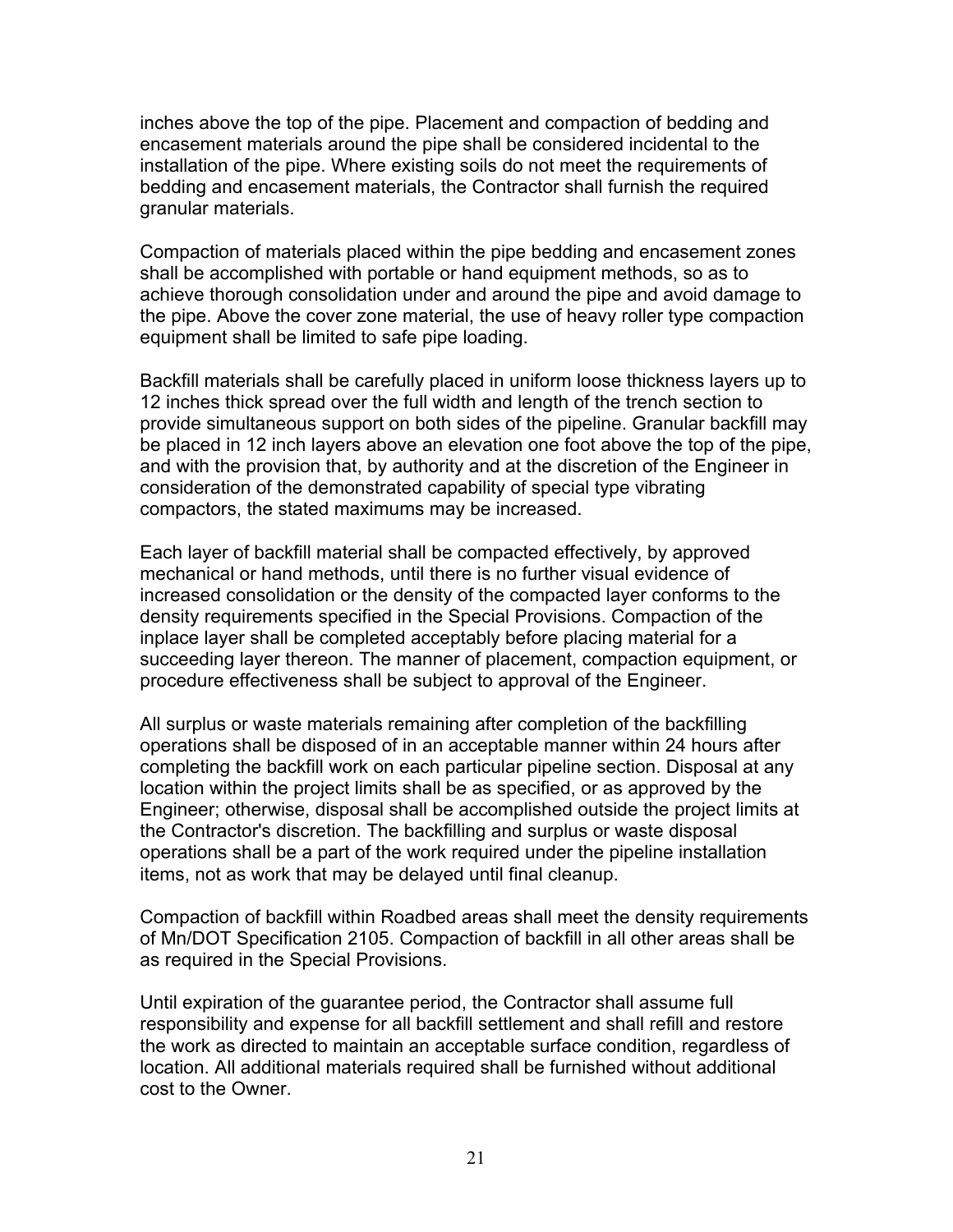<span id="page-21-0"></span>Any settlement of road surfaces that are either placed under this Contract or by others under either public or private contract; that are in excess of one inch, as measured by a ten foot straight edge; and that are within the guarantee period shall be considered failure of the mechanical compaction. The Contractor shall be required to repair such settlement including all items placed by others.

# **F Restoration of Surface Improvements**

Wherever any surface improvements such as pavement, curbing, pedestrian walks, fencing, or turf have been removed, damaged or otherwise disturbed by the Contractor's operations, they shall be repaired or replaced to the Engineer's satisfaction, as will restore the improvement in kind and structure to the preexisting condition. Each item of restoration work shall be done as soon as practicable after completion of installation and backfilling operations on each section of pipeline.

In the absence of specific payment provisions, as separate Contract Items, the restoration work shall be compensated for as part of the work required under those Contract Items which necessitated the destruction and replacement or repair, and there will be no separate payment. If separate pay items are provided for restoration work, only that portion of the repair or reconstruction which was necessitated by the Contract work will be measured for payment. Any improvements removed or damaged unnecessarily or undermined shall be replaced or repaired at the Contractor's expense.

# **F1 Turf Restoration**

Turf restoration shall be accomplished by sod placement except where seeding is specifically allowed or required.

Topsoil shall be placed to a minimum depth of four inches under all sod and in all areas seeded. The topsoil material used shall be light friable loam containing a liberal amount of humus and shall be free of heavy clay, coarse sand, stones, plants, roots, sticks and other foreign matter. Topsoil meeting these requirements shall be selected from the excavated materials to the extent available and needed.

All turf establishment work shall be done in substantial compliance with the provisions of Mn/DOT Specification 2575 using seed mixtures as specified in the Special Provisions or Proposal.

# **F2 Pavement Restoration**

The inplace pavement structure (including base aggregates) shall be restored in kind and depth as previously existed, using base aggregates salvaged from the excavated materials to the extent available and needed, and with new materials being provided for reconstruction of the concrete or bituminous surface courses.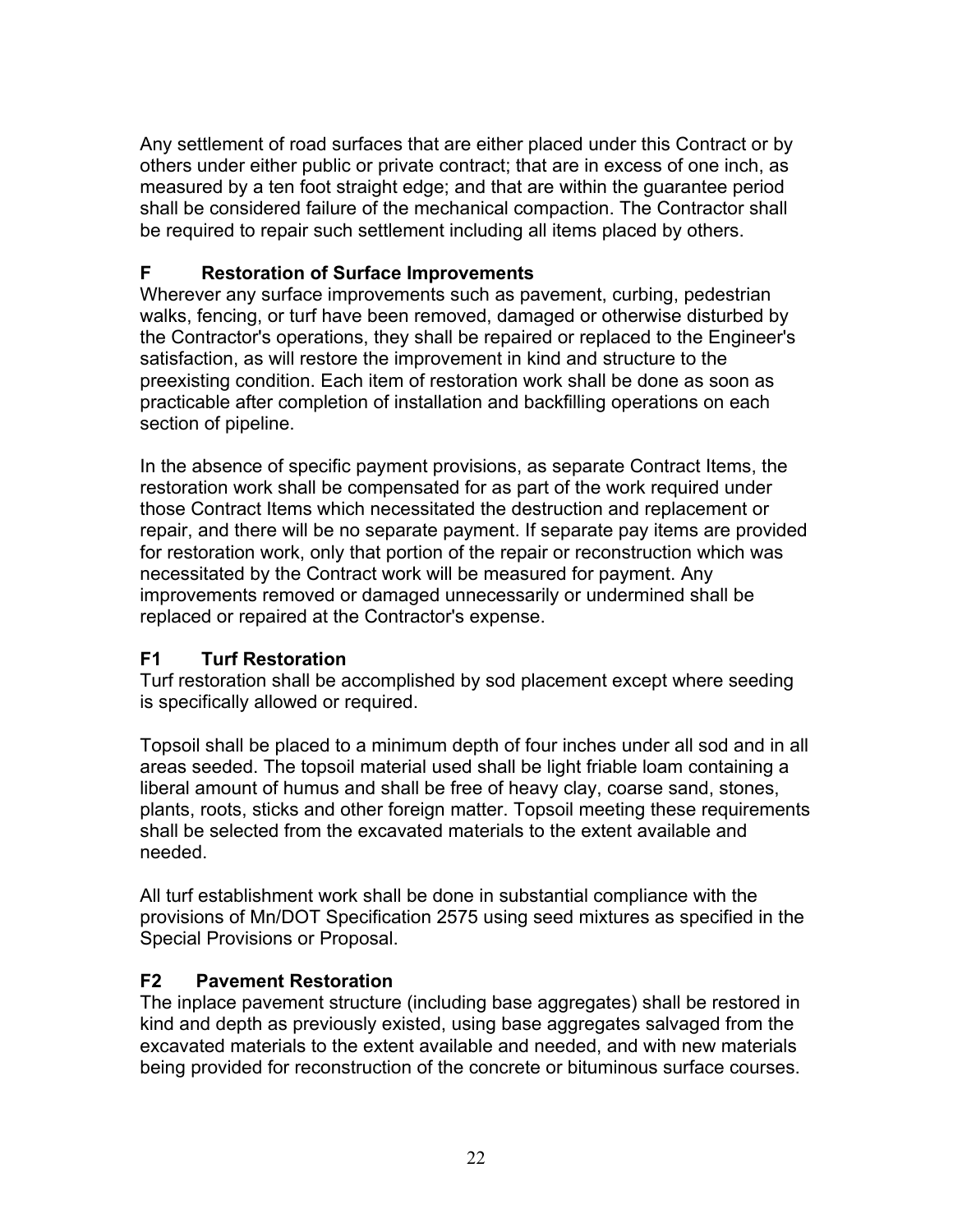<span id="page-22-0"></span>If, through no fault of the Contractor in failing to reserve sufficient aggregate materials from the excavations, there should be insufficient quantity of suitable aggregate to reconstruct the pavement base courses, the additional materials required will be furnished by the Owner at its expense, or the Contractor will be ordered to furnish the additional materials from outside sources. Placement of any additional aggregate materials delivered to the site by the Owner or of any additional materials furnished by the Contractor shall be an incidental expense, as will also be the disposal of any excess materials resulting therefrom, unless special payment provisions are otherwise agreed upon.

Reconstruction of aggregate base courses and concrete or bituminous surface courses shall be in substantial compliance with all applicable Mn/DOT Specifications pertaining to the item being restored. The materials used shall be comparable to those used in the inplace structure, and the workmanship and finished quality shall be equal to that of new construction to the fullest extent obtainable in consideration of operational restrictions.

Existing concrete and bituminous surfaces at the trench wall shall be sawed or cut with a cutting wheel to form a neat edge in a straight line before surfaces are to be restored. Sawing or cutting may be accomplished as a part of the removal or prior to restoration at the option of the Contractor. However, all surface edges will be inspected prior to restoration.

#### **F3 Restoration of Miscellaneous Items**

Wherever any curbing, curb and gutter sections, pedestrian walks, fencing, driveway surfacing, or other improvements are removed or in any way damaged or undermined, they shall be restored to original condition by repair or replacement as the Engineer considers necessary. Replacement of old materials will be acceptable only to the extent that existing quality can be fully achieved, such as in the case of fencing. Otherwise new materials shall be provided and placed as the Engineer directs. Workmanship and finished quality shall be equal to that of new construction, where new materials are used, to the extent obtainable in consideration of operational restrictions.

A proper foundation shall be prepared before reconstructing concrete or bituminous improvements. Unless otherwise directed, granular material shall be placed to a depth of at least four inches under all concrete and bituminous items. No direct compensation will be made for furnishing and placing this material even though such course was not part of the original construction.

# **G Maintenance and Final Cleanup**

All subgrade surfaces shall be maintained acceptably until the start of surfacing construction or restoration work, and until the work has been finally accepted. Additional materials shall be provided and placed as needed to compensate for trench settlement and to serve as temporary construction pending completion of the final surface improvements.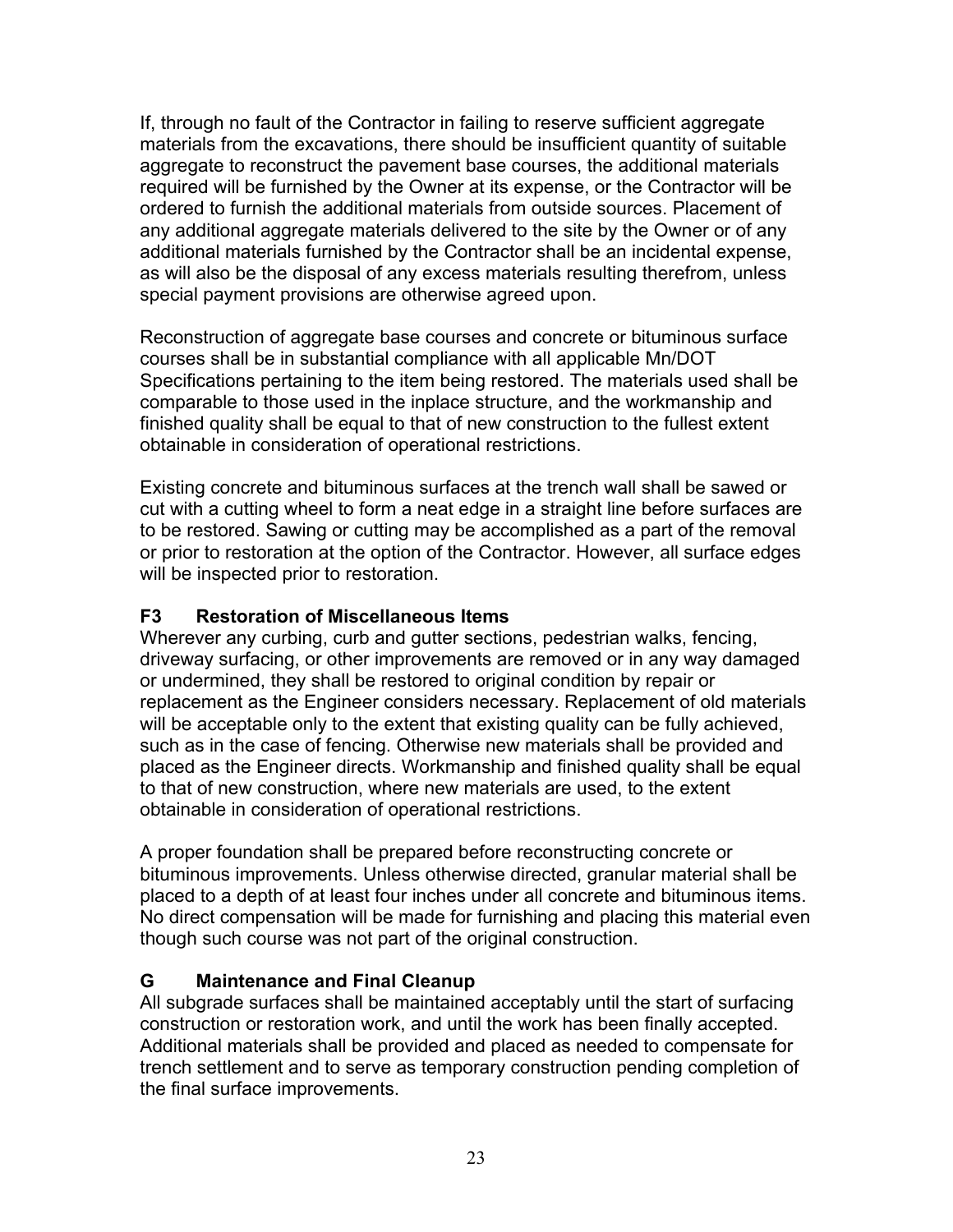<span id="page-23-0"></span>Final disposal of debris, waste materials, and other remains or consequences of construction, shall be accomplished intermittently as new construction items are completed and shall not be left to await final completion of all work. Cleanup operations shall be considered as being a part of the work covered under the Contract Items involved and only that work which cannot be accomplished at any early time shall be considered as final cleanup work not attributable to a specific Contract Item.

If disposal operations and other cleanup work are not conducted properly as the construction progresses, the Engineer may withhold partial payments until such work is satisfactorily pursued or he may deduct the estimated cost of its performance from the partial estimate value.

Maintenance of sodded and seeded areas shall include adequate watering for plant growth and the replacement of any dead or damaged sod as may be required for acceptance of the work.

# **2600.4 METHOD OF MEASUREMENT**

All items will be measured separately according to design designation as indicated in the Pay Item name and as may be detailed and defined in the Plans, Specifications, or Special Provisions. Complete-in-Place items shall include all component parts thereof as described or required to complete the unit, but excluding any excesses covered by separate Pay Items

# **A Rock Excavation**

Rock Excavation shall be measured by volume in cubic yards. Depth shall be measured from the top of the rock to a point six inches below the outside barrel of the pipe and width shall be the inside diameter of the pipe plus twenty-four inches (12" from each side). The minimum width of measurement shall be four feet.

# **B Granular Materials**

Granular materials furnished and placed as special foundation, bedding, encasement, or backfill construction will be measured by weight or volume of material furnished by the Contractor from outside sources and placed within the limits defined. Unless otherwise specified, volume will be determined by vehicular measure (loose volume) at the point of delivery. Measurements will not include any materials required to be placed as a component part of other Contract Items as may be specified.

# **C Geotextile Fabric**

Where geotextile fabric is used for improving pipe foundation, it shall be measured by the square foot of material installed.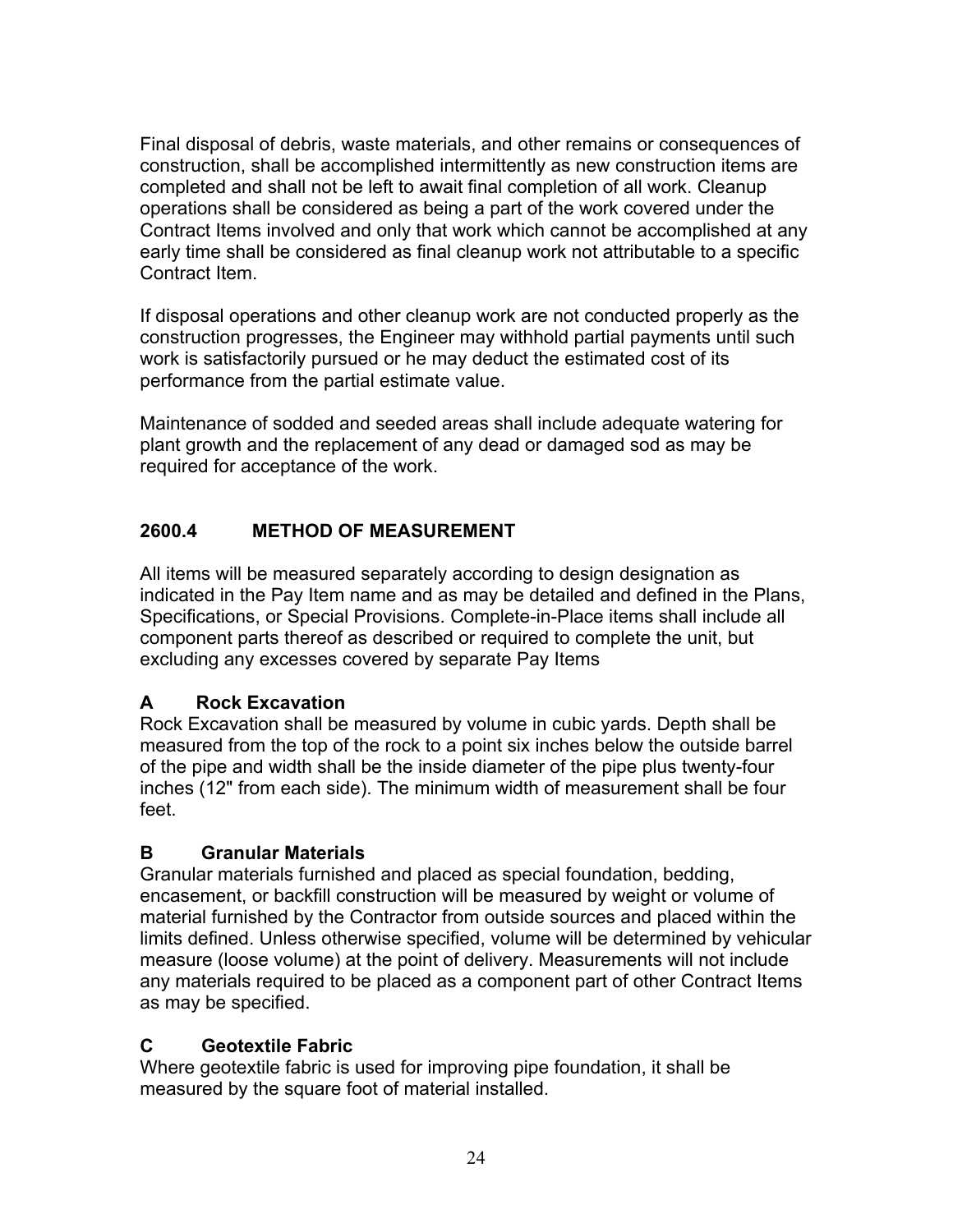# <span id="page-24-0"></span>**D Piling**

Piling shall be measured according to the provisions of Mn/DOT Specification 2452.

# **D1 Pile Bents**

Pile bents shall be measured as a unit and shall include all materials and labor required, except the pile.

# **E Insulation**

Rigid board insulation shall be measured on a square foot basis installed to the specified thickness noted on the Plans, Specifications, and Special Provisions and shall include all materials, equipment, and labor required for placement.

# **2600.5 BASIS OF PAYMENT**

All costs of excavating to foundation grade, preparing the foundation, placing and compacting backfill materials, restoring surface improvements, and other work necessary for prosecution and completion of the work as specified, shall be included for payment as part of the pipe and pipe appurtenance items without any direct compensation being made.

When special aggregate backfill materials are required to be furnished and placed to comply with the indicated Laying Conditions, the costs shall be included for payment as part of the pipe items without any direct compensation. Otherwise, the furnishing of aggregate materials for backfill by order of the Engineer in the absence of such requirements will be compensated for as an Extra Work item.

In the absence of special payment provisions, all costs of restoring surface improvements as required, disposal of surplus or waste materials, maintenance and repair of completed work, and final cleanup operations shall be incidental to the Contract Items under which the costs are incurred.

Granular materials furnished for foundation, bedding, cover, or backfill placement as specified in connection with pipe or structure items will only be paid for as separate Contract Items to the extent that the Proposal contains specific Pay Items. Otherwise the furnishing and placing of granular materials as specified shall be incidental to the pipe or structure item without any direct compensation being made.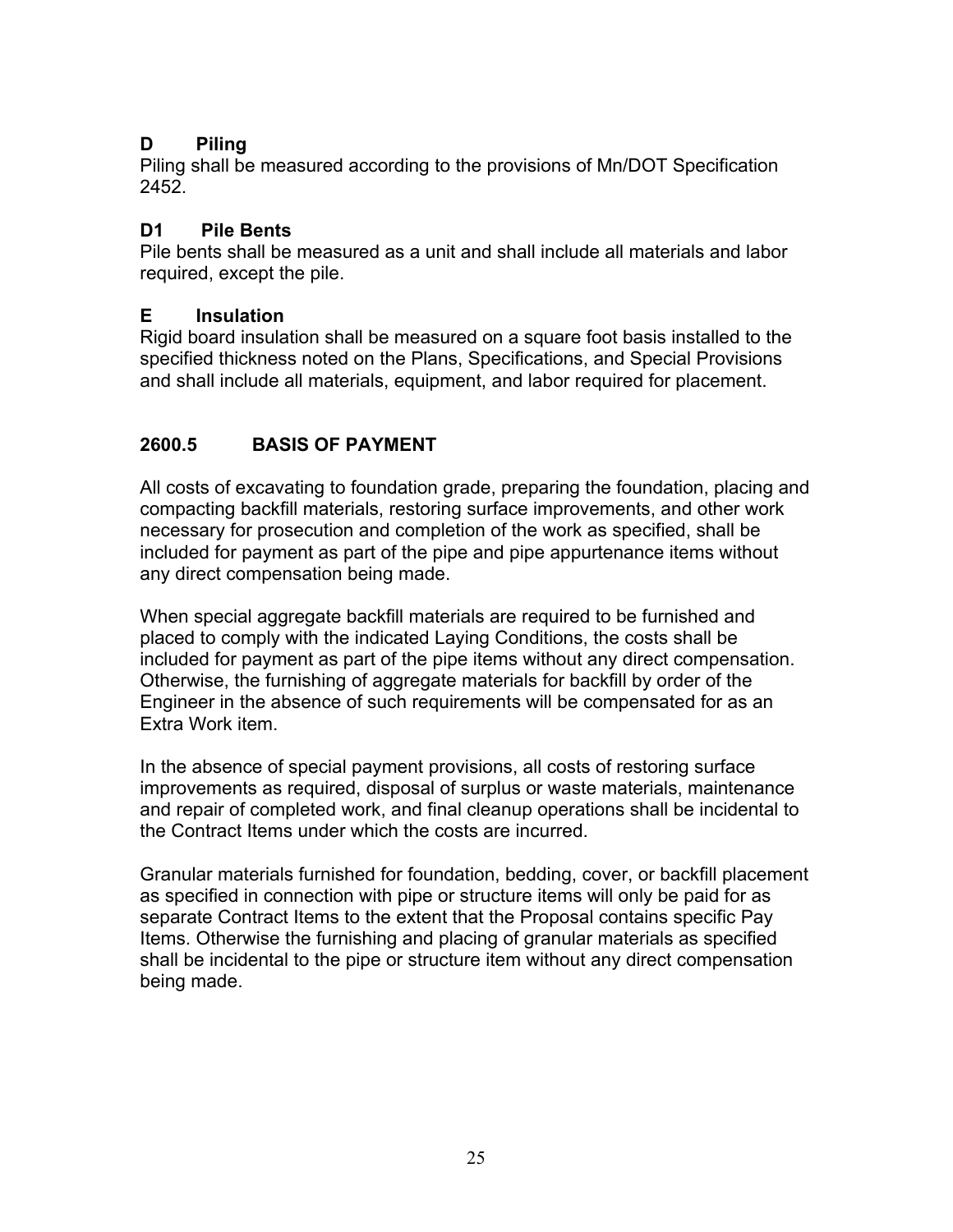# <span id="page-25-0"></span>**SECTION 2611 STANDARD SPECIFICATIONS FOR WATER MAIN AND SERVICE LINE INSTALLATION**

# **2611.1 DESCRIPTION**

This work shall consist of the construction of water main and building service pipelines utilizing plant fabricated pipe and other appurtenant materials, installed for conveyance of potable water. The work includes the relocation or adjustment of existing facilities as may be specified in the Plans, Specifications and Special Provisions.

Use of the term "Plans, Specifications and Special Provisions" within this specification shall be construed to mean those documents which compliment, modify, or clarify these specifications and are accepted as an enforceable component of the Contract or Contract Documents. All references to Mn/DOT Specifications shall mean the latest published edition of the Minnesota Department of Transportation Standard Specifications for Construction, as modified by any Mn/DOT Supplemental Specification edition published prior to the date of advertisement for bids. All reference to other Specifications of AASHTO, ASTM, ANSI, AWWA, etc. shall mean the latest published edition available on the date of advertisement for bids.

The following American Water Works Association (AWWA) Specifications have been referenced in this Specification:

- C104 American National Standard for Cement-Mortar Lining for Ductile-Iron Pipe and Fittings for Water
- C105 American National Standard for Polyethylene Encasement for Ductile-Iron Pipe Systems
- C110 American National Standard for Ductile-Iron and Gray-Iron Fittings, 3 In. Through 48 In. (75 mm Through 1200 mm), for Water and Other Liquids
- C111 American National Standard for Rubber-Gasket Joints for Ductile-Iron Pressure Pipe and Fittings
- C115 American National Standard for Flanged Ductile-Iron Pipe With Ductile-Iron or Gray-Iron Threaded Flanges
- C150 American National Standard for Thickness Design of Ductile-Iron Pipe
- C151 American National Standard for Ductile-Iron Pipe, Centrifugally Case, for Water or Other Liquids
- C153 American National Standard for Ductile-Iron Compact Fittings, 3 In. Through 24 In. (76 mm Through 610 mm) and 54 In. Through 64 In. (1,400 mm Through 1,600 mm), for Water Service
- C301 AWWA Standard for Prestressed Concrete Pressure Pipe, Steel-Cylinder Type, for Water and Other Liquids
- C304 AWWA Standard for Design of Prestressed Concrete Cylinder Pipe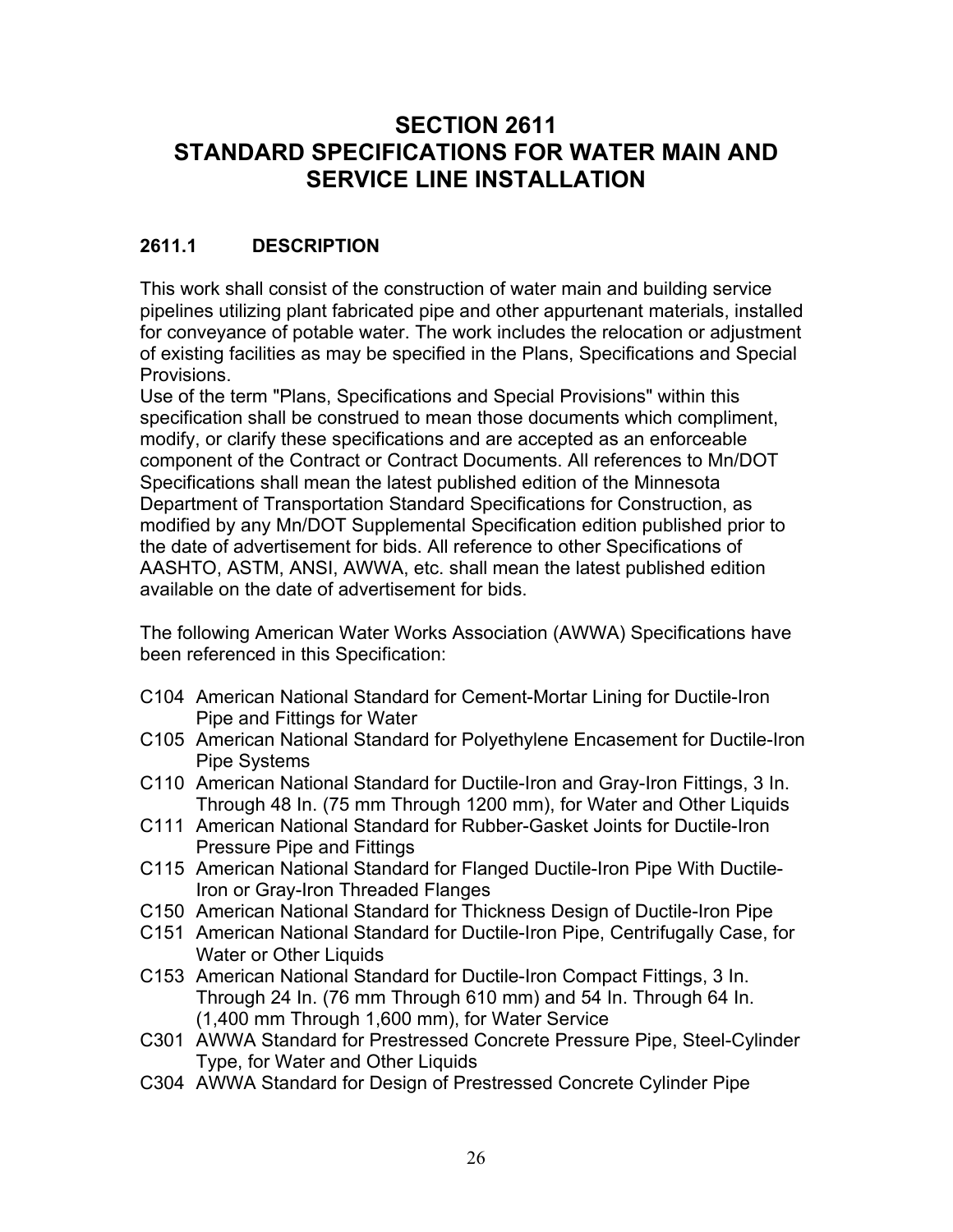C500 AWWA Standard for Metal-Seated Gate Valves for Water Supply Service (Includes addendum C500a-95.)

C502 AWWA Standard for Dry-Barrel Fire Hydrants (Includes addendum C502a-95.)

- C504 AWWA Standard for Rubber-Seated Butterfly Valves
- C509 AWWA Standard for Resilient-Seated Gate Valves for Water Supply Service (Includes addendum C509a-95.)
- C600 AWWA Standard for Installation of Ductile-Iron Water Mains and Their **Appurtenances**
- C605 AWWA Standard for Underground Installation of Polyvinyl Chloride (PVC) Pressure Pipe and Fittings for Water
- C651 AWWA Standard for Disinfecting Water Mains
- C800 AWWA Standard for Underground Service Line Valves and Fittings
- C900 AWWA Standard for Polyvinyl Chloride (PVC) Pressure Pipe, 4 In. Through 12 In., for Water Distribution (Includes addendum C900a-92.)
- C901 AWWA Standard for Polyethylene (PE) Pressure Pipe and Tubing, 1/2 In. Through 3 In., for Water Service
- C905 AWWA Standard for Polyvinyl Chloride (PVC) Pressure Pipe and Fabricated Fittings, 14 In. Through 48 In., (350mm Through 1,200mm), for Water Transmission and Distribution
- C906 AWWA Standard for Polyethylene (PE) Pressure Pipe and Fittings, 4 In. Through 63 In., for Water Distribution
- C907 AWWA Standard for Polyvinyl Chloride (PVC) Pressure Fittings for Water - 4 In. Through 8 In. (100mm Through 200mm)

Service installations shall include either Branch Service Lines or Tapped Service Lines in accordance with the standards set forth herein.

Tapped Service installations shall include all water service lines less than three inches nominal inside diameter pipe. The component parts of a tap service installation shall include a corporation stop coupling complete with water main tap and saddle where required; a curb stop coupling complete with service box; and copper piping extending from the corporation stop to the curb stop coupling and beyond to the property line or to the limits as established by the Engineer.

Tapped Service lines shall be installed at the size specified in the Plans, Specifications, and Special Provisions.

Branch Service installations shall include all water service lines of three inches nominal inside diameter pipe and larger. The component parts of a branch service installation shall include a tapping sleeve and valve or a tee connection and valve complete with valve box, and piping extending from the water main connection, to the property line or to the limits as specified by the Engineer.

All references to Gray Iron material shall be construed to include both Gray Iron and Ductile Iron products, except where one or the other is specified, and all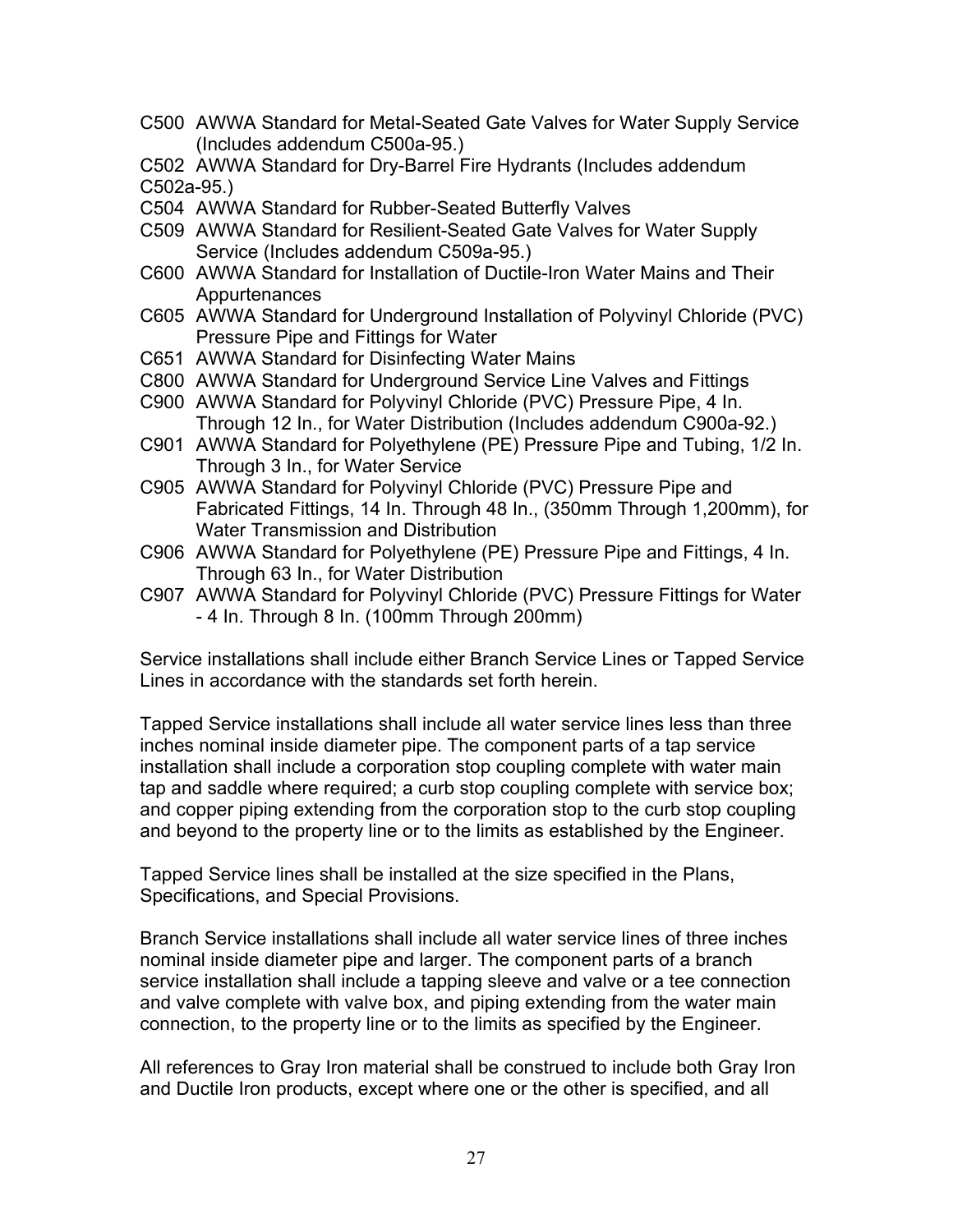<span id="page-27-0"></span>references to Polyvinyl Chloride pipe shall be construed to include only pressure pipe complying with AWWA C-900 or C-905. All references to "structure" shall include any man-made object that is not otherwise exempted by special terminology or definition.

# **2611.2 MATERIALS**

All materials required for this work shall be new material conforming to requirements of the reference specifications for the class, kind, type, size, grade, and other details indicated in the Contract. Unless otherwise indicated, all required materials shall be furnished by the Contractor. If any options are provided for, as to type, grade, or design of the material, the choice shall be limited as may be stipulated in the Plans, Specifications, or Special Provisions.

All manufactured products shall conform in detail to such standard design drawings as may be referenced or furnished in the Plans. Otherwise, the Owner may require advance approval of material suppliers, product design, or other unspecified details as it deems desirable for maintaining adopted standards.

At the request of the Engineer, the Contractor shall submit, in writing, a list of materials and suppliers for approval.

A Certificate of Compliance shall be furnished stating that the materials furnished have been tested and are in compliance with the specification requirements.

# **A Water Pipe Materials**

All pipe furnished for water main and branch line installations shall be of the type, kind, size, and class indicated for each particular line segment as shown in the Plan and designated in the Contract Items. Wherever connection of dissimilar materials or designs is required, the method of joining and any special fittings employed shall be subject to approval of the Engineer.

# **Al Ductile Iron Pipe and Ductile Iron and Gray Iron Fittings**

The pipe furnished shall be Ductile Iron pipe fittings furnished shall be of the Ductile Iron or Gray Iron type as specified for each particular use of installation. When Gray Iron is specified, either type may be furnished. Gray Iron may not be substituted for Ductile Iron unless specifically authorized in the Special Provisions.

Ductile iron pipe shall conform to the requirements of AWWA C115 or C151 for water and thickness design shall conform to AWWA C 150. In addition, the pipe shall comply with the following supplementary provisions:

(1) Fittings shall conform to the requirements of AWWA C110 OR 153 (Gray Iron and Ductile Iron Fittings) (Ductile Iron Compact Fittings) for the joint type specified.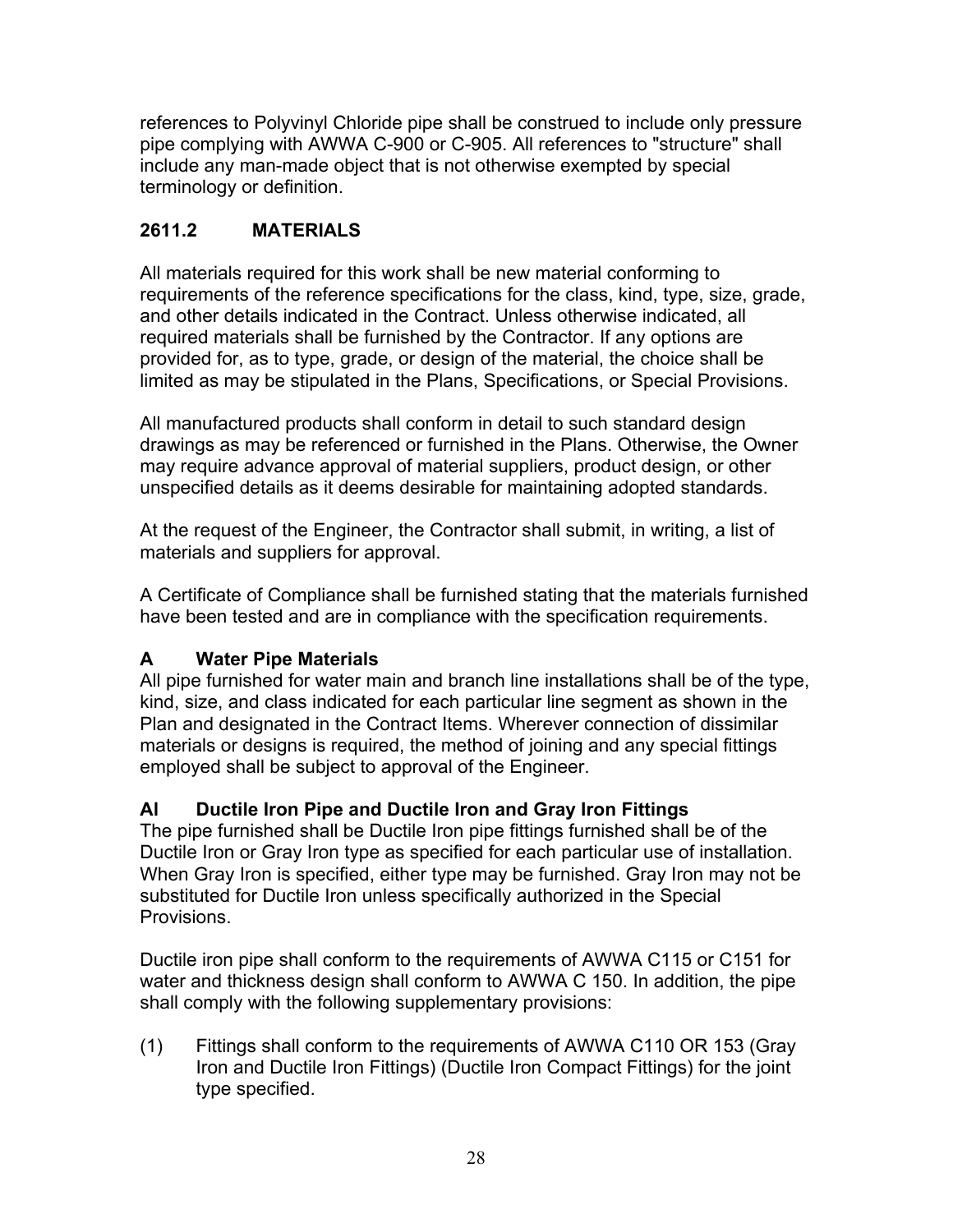- <span id="page-28-0"></span>(2) Unless otherwise specified all pipe and fittings shall be furnished with cement mortar lining meeting the requirements of AWWA C104 for standard thickness lining. All exterior surfaces of the pipe and fittings shall have an asphaltic coating at least one mil thick. Spotty or thin seal coating, or poor coating adhesion, shall be cause for rejection.
- (3) Rubber gasket joints for Ductile Iron Pressure Pipe and fittings shall conform to AWWA C111.

#### **A2 Prestressed Concrete Cylinder Pipe and Fittings**

Prestressed Concrete Cylinder pipe, fittings and specials shall conform to the requirements of AWWA C-301 and C-304 (Prestressed Concrete Pressure Pipe, Steel Cylinder Type) for the size, working pressure, external loading, laying condition, and other design considerations indicated in the Plans, Specifications, and Special Provisions.

The Contractor shall furnish plans and specifications to the pipe manufacturer giving such special details and other information as are necessary for manufacture of the pipe, fittings, and specials in accordance with the specific requirements of the project.

#### **A3 Polyvinyl Chloride (PVC) Pressure Pipe and Fittings**

Polyvinyl chloride (PVC) pressure pipe, produced by a continuous extrusion process employing a prime grade of unplasticized polyvinyl chloride, shall conform to the requirements of AWWA C-900 for the size, grade, and pressure class indicated on the Plans, Specifications, and Special Provisions. Fittings shall conform to AWWA C907 and C908. The grade used shall be resistant to aggressive soils or corrosive substances in accordance with the requirements of ASTM D-543. Unless otherwise specified, the dimensions and tolerances of the pipe barrel should conform to ductile iron or cast iron pipe equivalent outside diameters.

#### **A4 Polyethylene (PE) Pressure Pipe and Fittings**

Polyethylene pressure pipe and fittings shall conform to the requirements of AWWA C906 for the size and pressure class indicated on the Plans, Specifications and Special Provisions. Unless otherwise specified, the dimensions and tolerances of the pipe barrel should conform to Ductile Iron pipe equivalent outside diameters. The method of joining material shall be by the Thermal Butt- Fusion Method.

The standard HDPE fittings shall be standard commercial products manufactured by injection molding or by extrusion and machining, or, shall be fabricated from PE pipe conforming to this specification. The fittings shall be fully pressure rated by the manufacturer to provide a working pressure equal to the pipe, for 50 years service at 73.4 degrees Fahrenheit with an included 2:1 safety factor. The fittings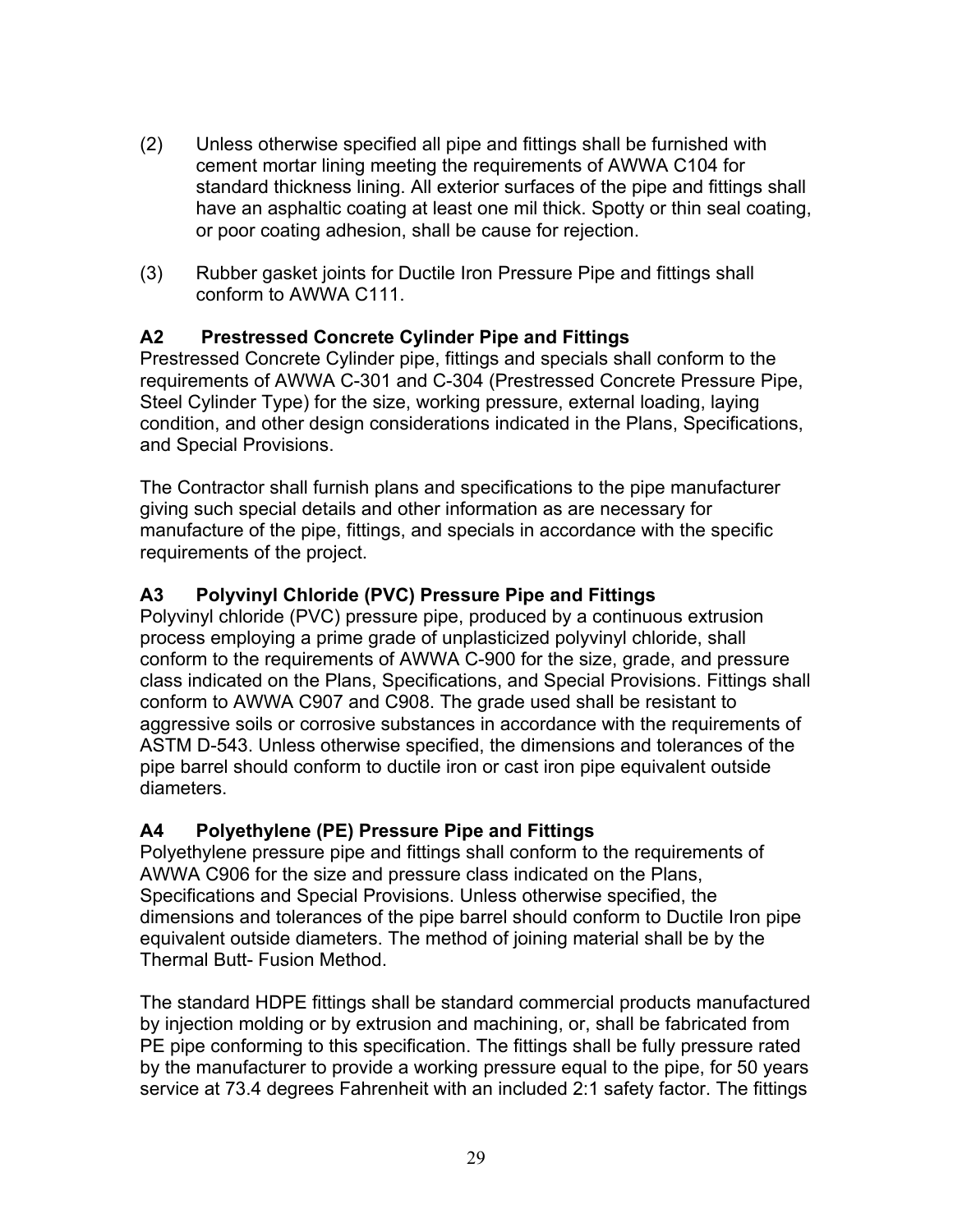<span id="page-29-0"></span>shall be manufactured from the same resin type, grade, and cell classification as the pipe itself. The manufacture of the fittings shall be in accordance with good commercial practice to provide fittings homogeneous throughout and free from crack, holes, foreign inclusions, voids, or other injurious defects. The fittings shall be as uniform as commercially practicable in color, opacity, density and other physical properties. The minimum "quick-burst" strength of the fittings shall not be less than that of the pipe with which the fitting is to be used.

#### **B Fire Hydrants**

Fire hydrants shall be of the type, size, and construction specified in the Plans and shall conform to the applicable requirements of AWWA C-502.

Unless otherwise specified in the Plans, Specifications, and Special Provisions, hydrants shall be furnished in conformance with the following supplementary requirements:

- (1) Hydrants shall have a five-inch (nominal diameter) main valve opening of the type that opens against water pressure.
- (2) Hydrant barrels shall be two piece, non-jacket type, with flanged joint above finished grade line and with mechanical joint connection at the hub end for joining a six-inch ductile iron branch pipe.
- (3) Hydrant bury length, measured from the bottom of the branch pipe connection to the finished ground line at the hydrant, shall be 7'-6".
- (4) Hydrants shall have two outlet nozzles for 2-1/2 inch (I.D.) hose connection and one outlet nozzle for 4 inch (I.D.) steamer connection. All outlet nozzle threads shall be National Standard Fire-Hose Coupling Screw Threads (NFPA 1963).
- (5) Hydrant operating mechanisms shall be provided with "O" ring seals preventing entrance of moisture and shall be lubricated through an opening in the operating nut or bonnet.
- (6) Hydrants shall be provided with outlets for drainage in the base or barrel, or between the base and barrel, unless the Special Provisions require that drain outlets be omitted or plugged.
- (7) The hydrant operating nut shall be rotated counterclockwise to open.
- (8) Detailed drawings, catalog information, and maintenance data shall be furnished as requested by the Engineer.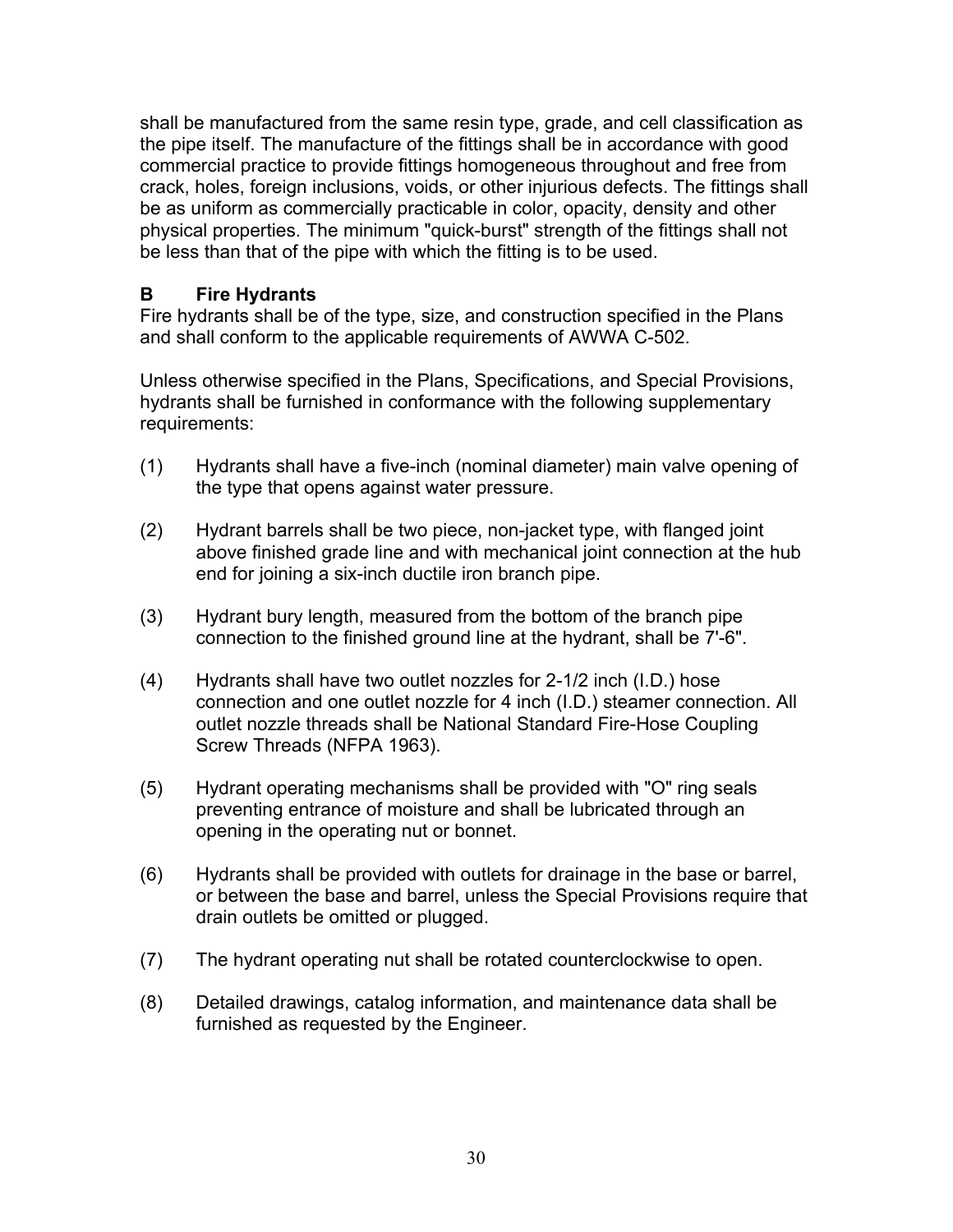# <span id="page-30-0"></span>**C Valves and Valve Housing**

# **Cl Valve Housings**

Valve housings shall be of ductile or cast iron, High Density Polyethylene or masonry construction as specified in the Plans, Specifications, and Special Provisions for the particular valve size or installation. Masonry manhole or vault type units shall be constructed in accordance with the provisions of Mn/DOT Specification 2506. Precast Concrete Manholes shall conform to ASTM Specification C-478 suitable for HS 20 traffic loading for all units located in driving areas. Ductile or cast iron valve boxes and all castings for manhole or vault type units shall conform to the requirements of Mn/DOT Specification 3321.

# **C2 Gate Valves**

Gate Valves shall be manufactured and furnished in accordance with an approved pattern and shall conform to all applicable requirements of AWWA C-500 or AWWA C-509, together with such supplementary requirements as may be covered in the Plans, Specifications, and Special Provisions or the provisions hereof. Unless otherwise specified, the gate valves furnished shall comply with the following supplementary requirements:

(1) Gate valves meeting the requirements of AWWA C-500 shall be twofaced, double disc type, with parallel seats. Gate valves meeting the requirements of AWWA C-509 shall be single disc type with resilient seat bonded or mechanically attached to either the gate or valve body. All valves shall be provided with a two-inch square operating nut opening counterclockwise and mechanical joint ends.

(2) All gate valves shall be non-rising stem type furnished with O-Ring stem seals.

- (3) All gate valves 16 inches or larger in size shall be arranged for operation in the horizontal position and shall be equipped with bypass valves.
- (4) All gate valves 12 inches or larger in size shall be equipped with approved barrel type rugged gate position.
- (5) All gears on gate valves shall be cut tooth steel gears, housed in heavy ductile or cast iron extended type grease cases of approved design.
- (6) All gate valves shall have an open indicating arrow, the manufacturer's name, pressure rating and year of manufacture cast on the valve bodies.

# **C3 Butterfly Valves**

Butterfly valves shall be manufactured in conformance with all applicable requirements of AWWA C-504 for 150 p.s.i. working pressure minimum, together with such supplementary requirements as may be covered in the Plans,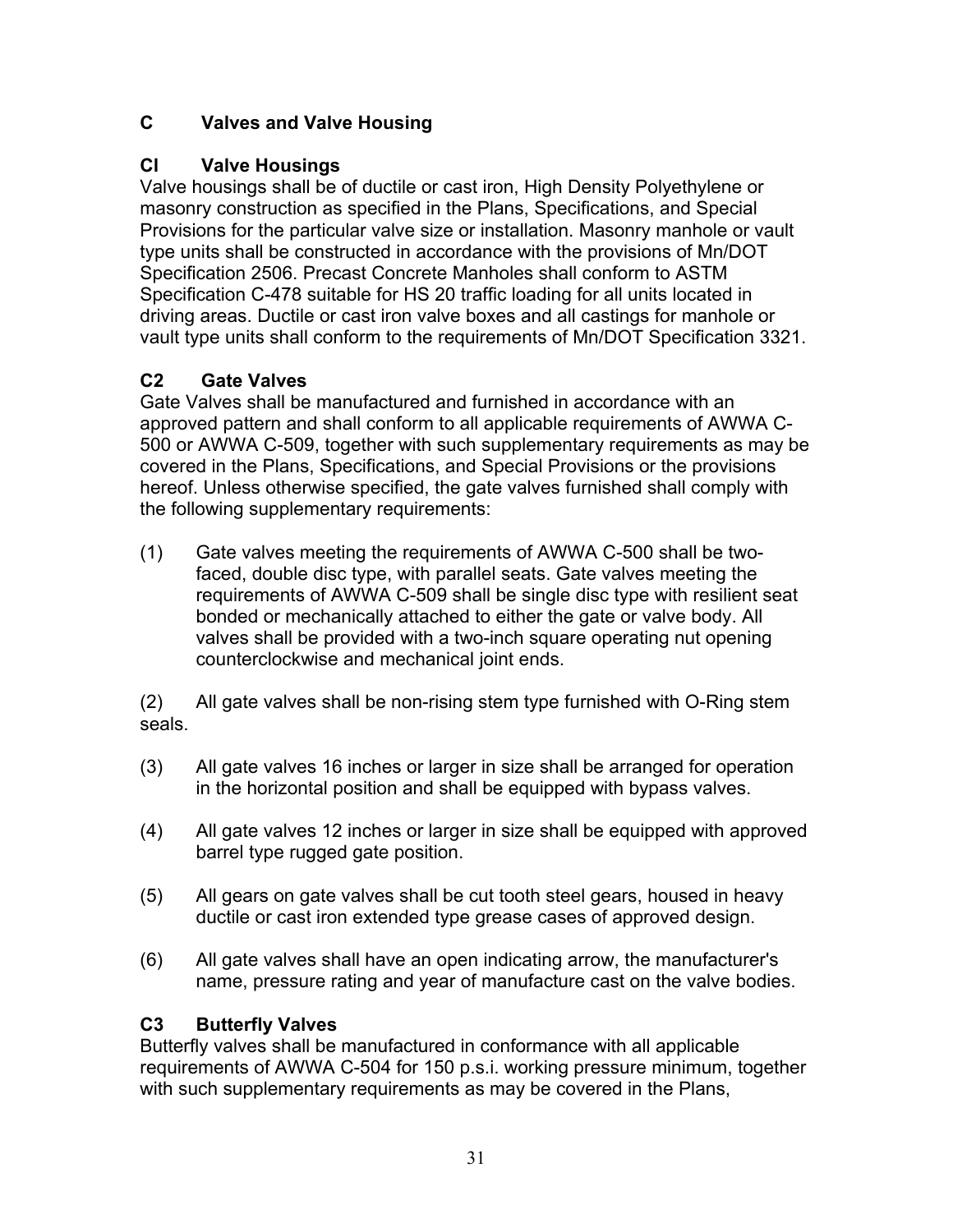<span id="page-31-0"></span>Specifications, and Special Provision or the provisions hereof. Unless otherwise specified, the butterfly valves furnished shall comply with the following supplementary requirements.

- (1) The butterfly valves shall be short body of ductile or cast iron with mechanical joint ends.
- (2) The butterfly valves shall be rubber seated with ductile or cast disc, nonrising stem type furnished with O-ring stem seals.
- (3) The butterfly valves shall be equipped with a two-inch square operating nut opening counterclockwise.
- (4) The butterfly valves shall be designed for direct burial installation.
- (5) All butterfly valves shall have an open indicating arrow, the manufacturer's name, pressure rating and year of manufacture on the valve bodies.

#### **D Water Service Pipe and Fittings**

Water service pipe of 3 inches or larger inside diameter shall conform to the requirements for Ductile Iron Pipe and Ductile Iron and Gray Iron Fittings as set forth under the provisions of 2611.2A1, and Polyvinyl Chloride Pressure Pipe as set forth under the provisions of 2611.2A3, and Polyethylene pipe as set forth under the provision of 2611.2A4.

Water service pipe of less than 3 inches in inside diameter shall conform to the requirements of ASTM B 88 for Seamless Copper Water Tube, Type K, Soft Annealed temper, Polyethylene Pipe as per AWWA C901 or Polyvinyl Chloride Pipe and fittings as per a ASTM D1785, D2241, D2466, D2467 and D2740 as specified on the Proposal or in the Special Provisions.

Corporation stops, saddles, curb stops, and curb stop service boxes shall conform to the requirements of AWWA C800 be as detailed in the Plans, Specifications, and Special Provisions or approved designations.

All fittings for copper tubing shall be cast brass, having uniformity in wall thickness and strength, and shall be free of defects affecting serviceability. All copper pipe fittings shall be flared or compression type. All threads for underground service line fittings shall conform to the requirements of AWWA C-800. Each fitting shall be permanently and plainly marked with the name or trademark of the manufacturer.

Curb stop service boxes shall be gray iron castings conforming to the requirements of ASTM A 48 for Class 20 or higher tensile strength and shall have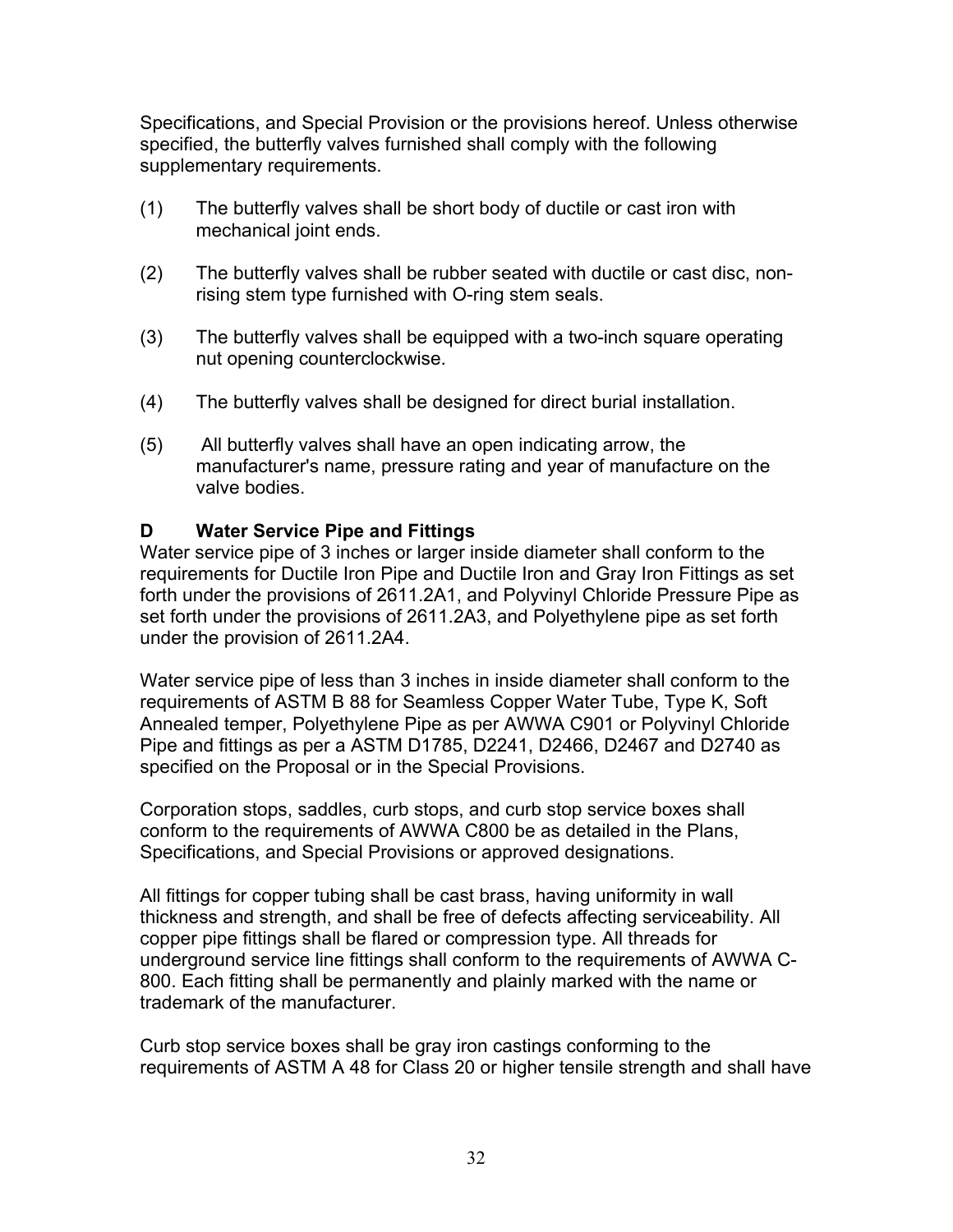<span id="page-32-0"></span>18 inches of vertical adjustment for the cover depth specified in the Plans, Specifications, and Special Provisions.

# **E Polyethylene Encasement Material**

Polyethylene encasement material shall conform to the requirements of AWWA C-105 for tube type installation and 8 mil nominal film thickness.

# **F Restrained Joint Retainer Glands**

Where water main joint restraint is required by the use of retainer glands, the retainer glands shall be American, US Pipe or Mega-Lug type, ductile iron, and be designed to withstand the design pressures indicated in the Plans, Specifications, and Special Provisions.

All nuts, bolts, and tie rod type restraints shall be stainless steel or coated with an approved rustproofing material.

# **G Mortar**

Mortar for use in masonry construction shall be an air-entrained mixture of one part Masonry Cement (Type I) and two parts mortar sand, with sufficient water added to produce proper consistency, and with sufficient air-entraining agent added to maintain an air content within the range of 7 to 10 percent. Mortar shall meet the requirements of ASTM C270.

# **H Concrete**

Concrete for cast-in-place masonry construction shall be produced and furnished in accordance with the provisions of Mn/DOT Specification 2461 for the mix design indicated in the Plans, Specifications, or Special Provisions. The requirements for Grade B concrete shall be met where a higher grade is not specified. Type 3, air-entrained, concrete shall be furnished and used in all structures having weather exposure.

# **2611.3 CONSTRUCTION REQUIREMENTS**

# **A Installation of Pipe and Fittings**

Installation of ductile iron water mains and their appurtenances shall conform to the requirements of AWWA C-600 Specifications, the Plans, Specifications and Special Provisions.

Prestressed concrete cylinder pipe and their appurtenances shall conform to the requirements of AWWA C301 and C304. The installation shall be to the bedding and backfill conditions specified in the Plans, Specifications, or Special Provisions.

Installation of Polyvinyl Chloride (PVC) pipe and their appurtenances shall conform to the requirements of AWWA C900. The installation shall be to the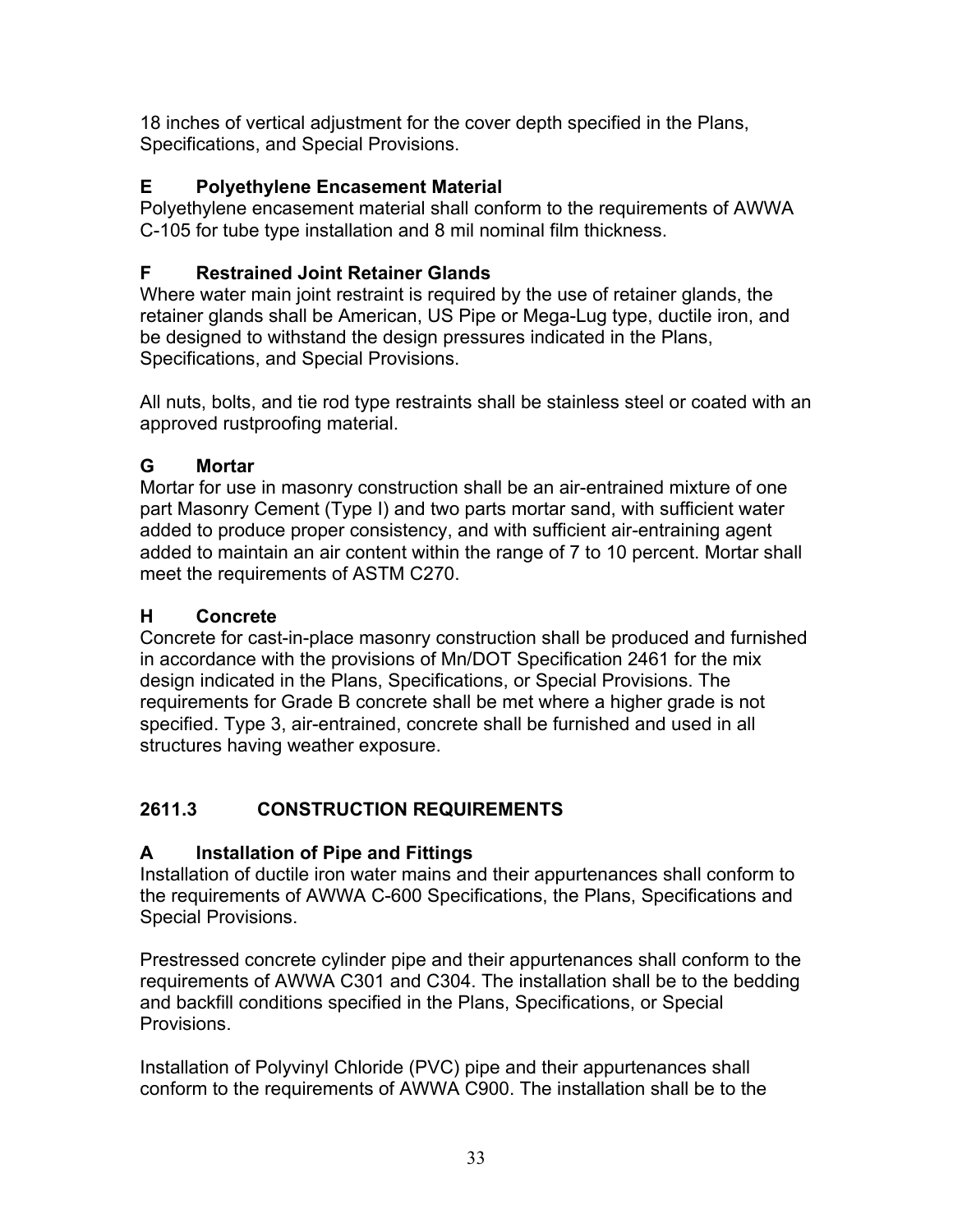<span id="page-33-0"></span>bedding and backfill conditions specified by the Manufacturer, Plans, Specifications, or Special Provisions.

Installation of Polyethylene Pipe and their appurtenances shall conform to the requirements of AWWA C906. The installation shall be to the bedding and backfill conditions specified by the Manufacturer, Plans, Specifications, or Special Provisions.

Installation of pipe and fittings shall also conform to the following general guidelines:

#### **Al Inspection and Handling**

Proper and adequate implements, tools, and facilities satisfactory to the Engineer shall be provided and used by the Contractor for the safe and convenient prosecution of the work.

During the process of unloading, all pipe and accessories shall be inspected by the Contractor for damage. The Contractor shall notify the Engineer of all material found to have cracks, flaws or other defects. The Engineer shall inspect the damaged material and have the right to reject any materials found to be unsatisfactory. The Contractor shall promptly remove all rejected material from the site.

All materials shall be handled carefully, as will prevent damage to protective coatings, linings, and joint fittings; preclude contamination of interior areas; and avoid jolting contact, dropping, or dumping.

While suspended and before being lowered into laying position, each pipe section and appurtenant unit shall be inspected by the Contractor to detect damage or unsound conditions that may need corrective action or be cause for rejection. The Contractor shall inform the Engineer of any defects discovered and the Engineer will prescribe the required corrective actions or order rejection.

Immediately before placement, the joint surfaces of each pipe section and fitting shall be inspected for the presence of foreign matter, coating blisters, rough edges or projections, and any imperfections so detected shall be corrected by cleaning, trimming, or repair as needed.

#### **A2 Pipe Laying Operations**

Trench excavation and bedding preparations shall proceed ahead of pipe placement as will permit proper placement and joining of the pipe and fittings at the prescribed grade and alignment without unnecessary hindrance. All foreign matter or dirt shall be removed from the inside of the pipe and fittings before they are lowered into position in the trench, and they shall be kept clean by approved means during and after laying. The water main materials shall be carefully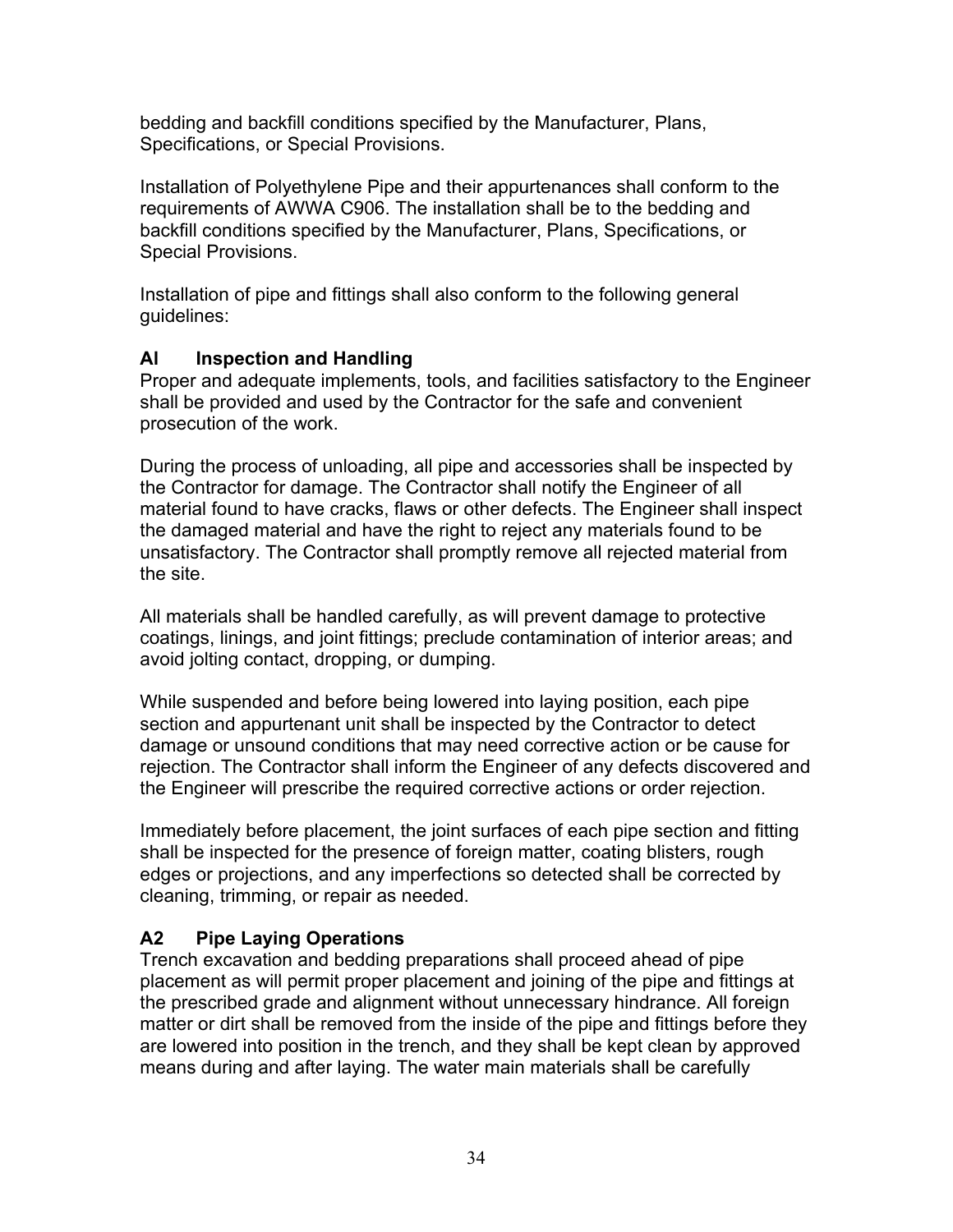<span id="page-34-0"></span>lowered into laying position by the use of suitable restraining devices. Under no circumstances shall the pipe be dropped or dumped into the trench.

At the time of pipe placement, the bedding conditions shall be such as to provide uniform and continuous support for the pipe between bell holes. Bell holes shall be excavated as necessary to make the joint connections, but they shall be no larger than would be adequate to support the pipe throughout its length.

No pipe material shall be laid in water nor when the trench or bedding conditions are otherwise unsuitable or improper.

When placement or handling precautions prove inadequate, in the Engineer's opinion, the Contractor shall provide and install suitable plugs or caps effectively closing the open ends of each pipe section before it is lowered into laying position, and they shall remain so covered until removal is necessary for connection of an adjoining unit.

As each length of bell and spigot pipe is placed in laying position, the spigot end shall be centered in the bell and the pipe forced home and brought to correct line and grade. The pipe shall be secured in place with approved backfill material, which shall be thoroughly compacted by tamping around the pipe to a height of at least 12 inches above its top. Acceptable tamping techniques include hand tamping and use of hand operated mechanical tamping devices.

At all times when pipe laying is not in progress, including noon hour and overnight periods, all open ends of the pipe line shall be closed by watertight plugs or other means approved by the Engineer. If water is present in the trench, the seals shall remain inplace until the trench is pumped completely dry.

When connecting to existing stubs, the Contractor shall take every precaution necessary to prevent dirt or debris from entering the existing lines. All necessary work to make the connection shall be done at no additional compensation, except where noted otherwise.

# **A3 Aligning and Fitting of Pipe**

The cutting of pipe for inserting valves, fittings, or closure pieces shall be done in a neat and workmanlike manner without damage to the pipe and so as to leave a smooth square-cut end. Pipe shall be cut with approved mechanical cutters. The electric-arc cutting method, using carbon or steel rod, will be approved for use on larger size ductile or gray pipe where mechanical cutters are not available. Flame cutting will not be allowed under any conditions. All rough edges shall be removed from the cut ends of pipe and, where rubber gasket joints are used, the outer edge shall be rounded or beveled by grinding or filing to produce a smooth fit.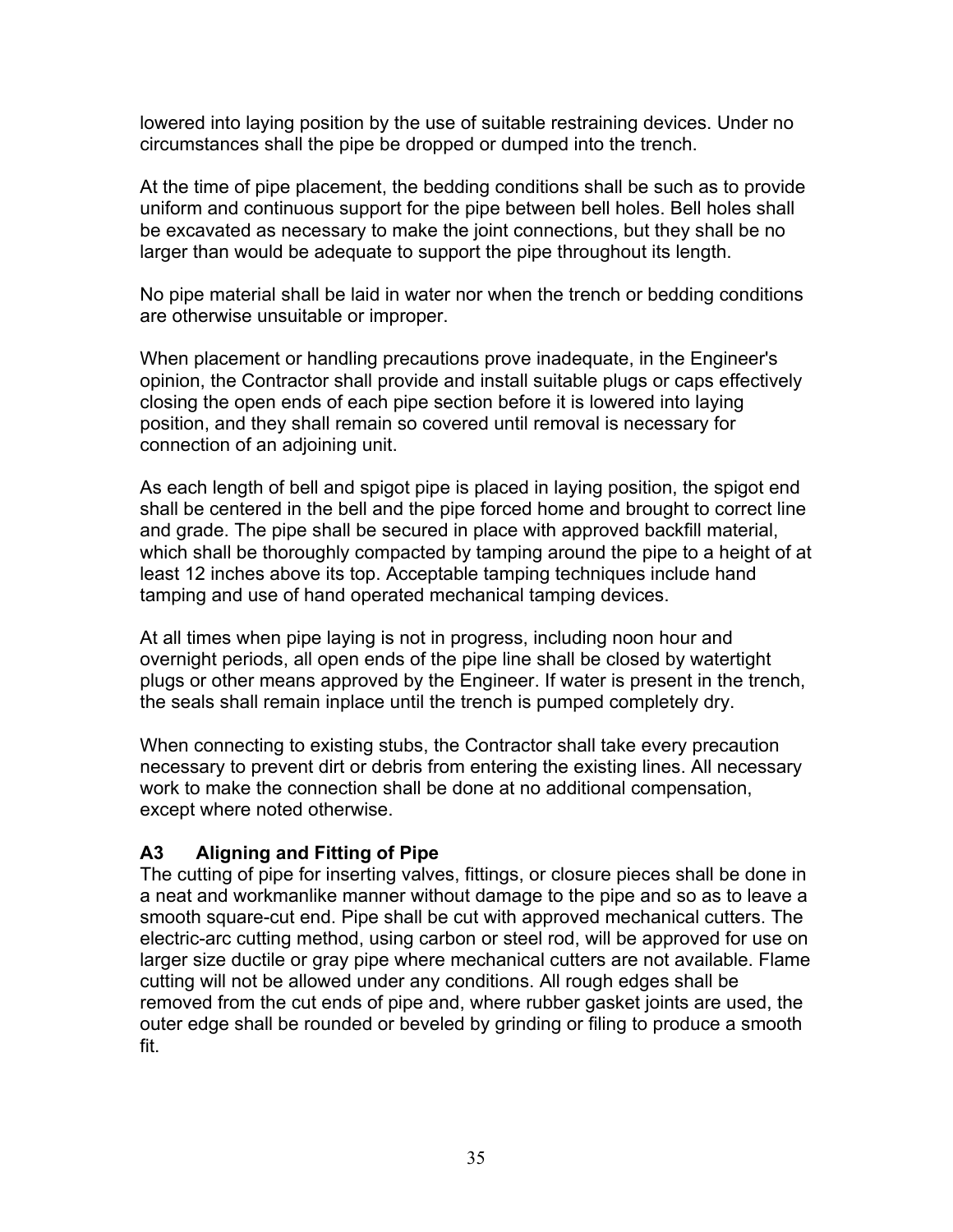<span id="page-35-0"></span>Wherever it is necessary to deflect ductile iron pipe from a straight line either in the vertical or horizontal plane, to avoid obstructions, plumb stems, or produce a long radius curve when permitted, the amount of deflection allowed at each joint shall not exceed the allowable limits for maintaining a satisfactory joint seal as given in AWWA C-600 for mechanical joints and push-on joints. The maximum angular deflection at any joint for other pipe materials and joints shall not exceed the manufacturer's recommendations. If the specified alignment requires angular deflections greater than recommended or allowed, the Contractor shall provide appropriate bends or shorter pipes such that the maximum angular deflection is not exceeded. Connection and assembly of joints shall be accomplished during the setting, aligning, and fitting operations, in accordance with the provisions of Section 2611.2D, to the extent that the jointing requirements will permit.

#### **A4 Blocking and Anchoring of Pipe**

All plugs, caps, tees, bends, and other thrust points shall be provided with reaction backing, or movement shall be prevented by attachment of suitable restraining devices or tie rods, in accordance with the requirements of the Plans, Specifications, and Special Provisions.

In the absence of other specified requirements for reaction backing or restraining devices, the following provisions shall apply:

- (1) All horizontal bends exceeding 20 degrees deflection, and all caps, plugs, and branch tees shall be provided with concrete buttress blocking.
- (2) All vertical bends exceeding 20 degrees deflection shall be provided with concrete buttress blocking at the low points and with metal tie rod or strapping restraints at the high points.
- (3) Offset bends made with standard offset fittings need not be strapped or buttressed.

Hardwood blocking shall only be used as temporary reaction backing until acceptable permanent reaction blocking or restraining devices have been installed. Blocking shall be nominal 2-inch timber having an area equivalent to at least four times the area of the surface of the cap or plug it restrains.

Concrete buttresses shall be poured against firm, undisturbed ground and shall be formed in such a way that the joints will be kept free of concrete and remain accessible for repairs. The concrete mix used in buttress construction shall meet the requirements for Grade B concrete in conformance with Mn/DOT Specification Section 2461. Buttress dimensions shall be a minimum of 12 inches in thickness, and the minimum area, in square feet shall be as follows.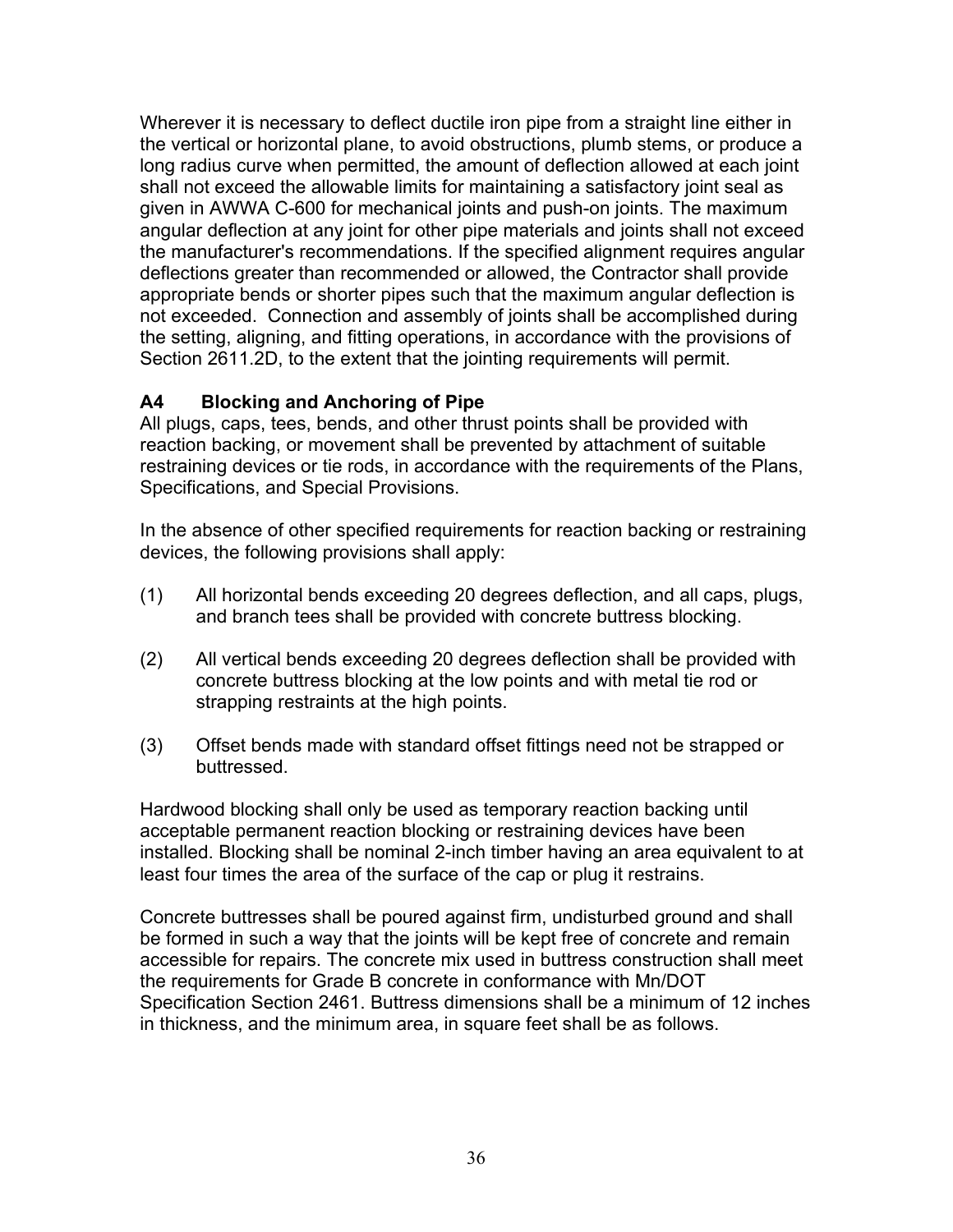<span id="page-36-0"></span>

| <b>PIPE</b> | <b>TEE OR</b> |             |                 | <b>1/32 BEND</b> |
|-------------|---------------|-------------|-----------------|------------------|
|             |               |             |                 | <b>1/16 BEND</b> |
| 6"          | 2.9           | 3.1         | 1.6             | 0.8              |
| 8"          | 3.7           | 5.3         | 2.9             | 1.4              |
| 10"         | 5.7           | 8.1         | 4.4             | 2.2              |
| 12"         | 8.1           | 13.4        | 6.6             | 3.2              |
| 16"         | 15.1          | 21.4        | 11.6            | 5.9              |
| 20"         | 23.2          | 30.2        | 18.1            | 9.3              |
| 24"         | 33.6          | 48.5        | 26.1            | 13.3             |
|             | <b>SIZE</b>   | <b>PLUG</b> | <b>1/4 BEND</b> | <b>1/8 BEND</b>  |

Contractors are instructed to size concrete buttress blocking on fittings and dead ends where the blocking must withstand the pressure of larger main line fittings equipped with reducers, for the larger sized main line thrust and not for smaller fitting size only. This is of particular importance on tees and crosses where the main size is reduced on the run from large to small size by use of reducers.

All metal parts of tie rod or strap type restraints shall be galvanized or coated with other approved asphaltic type rustproofing.

All necessary fittings, bands, tie rods, nuts, and washers, and all labor and excavation required for installation of reaction restraints shall be furnished at the Contractor's expense with no direct compensation provided therefore.

#### **A5 Polyethylene Encasement of Pipeline**

Wherever so required by the Plans, Specifications, or Special Provisions, the pipeline, including valves, fittings, and appurtenances, shall be fully encased in polyethylene film meeting the requirements of these Specifications. The film shall be furnished in tube form for installation on pipe and all pipe-shaped appurtenances such as bends, reducers, off- sets, etc. Sheet film shall be provided and used for encasing all odd-shaped appurtenances such as valves, tees, crosses, etc.

The polyethylene tubing shall be installed on the pipe prior to being lowered into the trench. Tubing length shall be sufficient to provide a minimum overlap at all joints of one foot or more. Overlap may be accomplished with a separate sleeve tube placed over one end of the pipe prior to connecting another section of pipe, or by bunching extra overlap material at the pipe ends in accordion fashion. After completing the pipe jointing and positioning the overlap material, the overlap shall be secured in place with plastic adhesive tape wrapped circumferentially around the pipe not less than three turns.

After encasement, the circumferential slack in the tubing film shall be folded over at the top of the pipe to provide a snug fit along the barrel of the pipe. The fold shall be held in place with plastic adhesive tape applied at intervals of approximately three feet along the pipe length. Also, any rips, punctures, or other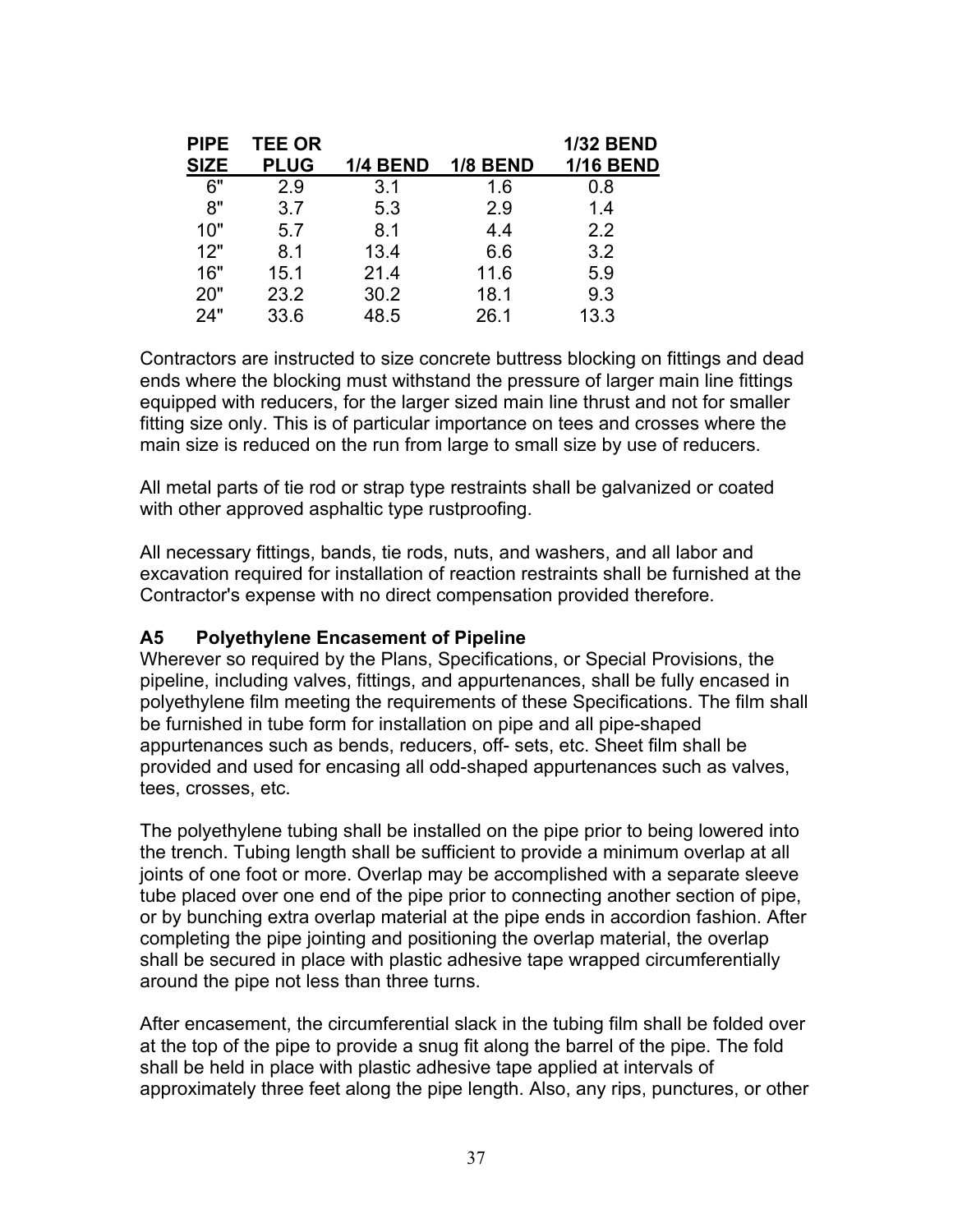<span id="page-37-0"></span>damage to the tubing shall be repaired as they are detected. These repairs shall be made with adhesive tape and overlapping patches cut from sheet or tubing material.

At odd-shaped appurtenances such as gate valves, the tubing shall overlap the joint and be secured with tape, after which the appurtenant piece shall be wrapped with a flat film sheet or split length of tubing by passing the sheet under the appurtenance and bringing it up around the body. Seams shall be made by bringing the edges together, folding over twice, and taping down. Wherever encasement is terminated, it shall extend for at least two feet beyond the joint area.

Openings in the tubing for branches, service taps, air valves and similar appurtenances shall be made by cutting an X-shaped slit and temporarily folding back the film. After installing the appurtenance, the cut tabs shall be secured with tape and the encasement shall be completed as necessary for an odd-shaped appurtenance.

Unless otherwise specified in the Plans, Specifications, and Special Provisions, hydrants encased in polyethylene tubing shall have plugged drain outlets.

# **B Connection and Assembly of Joints**

Where rubber gasketed joints are specified, care shall be taken during the laying and setting of piping materials to insure that the units being joined have the same nominal dimension of the spigot outside diameter and the socket inside diameter. A special adaptor shall be provided to make the connection when variations in nominal dimension might cause unsatisfactory joint sealing.

Immediately before making the connection, the inside of the bell or socket and the outer surface of the spigot ends shall be thoroughly cleaned to remove oil, grit, excess coating, and other foreign matter. Insertion of spigot ends into the socket or bell ends shall be accomplished in a manner that will assure proper centering and insertion to full depth. The joint seal and securing requirements shall be as prescribed below for the applicable pipe and joint type.

# **B1 Ductile Iron Pressure Pipe and Fitting Joints**

Ductile iron pressure pipe and fitting joints shall conform to AWWA C-111.

# **B1a Push-On Joints**

The circular rubber gasket shall be kept in a warm, flexible condition at all times, and for purposes of placement shall be flexed inward and inserted in the gasket recess of the bell socket. A thin film of approved gasket lubricant shall be applied to either the inside surface of the gasket or the outside surface of the spigot end, or to both. Care shall be taken while inserting the spigot end to prevent introduction of contaminants. The joint shall be completed by forcing the spigot end to the bottom of the socket by the use of suitable pry-bar or jack type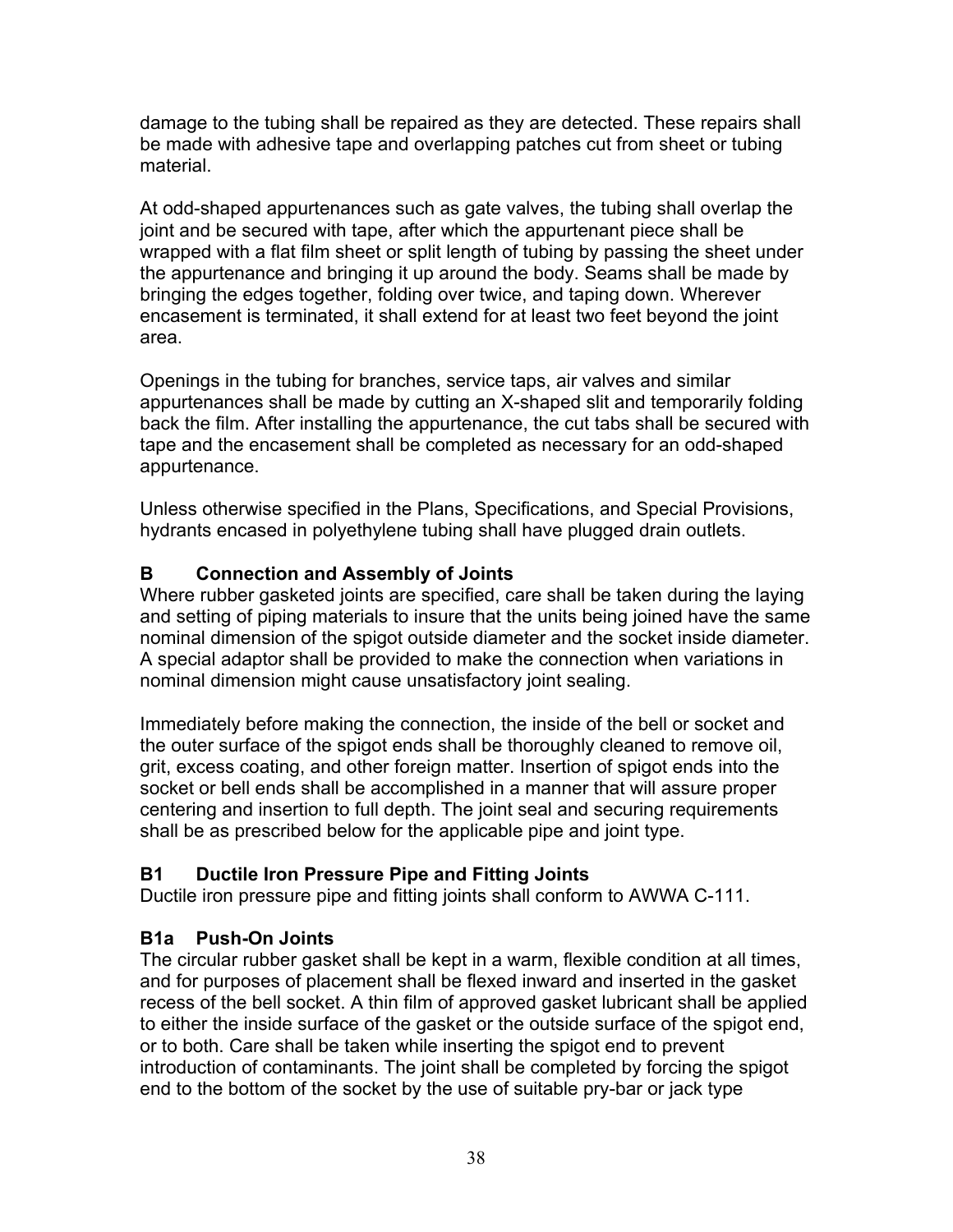<span id="page-38-0"></span>equipment. Spigot ends which do not have depth marks shall be marked before assembly to insure full insertion. Field cut pipe shall be filed or ground at the spigot edge to resemble the manufacturer's fabricated detailing. The use of the bucket on the excavation equipment to force the pipe into the socket shall not be permitted.

#### **B1b Mechanical Joints**

The last eight inches of the outside spigot surface and the inside bell surface of each pipe and appurtenance joint shall be painted with a soap solution, after being thoroughly cleaned. The gland shall then be slipped on the spigot end with the lip extension toward the socket or bell end. The rubber gasket shall be kept in a warm, flexible condition at all times, and for purposes of placement shall be painted with soap solution and be placed on the spigot end with the thick edge toward the gland. An approved lubricant provided by the pipe manufacturer may be used in lieu of the soap solution.

After the spigot end is inserted into the socket to full depth and centered, the gasket shall be pressed into place within the bell evenly around the entire joint. After the gland is positioned behind the gasket, all bolts shall be installed and the nuts tightened alternately to the specified torque, such as to produce equal pressure on all parts of the gland.

Unless otherwise specified, the bolts shall be tightened by means of a suitable torque-limiting wrench to within a foot-pound range of: 45 to 60 for 5/8 inch bolts; 75 to 90 for 3/4 inch bolts; 85 to 100 for 1 inch bolts; and 105 to 120 for 1-1/4 inch bolts. After tightening, all exposed parts of the bolts and nuts shall be completely coated with an approved asphaltic type rust preventive material.

# **B1c Flanged Joints**

Flanged joints shall be installed only in above grade or exposed locations and shall conform to the requirements of AWWA C115 Specifications, the Plans, Specifications and Special Provisions. Flanged joints shall have full face gaskets.

#### **B2 Prestressed Concrete Cylinder Pipe Joints**

Unless otherwise indicated, all pipe and appurtenances shall be joined by means of the rubber gasketed bell and spigot connection in accordance with AWWA C301 or C304 and with the recommendations of the pipe manufacturer and the provisions hereof. All contact surfaces of the steel bell and spigot assembly shall be thoroughly lubricated with approved material before the connection is made.

After the joint has been set in the home position, the outside joint recess shall be filled with cement grout, poured into place by means of a paper or cloth diaper. The grout shall contain at least one part Portland cement for each two parts of sand. Care shall be taken in pouring the grout to assure complete filling of the recess around the entire pipe circumference.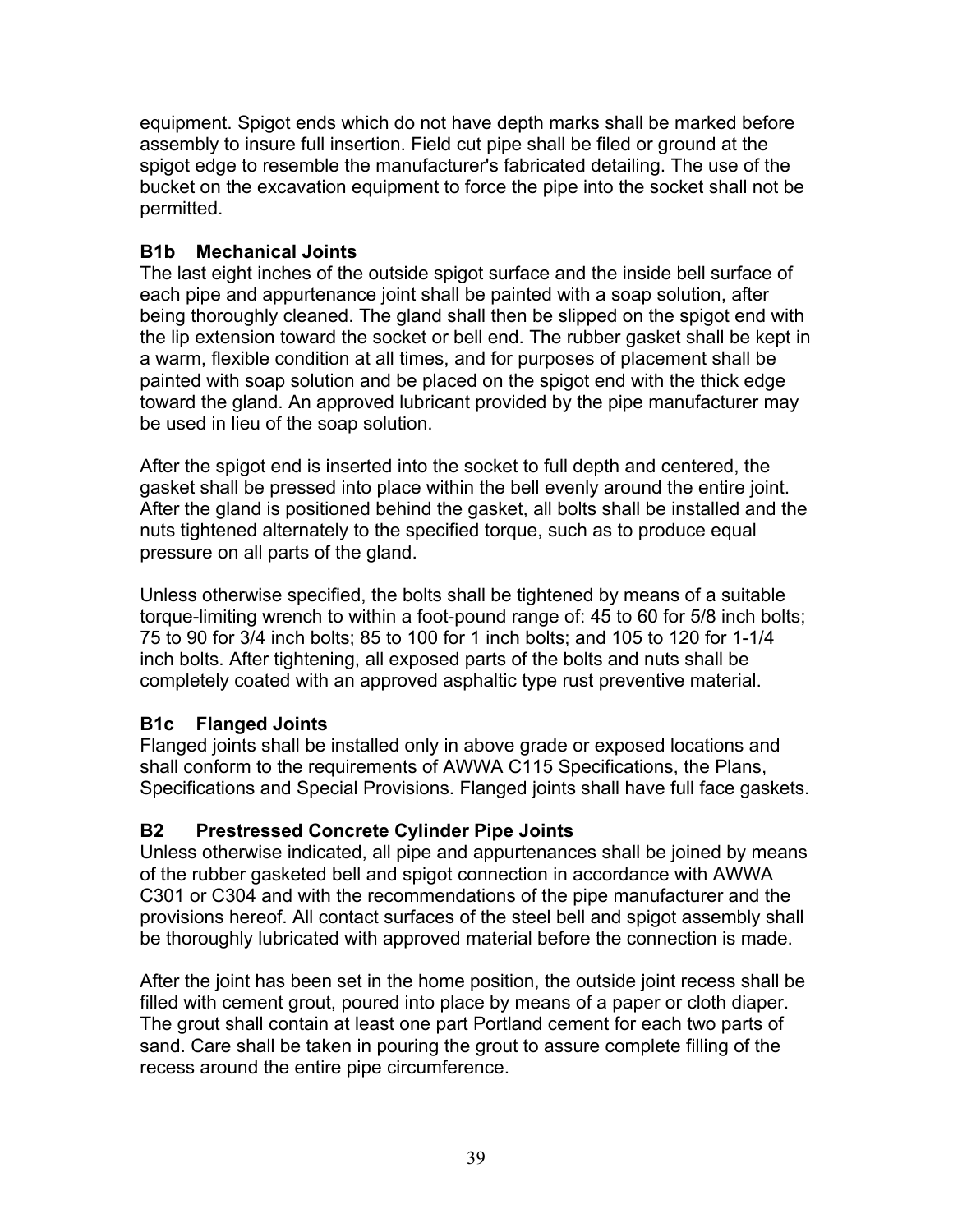#### <span id="page-39-0"></span>**B3 Polyvinyl Chloride Pipe Joints**

#### **B3a Push-On Joints**

The circular rubber gasket shall be bonded to the inner wall of the gasket recess of the bell socket. Installation of pipe spigot into the bell socket shall conform to the requirements for Ductile Iron Push-On Joints as set forth under the provisions of 2611.3B1a

#### **B4 Polyethylene Pipe Joints**

Polyethylene pipe joints shall conform to the requirements of AWWA C-906, and shall be made by the Thermal Butt-Fusion Method.

# **C Water Service Installations**

Water service facilities consisting of Tap Service Lines and Branch Service Lines, complete with all required appurtenances, shall be installed as required by in the Plans, Specifications, and Special Provisions, in accordance with all pertinent requirements for main line installations together with the provisions hereof.

It shall be the responsibility of the Contractor to keep an accurate record of the location, depth and size of each service connection and other pertinent data such as the location of curb stops and pipe endings. Tap locations shall be recorded in reference to survey line stationing. Curb stops shall be tied to definable land marks such as building corners, lot corner markers, etc. Pipe terminals at the property line shall be marked to the ground surface with a suitable wood timber 4 by 4 inch, 8 feet long set vertically into the ground with the top 2 feet painted blue. Approved record keeping forms will be furnished by the Engineer and the completed records shall be submitted by the Contractor upon completion of the work.

Water service lines shall normally be installed by trenching and be subject to the same requirements as prescribed for the main pipeline installation, except for those which may not be pertinent or applicable. Where water service lines are installed alongside of sanitary service lines, installation shall be such as to maintain the minimum specified clearances between pipelines and provide proper and adequate bearing for all pipes and appurtenances. For separate installation, the trench width shall be not less than two feet.

Subject to minimum clearances, the water lines may be laid in a common trench excavated principally for sewer installation, either by widening the trench as necessary or by providing a shelf in the trench wall where ground stability will permit. When water service pipe is placed in a common trench with sewer service pipe, the sewer service pipe shall be constructed of materials and with joints equivalent to water main standards.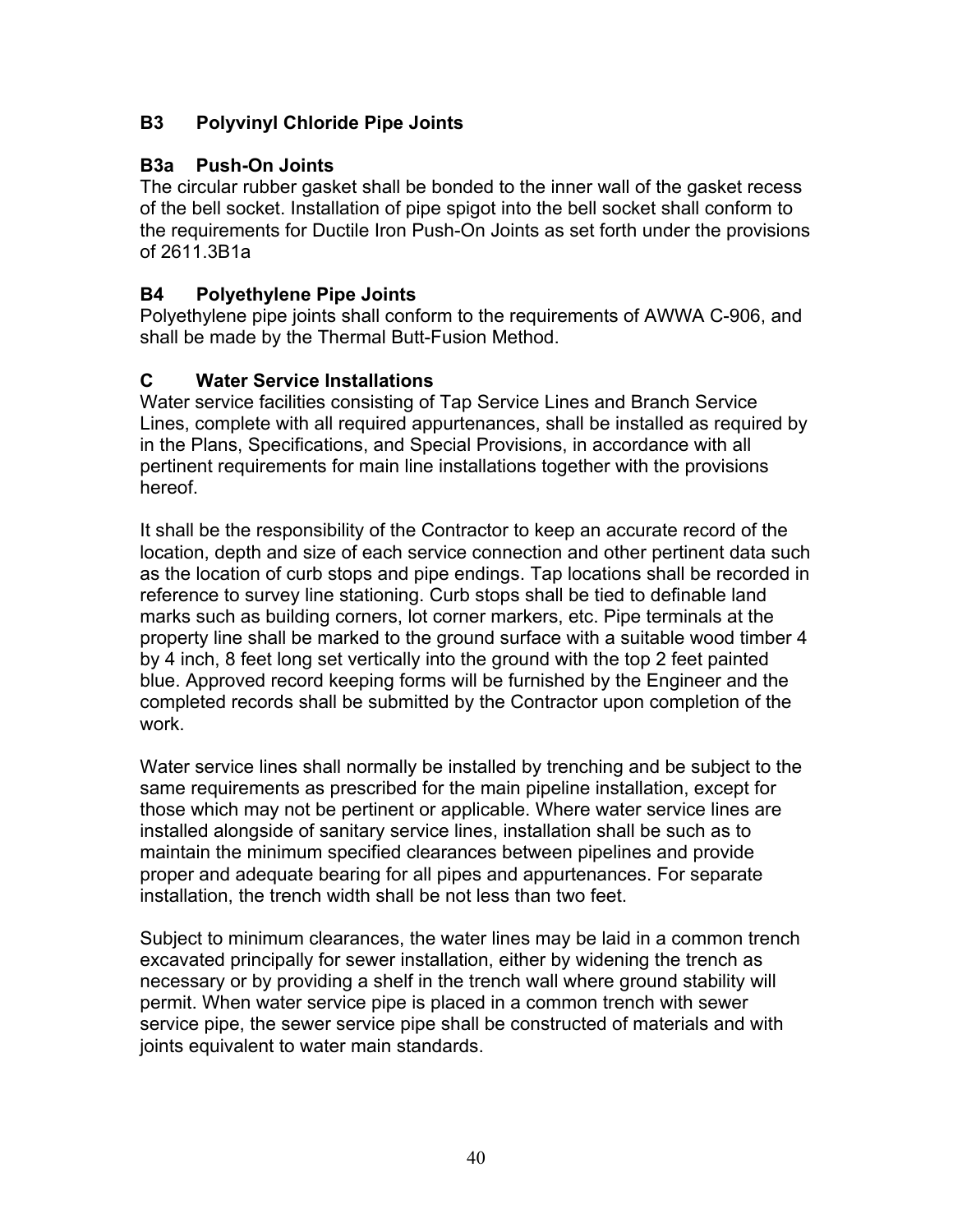<span id="page-40-0"></span>Water service lines shall be installed to provide for the specified cover over the top of the pipe and with not less than 18 inches of clearance between pipelines. A minimum 3 inches of clearance shall be maintained in crossing over or under other structures. Where the service pipe may be exposed to freezing due to insufficient cover or exposure from other underground structures, the water pipe shall be insulated as directed by the Engineer.

#### **C1 Tee Branch Service Lines**

Tee branch service piping shall be of the type, size, and wall thickness specified. The pipe and appurtenances shall have rubber gasketed push-on or mechanical joints. Tee branch service lines shall be provided as required by the Plans.

Installation of tee branch service facilities shall be in accordance with all applicable requirements of these specifications as pertain to the mainline installations.

# **C2 Tapped Service Lines**

Service piping shall be of the size and type specified. Unless otherwise specified, minimum pipe size for tap service installations shall be one inch nominal inside diameter. Larger size pipe may be specified for commercial and industrial uses or for some domestic service as specifically identified.

Installation of service facilities shall be in accordance with all applicable requirements of these specifications as pertain to the mainline installations, subject to the exceptions and supplementary provisions set forth hereinafter.

Unless otherwise indicated, service piping may be laid directly on any solid foundation soil that is free of stones and hard lumps. However, when specified or ordered, aggregate materials shall be furnished and placed as necessary to secure proper foundation drainage, pipe covering, or backfill support.

Tapped service piping of 3/4 inch to and including 1-1/4 inches in diameter shall be installed in one piece without intermediate joint couplings between the corporation stop and the curb stop. Service pipe of 1-1/2 inches in diameter and larger shall be furnished in standard roll lengths to eliminate any intermediate joints. When full roll lengths are less than the service length the rolls may be joined with approved couplings.

Unless otherwise specified, connection of tapped service lines to the water main shall be made at an angle of not more than 22 degrees from the horizontal. A double wrap of Teflon tape shall be placed on the corporation stop threads prior to installation in the main. Expansion loops shall be directed downward or horizontal from the tap.

Unless otherwise indicated, tap service lines shall be installed on a straight line at right angles to the water main or property line as directed by the Engineer. In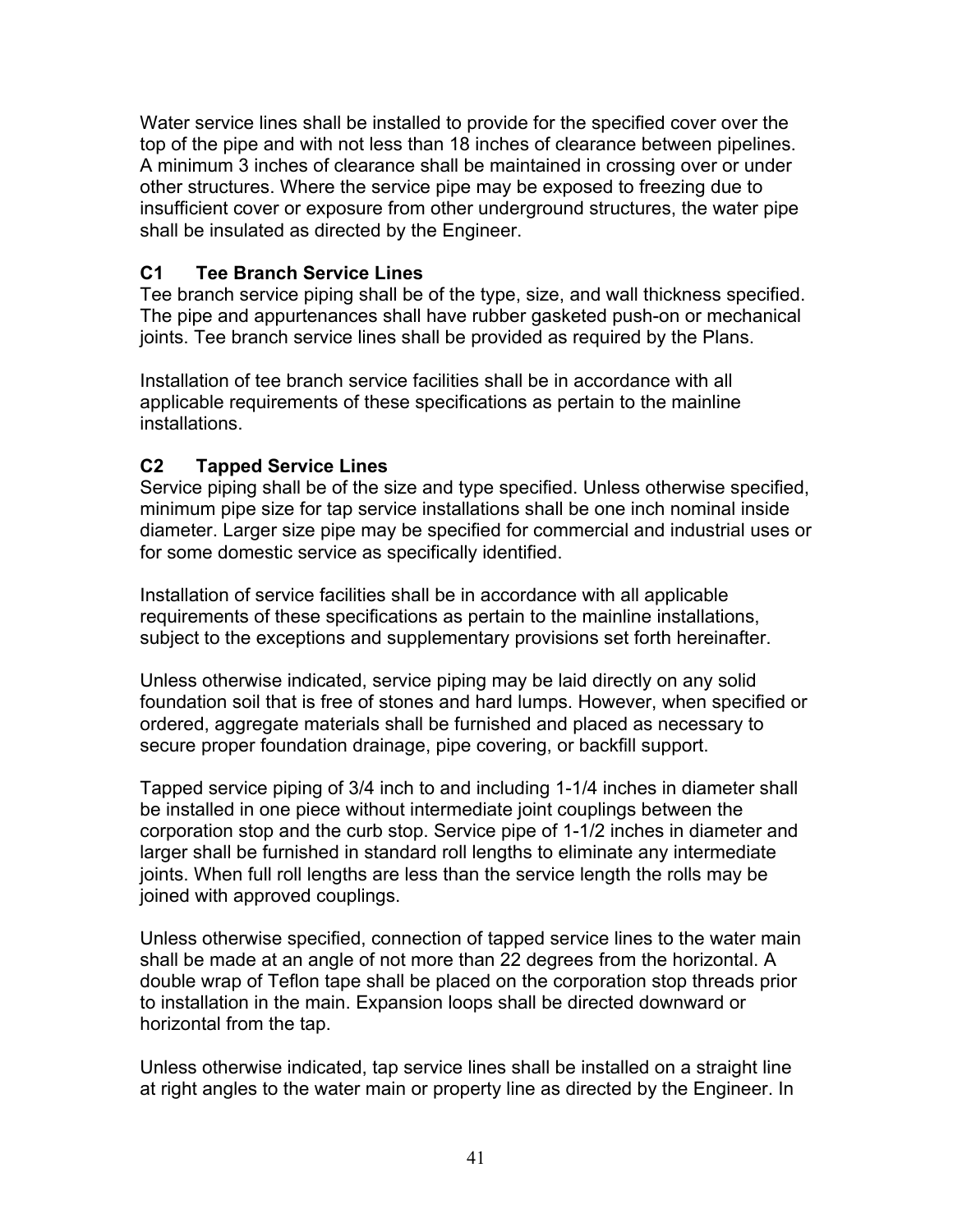<span id="page-41-0"></span>the absence of specific requirements, the service line shall be terminated at the property line, where it shall be connected to an existing line or, in the case of undeveloped property, it shall be capped, plugged, or peened as approved by the Engineer.

The flaring of copper tubing ends shall be accomplished only with the use of the proper size and type of tools as designed for the purpose. Tubing shall be cut squarely and all edge roughness shall be removed prior to flaring. All couplings shall be tightened securely, so the flared end fits snugly against the bevel of the fitting without leakage. The flared joint couplings shall be made up without the use of jointing compounds.

The service pipe and curb stop coupling depth shall be such as to maintain not less than the specified minimum cover. The service box shall be connected to or centered over the curb stop and be firmly supported on concrete blocking as required by the Plans, Specifications, and Special Provisions. Clearance shall be provided so the service box does not rest on the water pipe. Service boxes shall be installed plumb.

The service boxes shall be brought to proper surface grade when the final ground

surface has been established.

#### **D Setting Valves, Hydrants, Fittings and Specials**

Valves, hydrants, fittings, and specials shall be provided and installed as required by the Plans, Specifications, and Special Provisions, with the exact locations and setting as directed by the Engineer, and with each installation accomplished in accordance with the requirements for installation of mainline pipe to the extent applicable. Support blocking, reaction backing, and anchorage devices shall be provided as required by the Plans, Specifications, and Special Provisions, or as otherwise ordered by the Engineer.

Hydrants shall be installed plumb, with the height and orientation of nozzles as shown in the Plans or as directed by the Engineer. Unless otherwise specified, the hydrants shall be connected to the mainline pipe with 6-inch diameter ductile iron pipe, controlled by an independent valve.

When a hydrant with an open drain outlet is set in clay or other impervious soil, a drainage pit of at least one cubic yard shall be excavated below and around the hydrant base and the pit shall be filled with Foundation Material to a level six inches above the drain outlet. Two layers of tar paper, or other material approved by the Engineer, shall be carefully placed over the rock to prevent backfill material from entering voids in the rock drain. Hydrants located where the groundwater table is above the drain outlet shall have the outlet drain hole plugged or the drain tube cut off to prevent draining, and shall be equipped with a tag stating, "Pump After Use".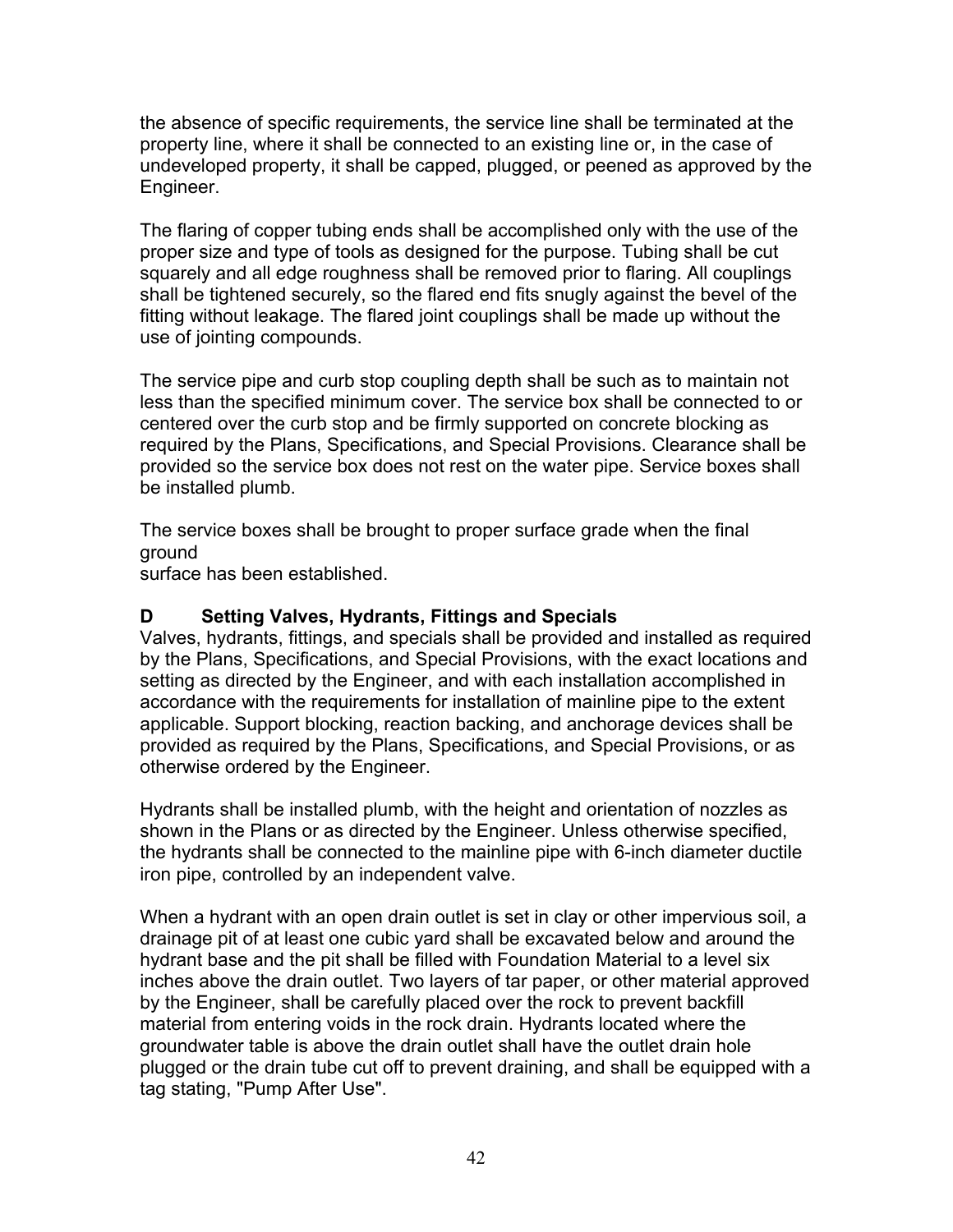<span id="page-42-0"></span>Valve boxes shall be centered over the valve wrench nut and be installed plumb, with the box cover flush with the surface of the finished pavement or at such other level as may be directed.

Masonry valve pit structures, for valves with exposed gearing or operating mechanisms, shall be constructed in accordance with the details shown in the Plans and with the applicable provisions of these Specifications.

Drainage blow-offs, air vents, and other special appurtenances shall be provided and installed as required by the Plans, Specifications, and Special Provisions.

All dead ends shall be closed with approved plugs or caps and shall be equipped with suitable blow-off facilities.

#### **E Disinfection of Water Mains**

Before being placed in service, the completed water main shall be disinfected. Disinfection materials and procedures, and the collection and testing of water samples, shall be in accordance with the provisions of AWWA C-651. After the final flushing the water shall be tested for bacteriologic quality and found to meet the standards prescribed by the Minnesota Department of Health.

Where an existing water main is cut for the installation of any fitting, the pipe and fittings proposed to be installed shall be disinfected prior to installation as follows:

- (1) The interior of the pipe and fittings shall be cleaned of all dirt and foreign material.
- (2) The interior of the pipe and fittings shall be thoroughly swabbed or sprayed with a 1 percent minimum hypochlorite solution.

Unless otherwise indicated in the Plans, Specifications, and Special Provisions, the Contractor shall furnish all materials and perform the disinfecting, flushing, and testing as necessary for meeting the water quality requirements.

The flushing operations and the form of chlorine and method of application to be used shall be subject to approval by the Engineer.

#### **F Electrical Conductivity Test**

The Contractor shall perform a conductivity test within one week after completion of pressure testing of the main on all iron pipe water mains to establish that electrical thawing may be carried out in the future The system (pipeline, valves, fittings and hydrants) shall be tested for electrical continuity and current capacity. The electrical test shall be made after the hydrostatic pressure test and while the line is at normal operating pressure. Backfilling shall have been completed. The line may be tested in sections of convenient length as approved by the Engineer.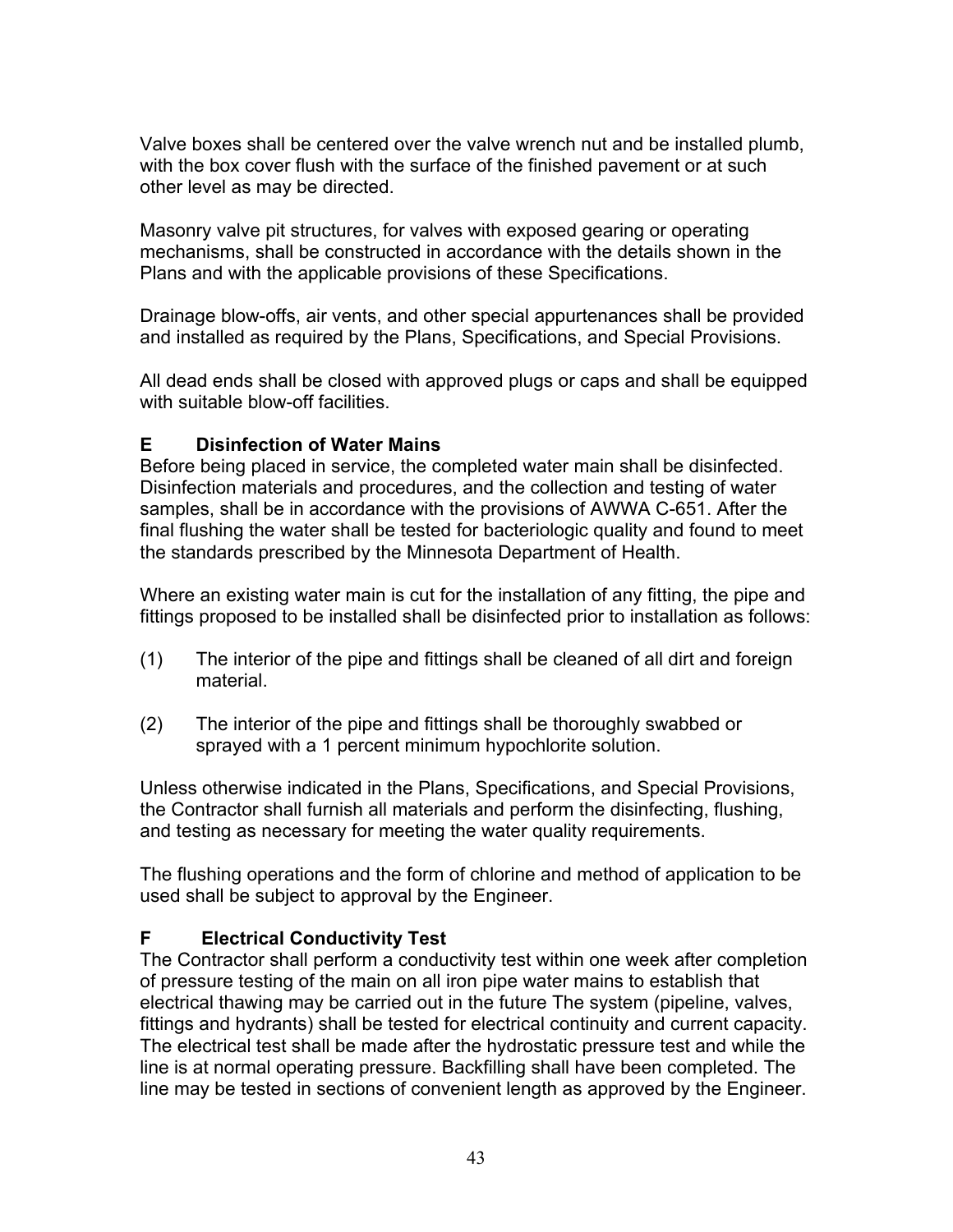<span id="page-43-0"></span>Direct current of 350 amperes + 10%, shall be passed through the pipeline for 5 minutes. Current flow through the pipe shall be measured continuously on a suitable ammeter and shall remain steady without interruption or excessive fluctuation throughout the 5-minute test period. Insufficient current or intermittent current or arcing, indicated by large fluctuation of the ammeter needle, shall be evidence of defective contact in the pipeline. The cause shall be isolated and corrected. Thereafter, the section in which the defective test occurred shall be retested as a unit and shall meet the requirements.

Sources of Direct Current for these tests may be motor generators, batteries, arc welding machines, etc. Direct Current arc welding machines will probably be the usual source. These machines are available in adequate capacity for these tests and are equipped with controls for regulating the current output. All such equipment shall be furnished by the Contractor, subject to the approval of the Engineer.

Cables from the power source to the section of system under test should be of sufficient size to carry the test current without overheating or excessive voltage drop. Usable sizes will probably be in the range of 2/0 to 4/0 A.W.G. Connections for the test shall be made at hydrants. The hydrants shall be in the open position with the caps on during the test. The cable shall be clamped to the body of the hydrant.

**Note:** After the test the hydrant shall be shut off and a cap loosened to allow hydrant drainage or the hydrant shall be pumped dry. Tighten cap after drainage.

In using arc welding machines, the current control should be set at minimum before starting. After starting the machines, advance the control until the current indicated on the ammeter is at the desired test value.

**Caution:** In case of open circuits at joints or connections, the voltage across the defective joint or connection will be in order of 50-100 volts.

#### **G Hydrostatic Testing of Water Mains**

After the pipe has been laid, including fittings and valves and blocking, all newlylaid pipe or any valved section thereof, unless directed otherwise by the Engineer, shall be subject to hydrostatic pressure of 150 pounds per square inch. The duration of each such test shall be at least two hours.

Each section of pipe to be tested shall be filled with water and all air expelled at the highest point. The required taps to expel air or to fill the water main shall be supplied and installed by the Contractor and shall be 3/4 inch and shall include an approved service saddle when required.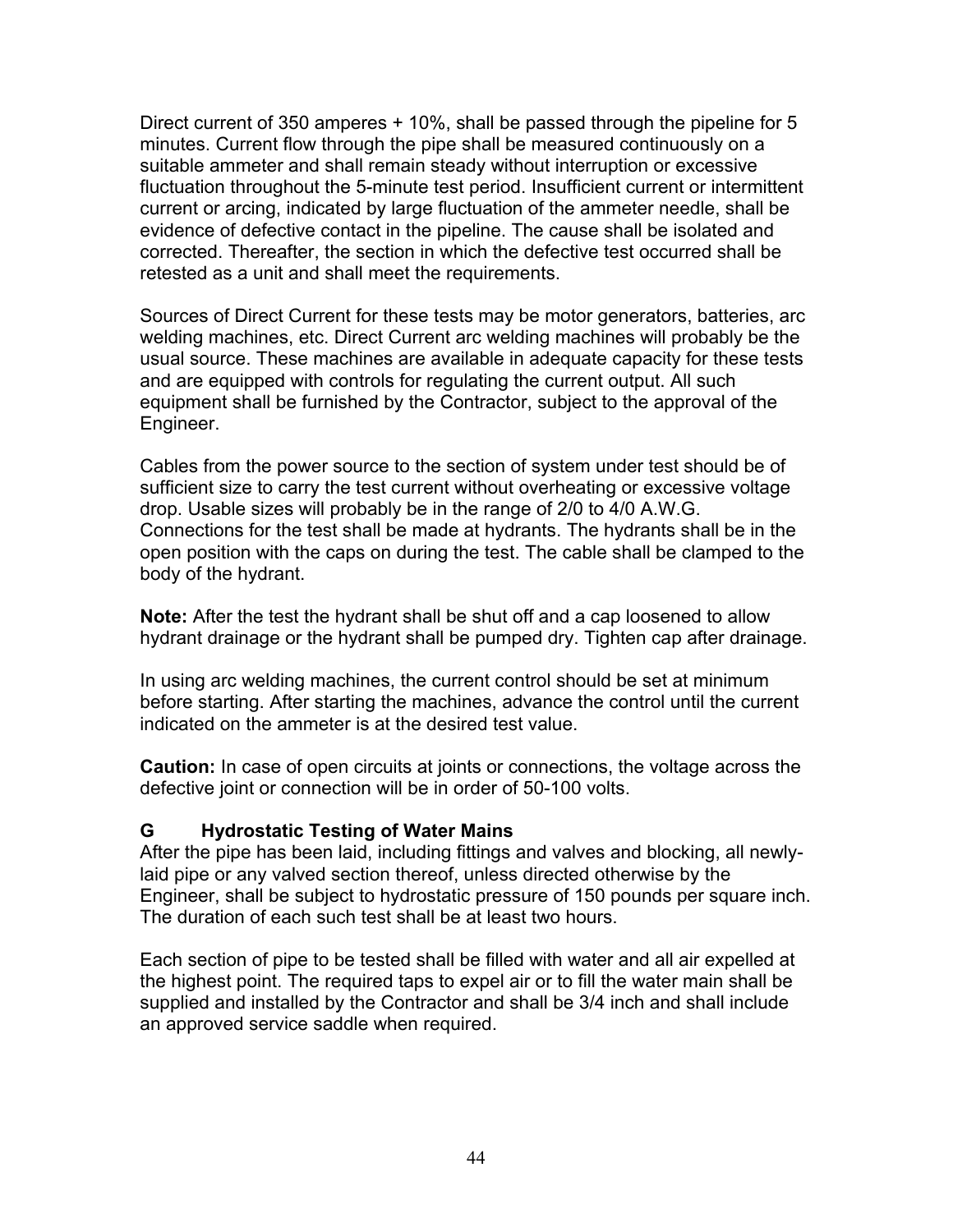<span id="page-44-0"></span>The test apparatus shall be applied at the lowest elevation on the section to be tested. The apparatus shall be connected to the main at a service tap or special tap location.

The pressure gauge shall be a standard pressure gauge. The dial shall register from 0 - 200 psi and have a dial size of 4 1/2 inches with 1 psi increments.

The hydrostatic test, pressure requirement for an acceptable test shall be a maximum pressure drop of 2 psi during the last hour of the two hour pressure test.

If this test requirement cannot be met, the Contractor shall investigate the cause, make corrections, and retest until the pressure drop requirement can be met.

Only if several consecutive tests indicate a consistent pressure drop and only after the Contractor has made numerous attempts to resolve the problem, acceptable to the Engineer, may the Contractor request in writing and the Engineer consider the use of the leakage test. The leakage test may be performed by the Contractor to determine the magnitude of the leak, however, meeting the leakage allowance shall not automatically be considered acceptance, in lieu of the pressure test, for the section being tested. Final acceptance shall be at the discretion of the Engineer.

When allowed, the leakage test shall be performed in accordance with AWWA C-600, Section 4.1.5, 4.1.6 and the line will be accepted as per Section 4.1.7.

# **H Operational Inspection**

At the completion of the project and in the presence of the Engineer and the Contractor, representatives of the Owner shall operate all valves, hydrants, and water services to ascertain that the entire facility is in good working order; that all valve boxes are centered and valves are opened; that all hydrants operate and drain properly; that all curb boxes are plumb and centered; and that water is available at all curb stops.

# **2611.4 METHOD OF MEASUREMENT**

All items will be measured separately according to design designation as indicated in the Pay Item name and as may be detailed and defined in the Plans, Specifications, or Special Provisions. Pipe will generally be designated by size (inside diameter or span), strength class, kind or type, and laying condition. Payment shall include all component parts thereof as described or required to complete the unit, but excluding any item covered by a separate pay item. Lineal measurement of piping will include the running length of any special fittings (tees, wyes, bends, gates, etc.) installed within the line of measure between specified terminal points.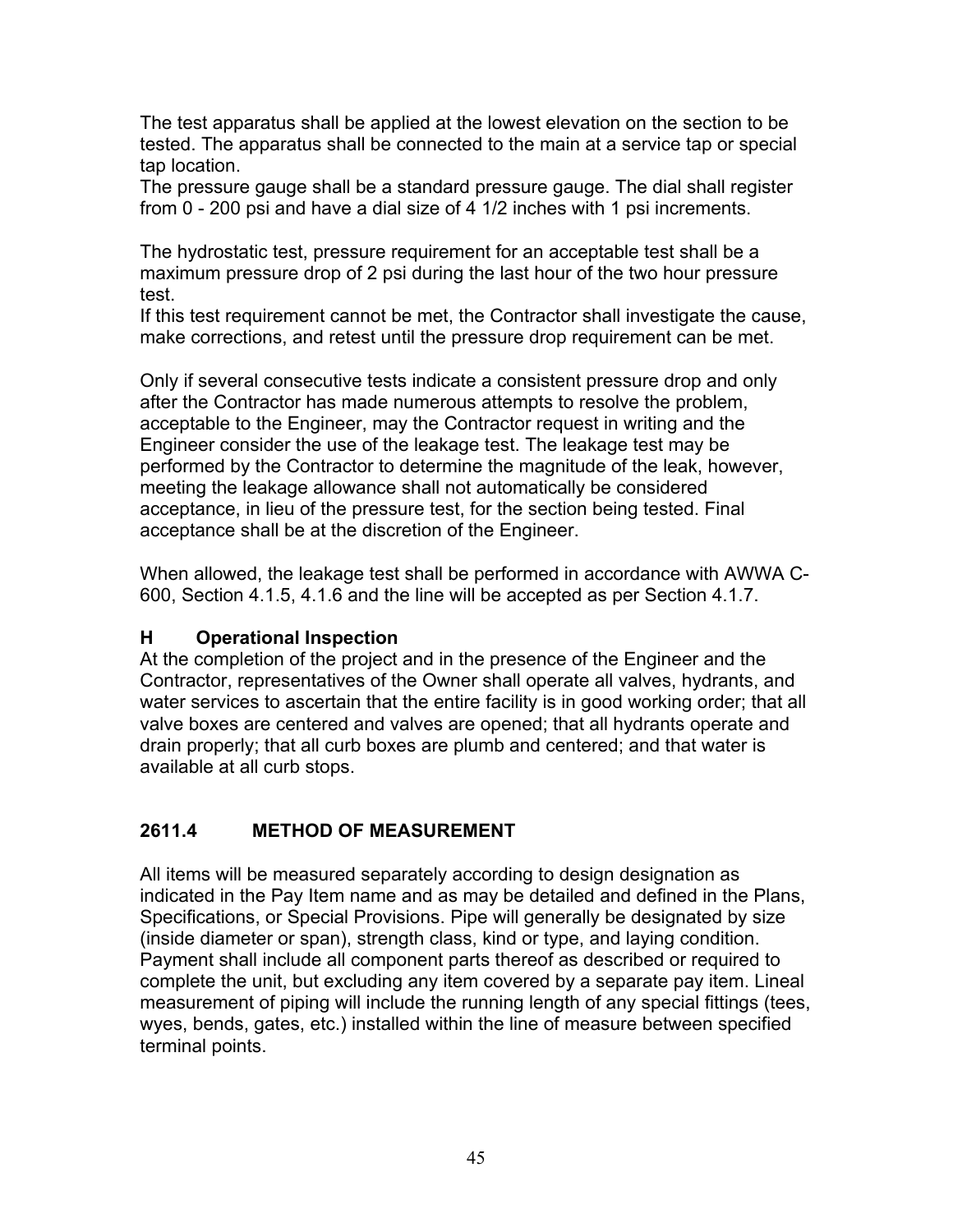# <span id="page-45-0"></span>**A Water Pipe**

Mainline pipe and service pipe of each kind and size will be measured separately by the overall length along the axis of the pipeline, from beginning to end of each installation and without regard to intervening valves or specials. Terminal points of measure will be the spigot or cut end, base of hub or bell end, center of valves or hydrants, intersecting centers of tee or wye branch service connections, and center of corporation stop or curb stop couplings.

# **B Valves**

Valves of each size and type will be measured separately as complete units, including the required manhole or valve box setting.

# **C Corporation Stops**

Corporation stops of each size and type will be measured separately by the number of units installed, including the water main tap and saddle.

# **D Curb Stops**

Curb stops of each size and type will be measured separately by the number of units installed, including the required curb box.

# **E Hydrants**

Hydrants will be measured by the number of units installed.

# **F Air Vents**

Air vents of each type and size will be measured separately by the number of complete units installed, including the required manhole or valve box setting.

# **G Rearrangement of Inplace Facilities**

The removal, relocation, extension, or adjustment of existing inplace facilities will be measured, as indicated in the Proposal.

# **H Polyethylene Encasement**

Polyethylene encasement of pipe will be measured by the linear foot of pipe encased of each specified size.

# **I Ductile and Gray Iron Fittings**

Ductile Iron and Gray Iron fittings shall be measured by the pound without joint accessories or on an each basis as specified on the Proposal or in the Special Provisions.

The standard weight of Ductile Iron and Gray Iron fittings, for payment basis, shall be as published in AWWA C-110.

# **J Polyvinyl Chloride or Polyethylene**

Polyvinyl Chloride or Polyethylene fittings shall be measured on an each basis as specified and shown on the Proposal or in the Special Provisions.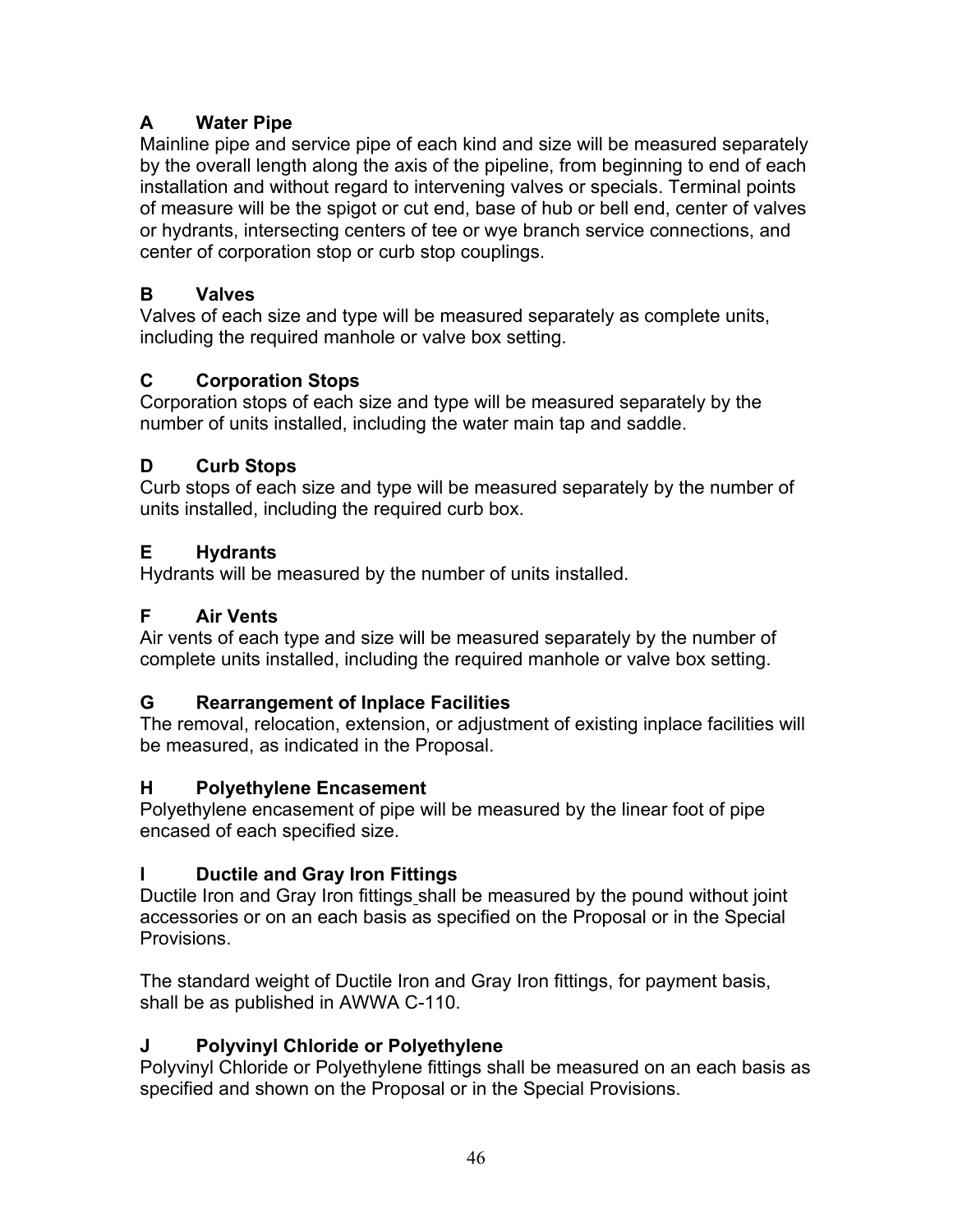# <span id="page-46-0"></span>**K Access Structures**

Access structures, such as valve boxes, service boxes, manholes and vaults, will be measured for payment only when and to the extent that the Proposal contains specific items therefore. Otherwise, the required structures are included for payment as part of the pipe appurtenance (Gate Valve, Curb Stop, Air Vent, etc.) item which is served. When applicable, measurement will be by the number of individual units installed of each type and design.

# **2611.5 BASIS OF PAYMENT**

Payment for construction of water distribution facilities will be made as detailed in the method of measurement and as shown on the Bid Proposal or detailed in the Special Provisions. Payment shall include all costs of furnishing and installing the complete facility as required by the Plans, Specifications, and Special Provisions.

Payment shall be made for Water Main Pipe, Service Pipe, and Tapped Service Pipe, of each size and kind at the appropriate Contract prices per linear foot installed All costs of pipeline disinfection, leakage testing, pipe jointing materials, dead end plugs and caps, making connections to existing facilities, blocking and anchorage materials, and other work necessary for proper installation of pipe as specified shall be included for payment as part of the pipe item, without any direct compensation being made therefore unless specific pay items are included on the Proposal.

Payment shall be made for Valves, Corporation Stops, Curb Stops, Hydrants, Air Vents, Polyethylene Encasement, Insulation, and other specially identified appurtenant items, at the appropriate Contract prices per unit of measure for each size and type or kind installed.

Access structures such as Valve Boxes, Service Boxes, Manholes, and Vaults will be paid for as separate items only when separate pay items are included on the Proposal.

Payment for rearrangement of inplace facilities or vertical offset of proposed facilities shall be made under specially named items at the appropriate Contract prices per unit of measure and shall be compensation in full for all costs of performing the work as specified.

All costs of excavating to foundation grade, preparing the foundation, placing and compacting backfill materials, restoring surface improvements, and other work necessary for prosecution and completion of the work as specified, shall be included for payment as part of the pipe and pipe appurtenance items without any direct compensation being made therefore, unless specific pay items are included on the Proposal.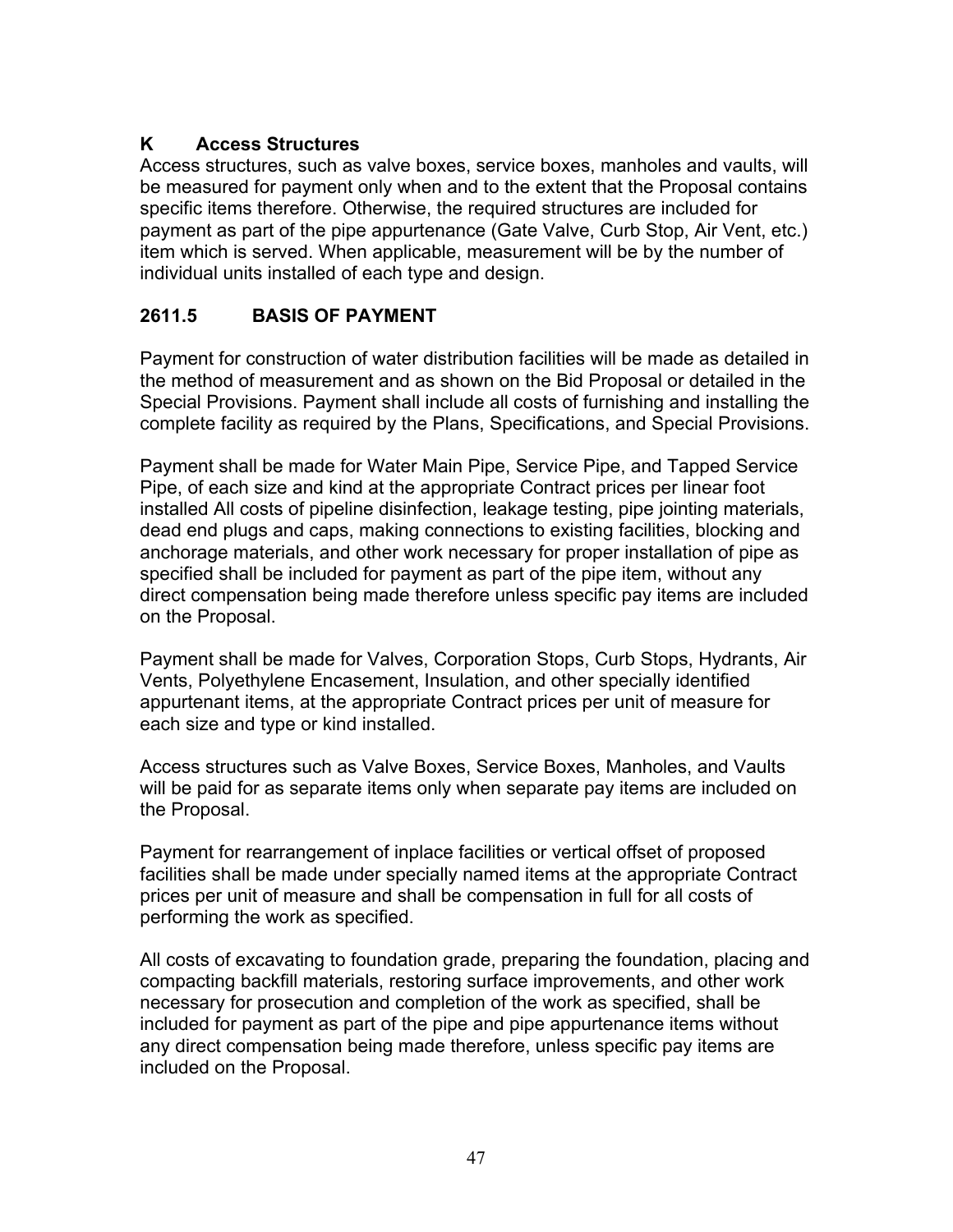<span id="page-47-0"></span>When special aggregate backfill materials are required to be furnished and placed to comply with the indicated Laying Conditions, the costs thereof shall be included for payment as part of the pipe items without any direct compensation therefore.

In the absence of special payment provisions, all costs of repairing, replacing, or otherwise restoring surface improvements as required by the Contract shall be included for payment as part of other Contract items without any direct compensation being made therefore.

# **SECTION 2621 STANDARD SPECIFICATIONS FOR SANITARY SEWER AND STORM SEWER INSTALLATION**

# **2621.1 DESCRIPTION**

This work shall consist of the construction of pipe sewers utilizing plant fabricated pipe and other appurtenant materials, installed for conveyance of sewage, industrial wastes, or storm water. The work includes construction of manhole and catch basin structures and other related items as specified.

Use of the term "Plans, Specifications, and Special Provisions" within this specification shall be construed to mean those documents which compliment, modify, or clarify these specifications and are accepted as an enforceable component of the Contract or Contract Documents. All references to Mn/DOT Specifications shall mean the latest published edition of the Minnesota Department of Transportation Standard Specifications for Construction as modified by any Mn/DOT Supplemental Specifications issued before the date of advertisement for bids. All references to other Specifications of AASHTO, ASTM, ANSI, AWWA, etc. shall mean the latest published edition available on the date of advertisement for bids.

The following specifications have been referenced in this Specification:

| <b>AASHTO M198</b> | Specification for Joints for Circular Concrete Sewer and<br><b>Culvert Pipe Using Flexible Watertight Gaskets</b> |
|--------------------|-------------------------------------------------------------------------------------------------------------------|
| AASHTO M294        | Specification for Corrugated Polyethylene Pipe, 300-to<br>1200-mm Diameter                                        |
| <b>ASTM A48</b>    | Specification for Gray Iron Castings                                                                              |
| <b>ASTM A74</b>    | Specification for Cast Iron Soil Pipe and Fittings                                                                |
| <b>ASTM C76</b>    | Specification for Reinforced Concrete Pipe                                                                        |
| ASTM C270          | Mortar for Unit Masonry                                                                                           |
| ASTM C361          | Specification for Reinforced Concrete Low Head Pressure<br>Pipe                                                   |
| ASTM C425          | Specification for Compression Joints for VCP and Fittings                                                         |
| <b>ASTM C443</b>   | Specification for Joints for Circular Concrete Sewer and<br><b>Culvert Pipe, Using Rubber Gaskets</b>             |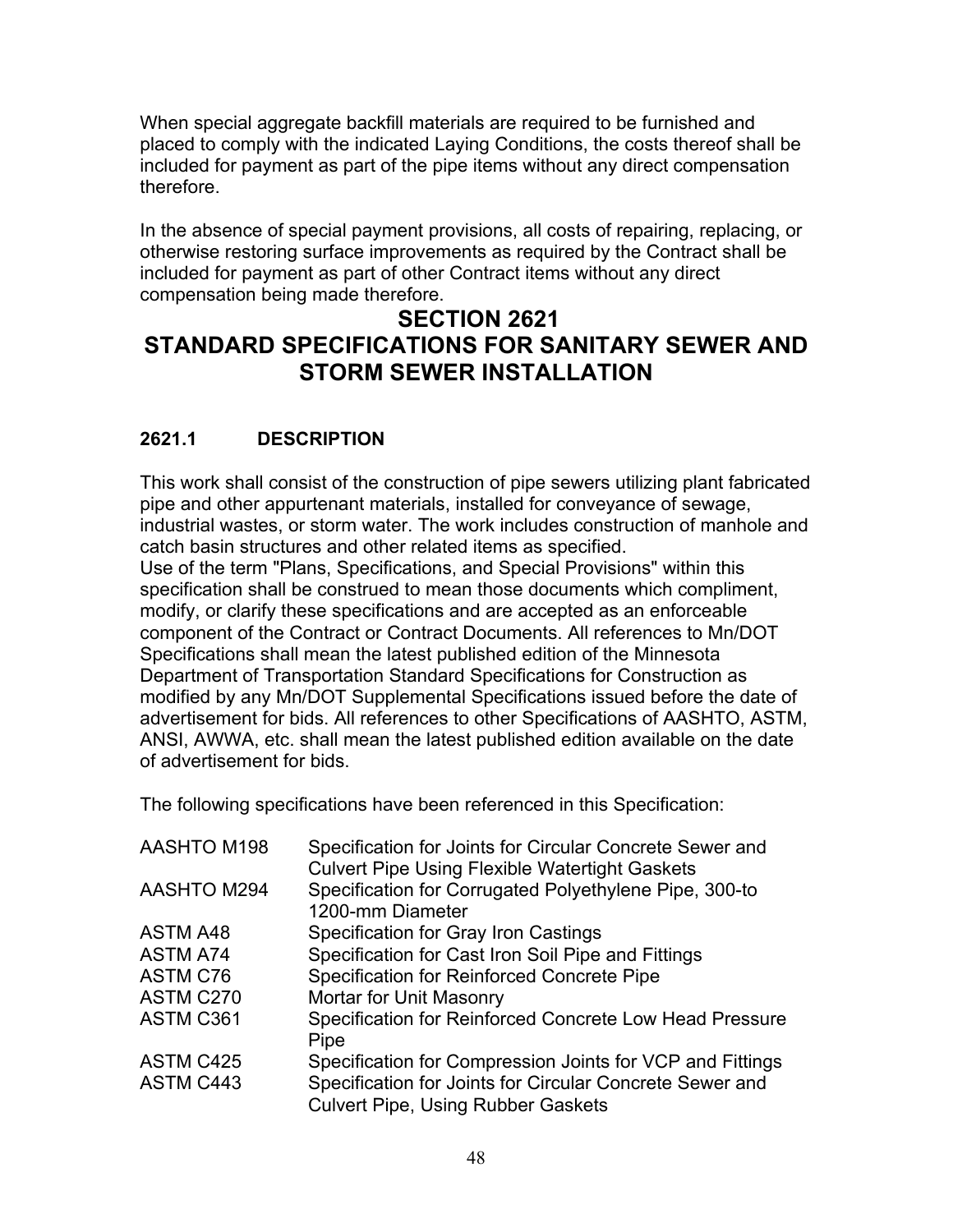<span id="page-48-0"></span>

| <b>ASTM C478</b>  | Specification for Precast Reinforced Concrete Manhole                                                                                                                                              |
|-------------------|----------------------------------------------------------------------------------------------------------------------------------------------------------------------------------------------------|
| ASTM D543         | Test Method for Resistence of Plastic to Chemicals                                                                                                                                                 |
| <b>ASTM C564</b>  | Specification for Rubber Gaskets for Cast Iron Soil Pipe and<br>Fittings                                                                                                                           |
| ASTM C700         | <b>Specification for Vitrified Clay Pipe</b>                                                                                                                                                       |
| <b>ASTM D2321</b> | Recommended Practice for Installation of Flexible Thermo-<br>plastic Sewer Pipe                                                                                                                    |
| <b>ASTM D2751</b> | Specification for ABS Pipe and Fittings                                                                                                                                                            |
| ASTM D3034        | Specification for PVC Sewer Pipe and Fittings                                                                                                                                                      |
| <b>ASTM D3212</b> | Specification for Joints for Drain and Sewer Plastic Pipes<br><b>Using Flexible Elastomeric Seals</b>                                                                                              |
| ASTM F679         | Specification for Large-Diameter PVC Sewer Pipe and<br>Fittings                                                                                                                                    |
| <b>ASTM F949</b>  | Specification for Poly (Vinyl Chloride) (PVC) Corrugated<br>Sewer Pipe with a Smooth Interior and Fittings                                                                                         |
| AWWA C104         | American National Standard for Cement-Mortar Lining for<br>Ductile-Iron Pipe and Fittings for Water                                                                                                |
| AWWA C110         | American National Standard for Ductile-Iron and Gray-Iron<br>Fittings, 3 In. Through 48 In. (75 mm Through 1200 mm), for<br><b>Water and Other Liquids</b>                                         |
| AWWA C111         | American National Standard for Rubber-Gasket Joints for<br>Ductile-Iron Pressure Pipe and Fittings                                                                                                 |
| AWWA C115         | American National Standard for Flanged Ductile-Iron Pipe<br>With Ductile-Iron or Gray-Iron Threaded Flanges                                                                                        |
| AWWA C150         | American National Standard for Thickness Design of Ductile-<br>Iron Pipe                                                                                                                           |
| AWWA C151         | American National Standard for Ductile-Iron Pipe,<br>Centrifugally Case, for Water or Other Liquids                                                                                                |
| AWWA C153         | American National Standard for Ductile-Iron Compact<br>Fittings, 3 In. Through 24 In. (76 mm Through 610 mm) and<br>54 In. Through 64 In. (1,400 mm Through 1,600 mm), for<br><b>Water Service</b> |

#### **2621.2 MATERIALS**

All materials required for this work shall be new material conforming to requirements of the referenced specifications for the class, kind, type, size, grade, and other details indicated in the Contract. Unless otherwise indicated, all required materials shall be furnished by the Contractor. If any options are provided for, as to type, grade, or design of the material, the choice shall be limited as may be stipulated in the Plans, Specifications, or Special Provisions.

All manufactured products shall conform in detail to such standard design drawings as may be referenced or furnished in the Plans. Otherwise, the Owner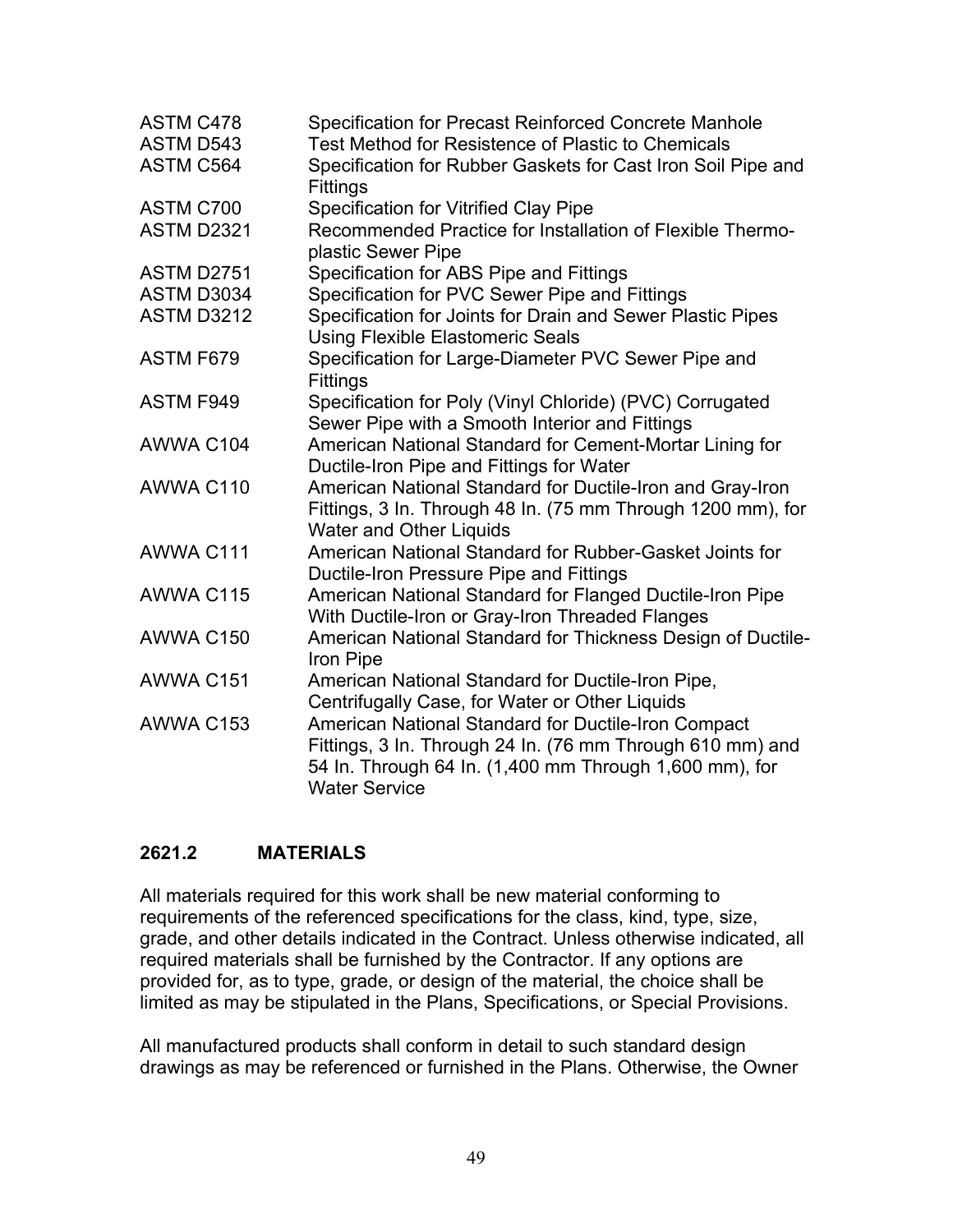<span id="page-49-0"></span>may require advance approval of material suppliers, product design, or other unspecified details as it deems desirable for maintaining adopted standards.

At the request of the Engineer, the Contractor shall submit in writing a list of materials and suppliers for approval. Suppliers shall submit a Certificate of Compliance that the materials furnished have been tested and are in compliance with the specifications.

# **A Sewer Pipe and Service Line Materials**

All pipe furnished for main sewer and service line installations shall be of the type, kind, size, and class indicated for each particular line segment as shown in the Plans and designated in the Contract Items. Wherever connection of dissimilar materials or designs is required, the method of joining and any special fittings employed shall be products specifically manufactured for this purpose and subject to approval by the Engineer.

# **A1 Vitrified Clay Pipe and Fittings**

Vitrified clay extra strength pipe and fittings shall conform to the requirements of ASTM M-65 for the size and type and class specified, subject to the following supplementary provisions:

- (1) Unless otherwise specified, the pipe and fittings shall be non-perforated, full circular type, either glazed or unglazed.
- (2) All pipe and fittings manufactured with bell-and-spigot ends shall be urnished with factory fabricated compression joints conforming to the requirements of ASTM C-425.
- (3) In lieu of the bell-and-spigot jointing requirements, the pipe and fittings may be furnished with plain ends, in which case the jointing shall be by means of compression couplings conforming to the requirements of ASTM C-425, Type B.
- (4) All clay pipe fittings (wyes, tees, bends, plugs, etc.) shall be of the same pipe class and joint design as the pipe to which they are to be attached.
- (5) Pipe and fittings manufactured to the standards of AASHTO 52;65 may be accepted by prior approval of the Engineer.

# **A2 Ductile Iron Pipe and Ductile Iron and Gray Iron and Fittings**

The pipe furnished shall be Ductile Iron pipe and fittings furnished shall be of the Ductile Iron or Gray Iron type as specified for each particular use of installation. When Gray Iron is specified, either type may be furnished. Gray Iron may not be substituted for Ductile Iron unless specifically authorized in the Special Provisions.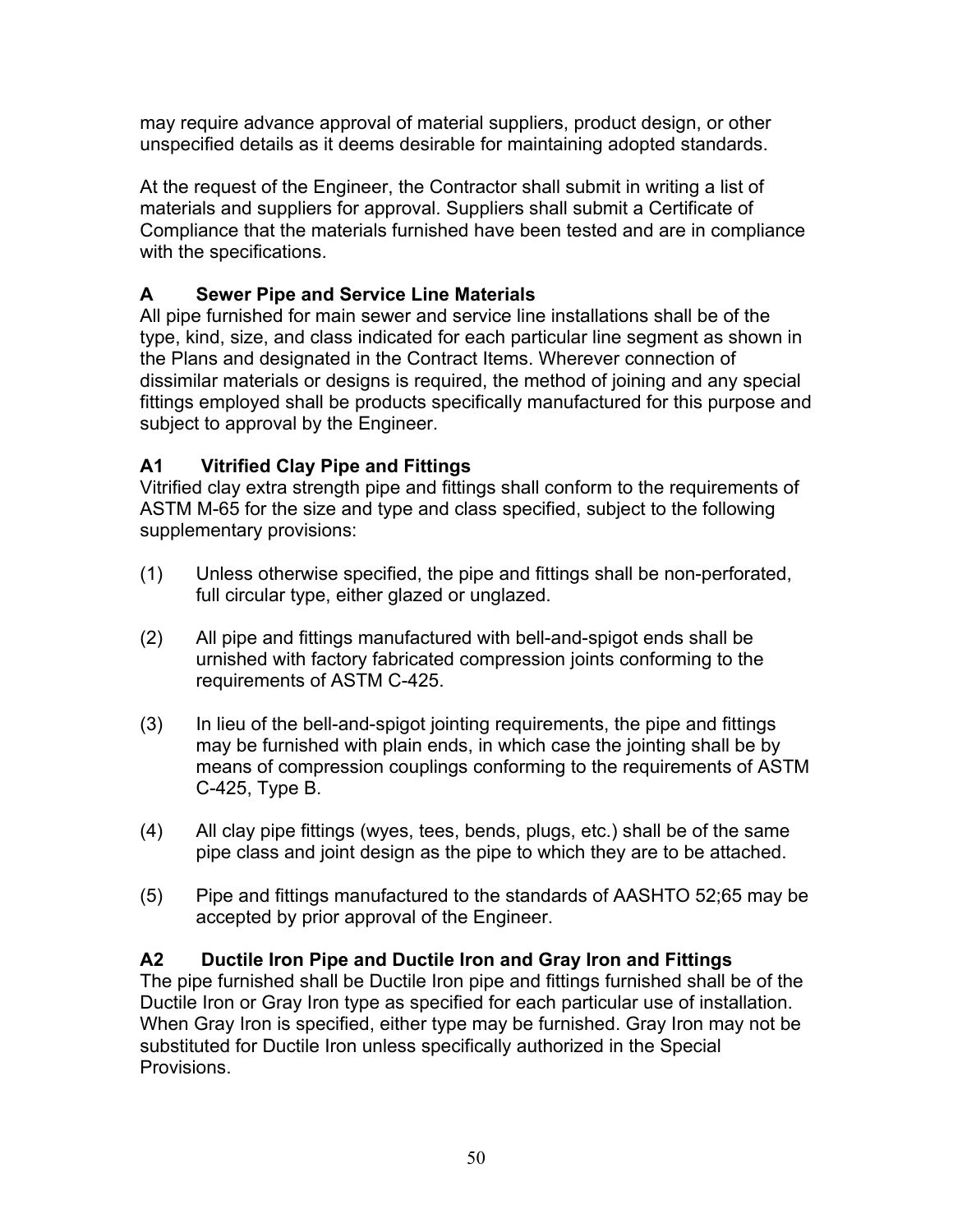<span id="page-50-0"></span>Ductile iron pipe shall conform to the requirements of AWWA C115 or C151 for water and thickness design shall conform to AWWA C150. In addition, the pipe shall comply with the following supplementary provisions:

- (1) Fittings shall conform to the requirements of AWWA C110 OR 153 (Gray Iron and Ductile Iron Fittings or Ductile Iron Compact Fittings) for the joint type specified.
- (2) Unless otherwise specified, all pipe and fittings shall be furnished with cement mortar lining meeting the requirements of AWWA C104 for standard thickness lining. All exterior surfaces of the pipe and fittings shall have an asphaltic coating at least one mil thick. Spotty or thin seal coating, or poor coating adhesion, shall be cause for rejection.
- (3) Rubber gasket joints for Ductile Iron Pressure Pipe and fittings shall conform to AWWA C111.

#### **A3 Reinforced Concrete Pipe and Fittings**

Reinforced concrete pipe, fittings and specials shall conform with the requirements of ASTM C-76 (Reinforced Concrete Pipe) with rubber O-ring or profile joints for the type, size, and strength class specified, subject to the following supplementary provisions:

- (1) All branch fittings such as tees, wyes, etc. shall be cast as integral parts of the pipe. All fittings and specials shall be of the same strength class as the pipe to which they are attached.
- (2) Joints shall meet the requirements of ASTM C-361.
- (3) Lift holes will not be permitted unless specifically authorized in the Plans, Specifications, and Special Provisions

# **A4 Corrugated Steel Pipe and Fittings**

Corrugated steel pipe and fittings shall conform to the requirements of Mn/DOT Specification 3226 (Corrugated Steel Pipe) for the type, size and sheet thickness specified. When specifically provided for in the Plans, Specifications, and Special Provisions, the galvanized steel pipe and fittings shall be furnished with special aramid fiber bonded, bituminous, or plastic coating or concrete lining as required.

# **A5 Polyvinyl Chloride Pipe and Fittings**

Smooth walled polyvinyl chloride pipe and fittings shall conform with the requirements of ASTM D-3034 and ASTM F-679 for the size, standard dimension ratio (SDR), and strength requirements indicated on the Plans, Specifications, and Special Provisions. The grade used shall be resistant to aggressive soils or corrosive substances in accordance with the requirements of ASTM D-543.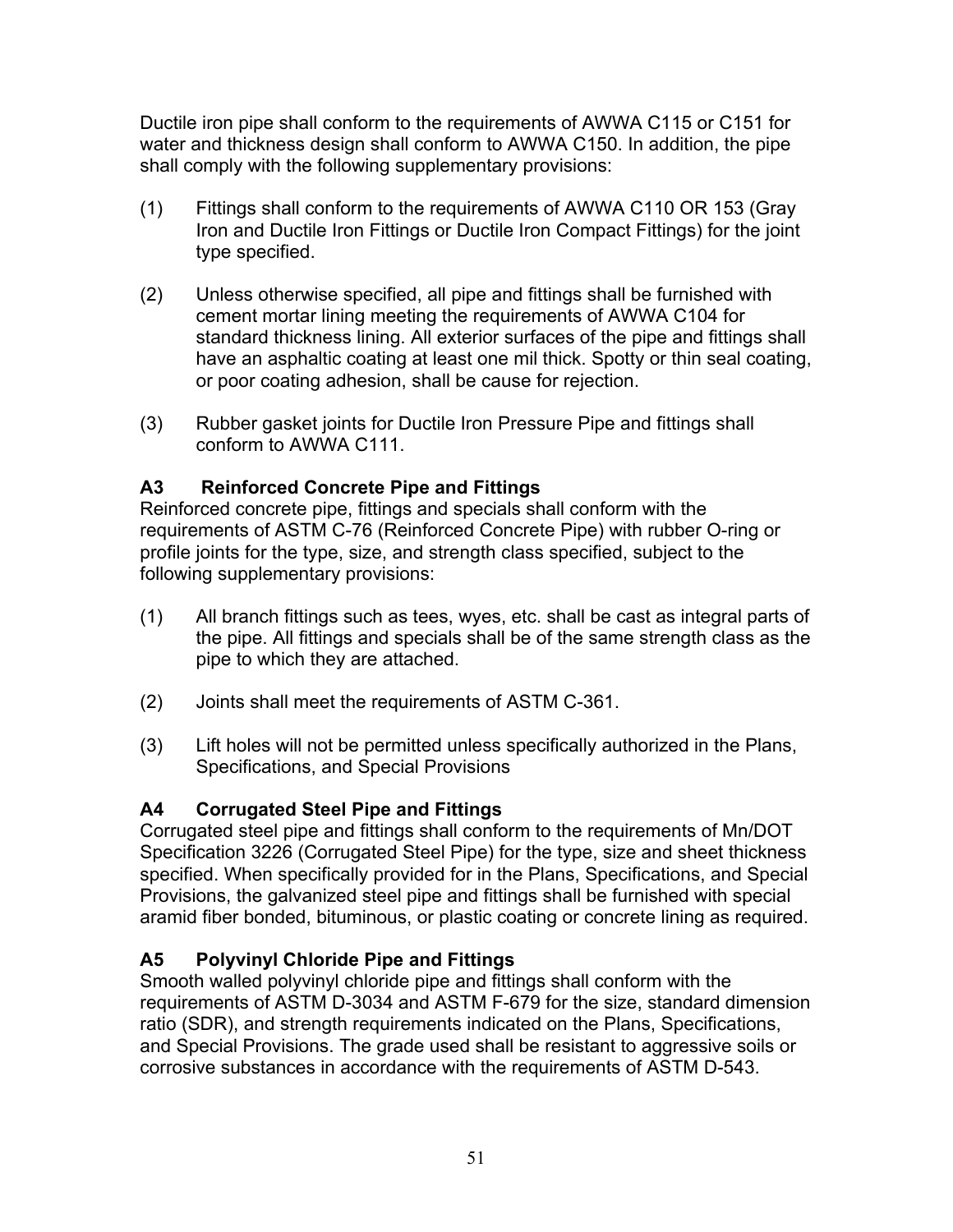<span id="page-51-0"></span>Unless otherwise specified, all pipe and fittings shall be SDR 35 and connections shall be push-on with elastomeric gasketed joints which are bonded to the inner wall of the gasket recess of the bell socket.

Corrugated polyvinyl chloride pipe and fittings with smooth interior shall conform with the requirements of ASTM F-949 for the size and wall thickness indicated on the Plans, Specifications, and Special Provisions. Unless otherwise specified, all pipe and fittings shall be push-on with snug fit elastomeric joints meeting tightness requirements of ASTM D-3212.

# **A6 Cast Iron Soil Pipe**

Unless otherwise specified in the Plans, Specifications, and Special Provisions, cast iron soil pipe shall be service weight pipe meeting the requirements of ASTM A-74 and the Plans, Specifications, and Special Provisions. Unless otherwise specified, pipe joints shall be push-on, sealed with elastomeric gaskets, meeting the requirements of ASTM C-564.

# **A7 Acrylonitrile-Butadiene-Styrene Pipe**

Acrylonitrile-Butadiene-Styrene (ABS) solid wall pipe and fittings shall conform to the requirements of ASTM D-2751 for 4 inch and 6 inch diameter and shall be gasket seal joints, assembled as recommended by the pipe manufacturer. Solvent cemented joints, assembled as recommended by the pipe manufacturer, shall be provided only where specifically indicated in the Plans, Specifications, and Special Provisions.

# **A8 Dual-Wall Corrugated Polyethylene Pipe**

Dual-Wall Corrugated Polyethylene Pipe shall conform to the requirements of AASHTO M-294 and Design 18 of the AASHTO Standard Specifications for Highway Bridges for storm sewer pipe sizes 12-inch through 36-inch. Joints shall be water-tight unless the engineer approves a soil-tight joint. Pipe manufacture, water-tight joint testing, and installation shall conform to current Mn/DOT requirements and/or as indicated in the Plans, Specifications, and Special Provisions.

# **B Metal Sewer Castings**

Metal castings for sewer structures such as manhole frames and covers, catch basin frames, grates and curb boxes, shall conform to the requirements of ASTM A-48 (Gray Iron Castings), subject to the following supplementary provisions:

- (1) Casting assemblies or dimensions, details, weights, and class shall be as indicated in the detailed drawings for the design designation specified. Unless otherwise specified, the castings shall be Class 30 or better.
- (2) Lid-to-frame surfaces on round casting assemblies shall be machine milled to provide true bearing around the entire circumference.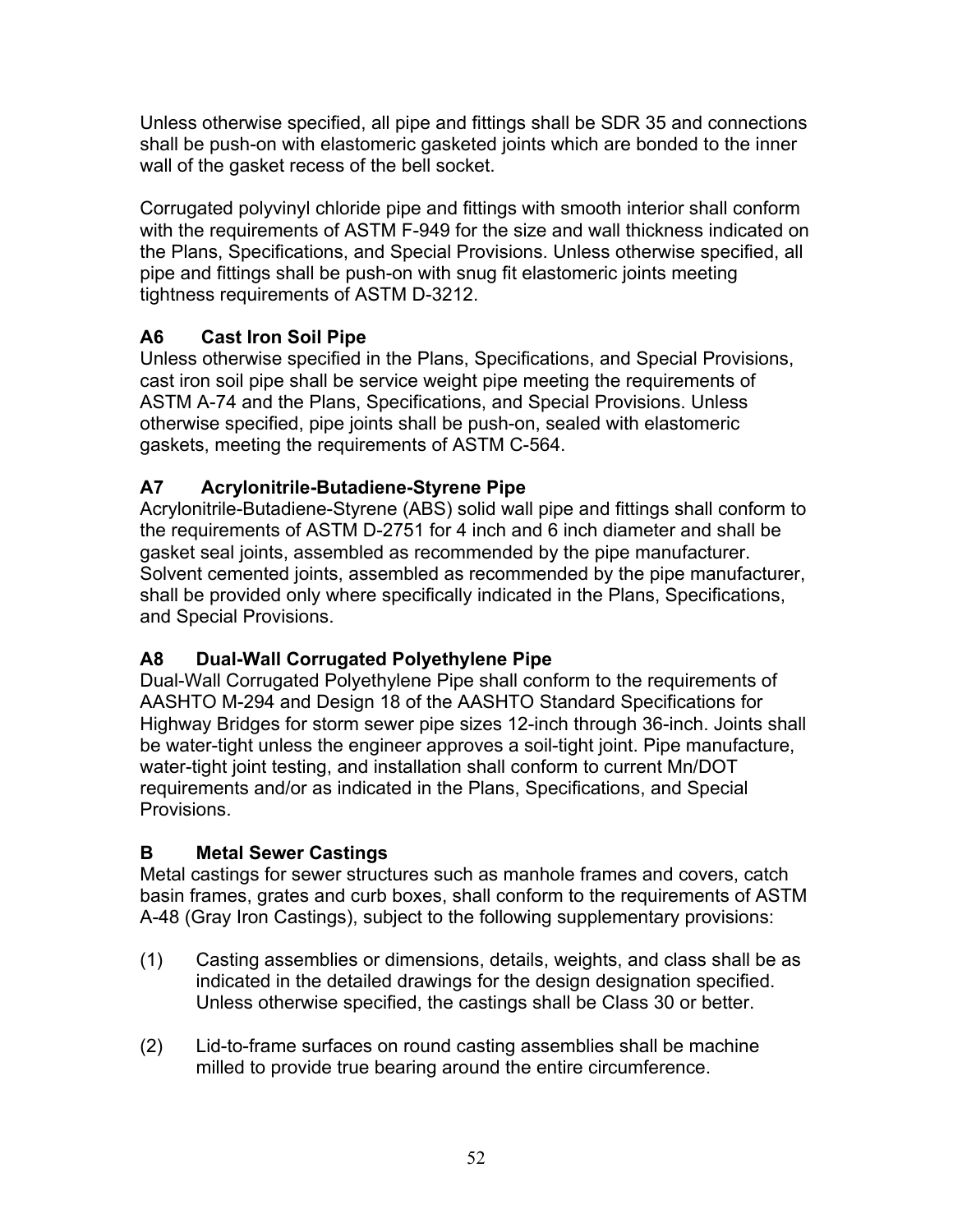- <span id="page-52-0"></span>(3) Casting weight shall be not less than 95 percent of theoretical weight for a unit cast to exact dimensions, based on 442 pounds per cubic foot.
- (4) A Certificate of Compliance shall be furnished with each shipment of castings stating that the materials furnished have been tested and are in compliance with the specification requirements.
- (5) Unless otherwise specified, sanitary sewer manholes in areas subject to flooding by surface water shall have self-sealing lids and recessed pick holes.
- (6) Unless otherwise specified, sanitary sewer manhole lids shall have recessed pick holes.

# **C Precast Concrete Manhole and Catch Basin Sections**

Precast concrete riser sections and appurtenant units (grade rings, top and base slabs, special sections, etc.) used in the construction of manhole and catch basin structures shall conform with the requirements of ASTM C-478, Mn/DOT 2506 and the following supplementary provisions:

- (1) The precast sections and appurtenant units shall conform to all requirements as shown on the detailed drawings.
- (2) Joints of manhole riser sections shall be tongue and groove with rubber "O" ring or profile joints provided on sanitary sewer manholes. Sanitary sewer inlet and outlet pipes shall be joined to the manhole with a gasketed, flexible, watertight connection or any watertight connection arrangement that allows differential settlement of the pipe and manhole wall to take place.
- (3) Air-entrained concrete shall be used in the production of all units. Air content shall be maintained within the range of 5 to 7 percent.
- (4) A Certificate of Compliance shall be furnished with each shipment of precast manhole and catch basin sections stating that the materials furnished have been tested and are in compliance with the specification requirements.
- (5) Lift holes will not be permitted in precast manholes.

#### **D Concrete**

Concrete for cast-in-place masonry construction shall be produced and furnished in accordance with the requirements of Mn/DOT Specification 2461 for the mix designation indicated in the Plans. The requirements for Grade B concrete shall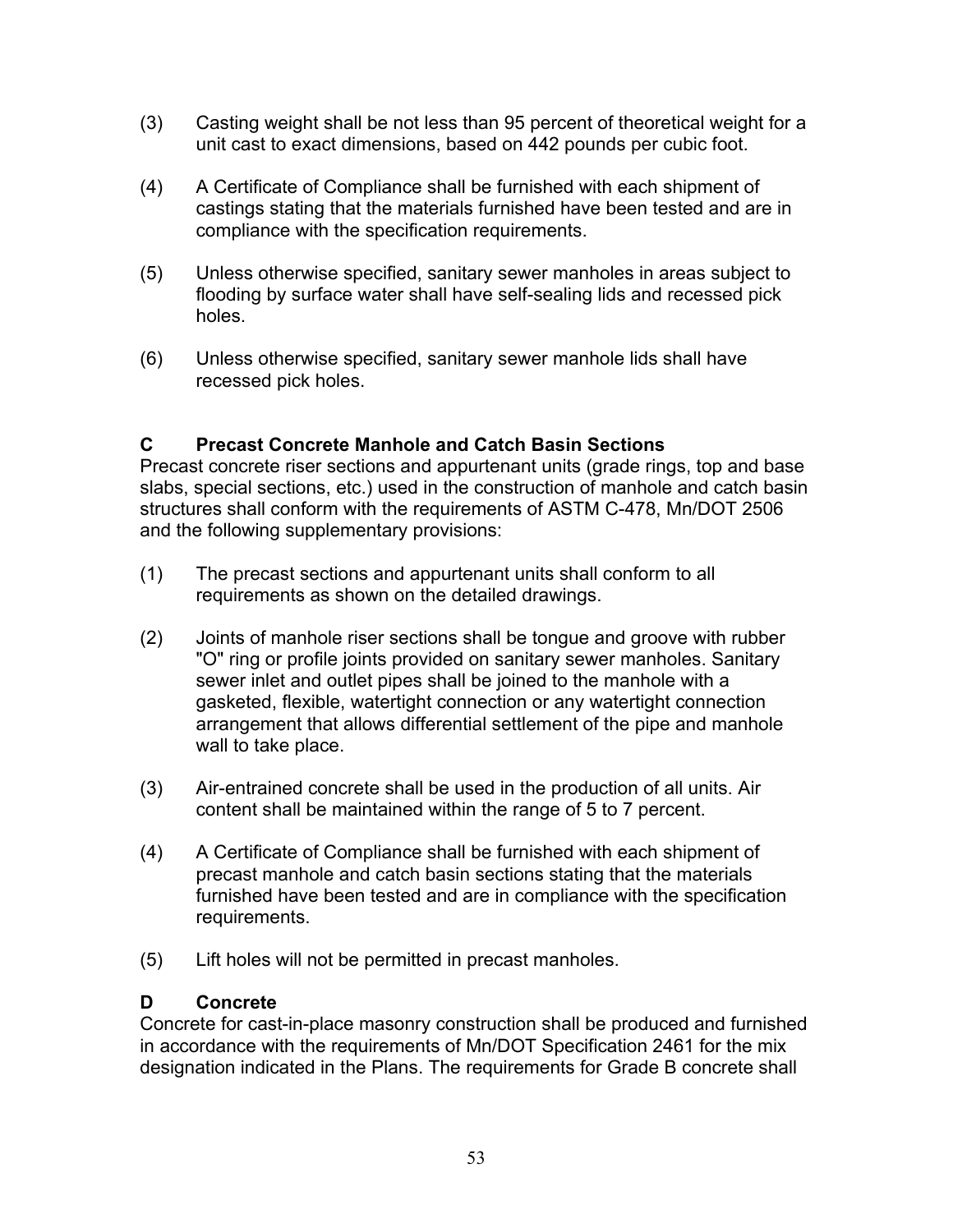<span id="page-53-0"></span>be met where a higher grade is not specified. Type 3 (air-entrained) concrete shall be furnished and used in all structures having weather exposure.

# **E Mortar**

Mortar for use in masonry construction shall be an air-entrained mixture of one part Masonry cement, Type S, and two parts mortar sand, with sufficient water to produce proper consistency, and with sufficient air-entraining agent added to maintain an air content within the range of 7 to 10 percent. Mortar shall meet the requirements of ASTM C-270.

# **2621.3 CONSTRUCTION REQUIREMENTS**

# **A Installation of Pipe and Fittings**

# **A1 Inspection and Handling**

Proper and adequate implements, tools, and facilities satisfactory to the Engineer shall be provided and used by the Contractor for the safe and convenient prosecution of the work. During the process of unloading, all pipe and accessories shall be inspected by the Contractor for damage. The Contractor shall notify the Engineer of all material found to have cracks, flaws or other defects. The Engineer shall inspect the damaged materials and have the right to reject any materials found to be unsatisfactory. The Contractor shall promptly remove all rejected material from the site. All materials shall be handled carefully, as will prevent damage to protective coatings, linings, and joint fillings; preclude contamination of interior areas; and avoid jolting contact, dropping, or dumping. All work and materials are subject to tests by the Owner at such frequency as may be determined by the Engineer.

While suspended and before being lowered into laying position, each pipe section and appurtenant unit shall be inspected by the Contractor to detect damage or unsound conditions that may need corrective action or be cause for rejection. The Contractor shall inform the Engineer of any defects discovered and the Engineer will prescribe the required corrective actions or order rejection. Immediately before placement, the joint surfaces of each pipe section and fitting shall be inspected for the presence of foreign matter, coating blisters, rough edges or projections, and any imperfections so detected shall be corrected by cleaning, trimming, or repair as needed.

# **A2 Pipe Laying Operations**

Trench excavation and bedding preparations shall proceed ahead of pipe placement as will permit proper laying and joining of the units at the prescribed grade and alignment without unnecessary deviation or hindrance.

All foreign matter or dirt shall be removed from the inside of the pipe and fittings before they are lowered into position in the trench and they shall be kept clean by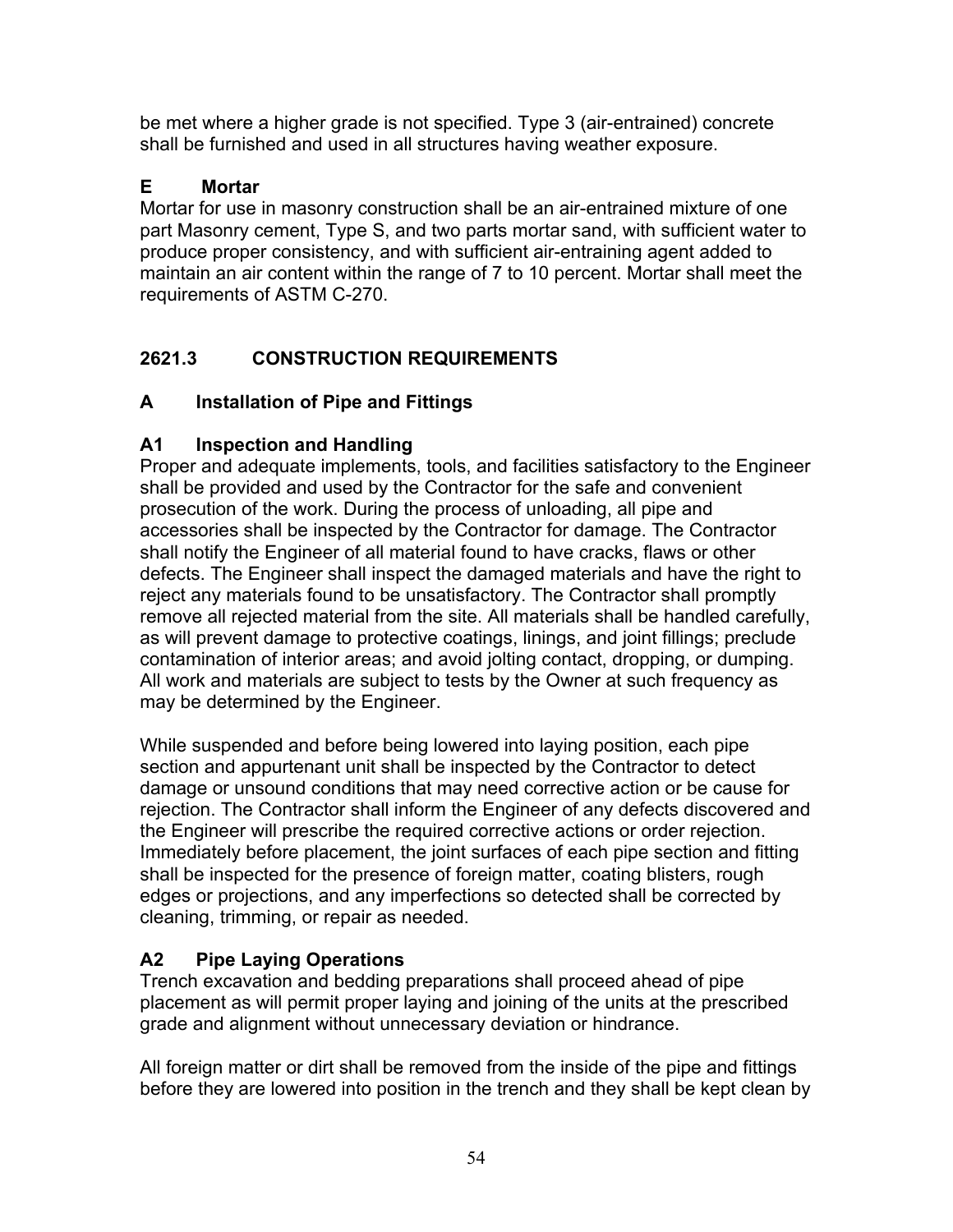<span id="page-54-0"></span>approved means during and after laying. The sewer materials shall be carefully lowered into laying position by the use of suitable restraining devices. Under no circumstances shall the pipe be dropped into the trench.

At the time of pipe placement, the bedding conditions shall be such as to provide uniform and continuous support for the pipe between bell holes. Bell holes shall be excavated as necessary to make the joint connections, but they shall be no larger than would be adequate to support the pipe throughout its length. No pipe material shall be laid in water nor when the trench or bedding conditions are otherwise unsuitable or improper.

When placement or handling precautions prove inadequate, in the Engineer's opinion, the Contractor shall provide and install suitable plugs or caps effectively closing the open ends of each pipe section before it is lowered into laying position, and they shall remain so covered until removal is necessary for connection of an adjoining unit.

Unless otherwise permitted by the Engineer, bell and spigot pipe shall be laid with the bell ends facing upgrade and the laying shall start on the downgrade end and proceed upgrade. As each length of bell and spigot pipe is placed in laying position, the spigot end shall be centered in the bell and the pipe forced home and brought to correct line and grade. The pipe shall be secured in place with approved backfill material, which shall be thoroughly compacted by tamping around the pipe to a height of at least 12 inches above the top with hand operated mechanical tamping devices or by hand. The joint areas shall remain exposed and precautions shall be taken to prevent the soil from entering the joint space, until the joint seal is effected. Backfill in the bell area shall be left loose.

Connection of pipe to existing lines or previously constructed manholes or catch basins shall be accomplished as shown in the Plans or as otherwise approved by the Engineer. Where necessary to make satisfactory closure or produce the required curvature, grade or alignment deflections at joints shall not exceed that which will assure tight joints and comply with any limitations recommended by the pipe manufacturer.

Entrance of foreign matter into pipeline openings shall be prevented at all times to the extent that suitable plugs or covering can be kept in place over the openings without interfering with the installation operations.

Installation of thermoplastic pipe shall conform to ASTM D-2321.

#### **A3 Connection and Assembly of Joints**

All pipe and fitting joints shall fit tightly and be fully closed. Spigot ends shall be marked as necessary to indicate the point of complete closure. All joints shall be soil tight, as the minimum requirement, and shall be watertight in all sanitary sewer pipe lines and in all storm sewer pipe lines installed within the limits of a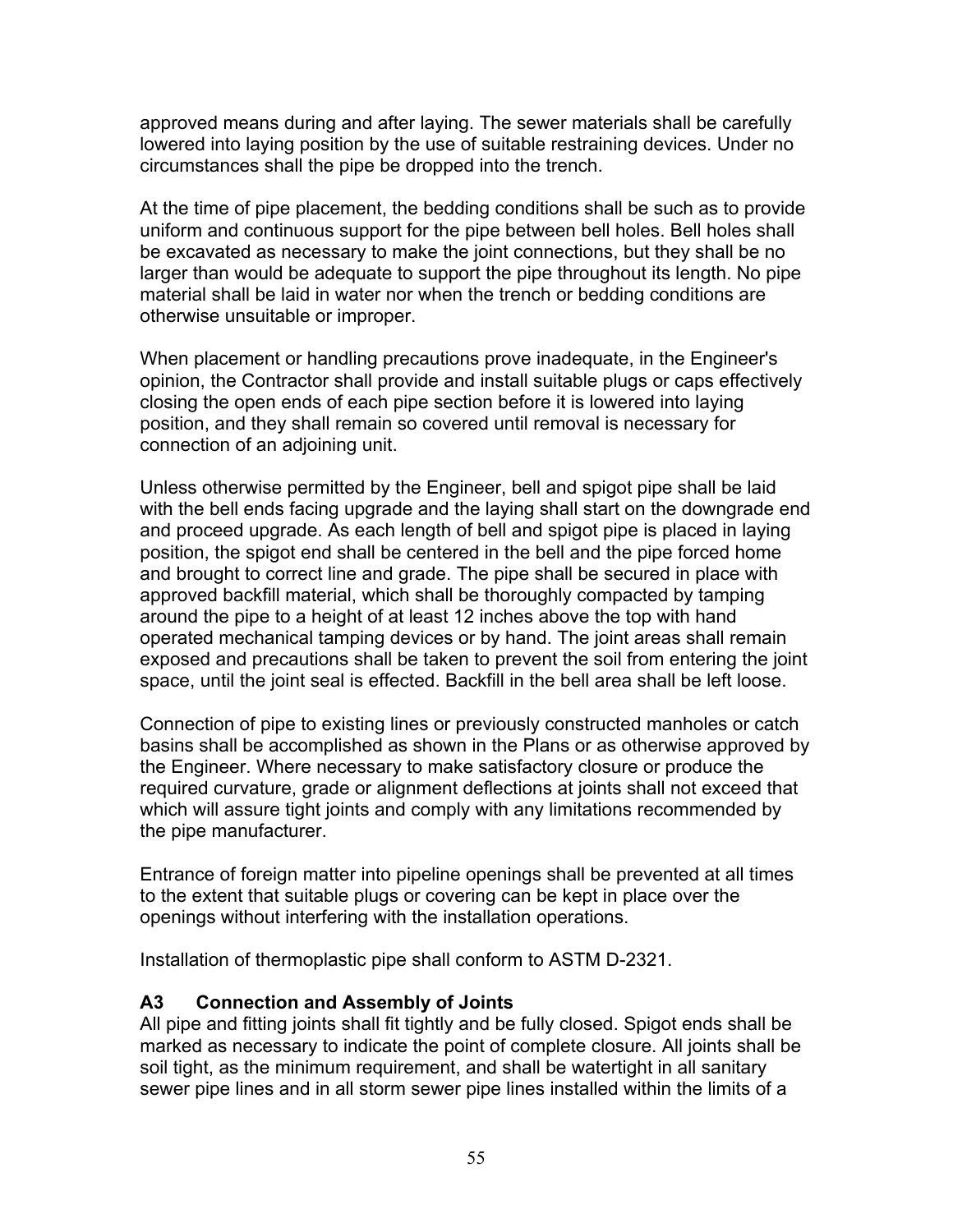<span id="page-55-0"></span>paved street or highway traffic lanes. Where specified, the joints in certain assemblies shall be made structurally integral by being completely encased in concrete to form a rigid watertight unit as indicated in the standard drawings.

All joints shall be sealed as follows, subject to such other approved method as the Engineer may authorize as being an acceptable alternative:

- (1) Concrete pipe and fitting joints compression type rubber gasket seals conforming to the requirements of ASTM C-443, ASTM C-361 or AASHTO M-198 for circular pipe, or as otherwise approved by the Engineer in the case of non-circular pipe sections.
- (2) PVC pipe, and ABS solid wall pipe and fittings assembled gasket seal joints.
- (3) Corrugated smooth wall PVC and corrugated-double wall HDPE pipe and fittings - assembled push-on gasketed joints shall pass performance tests as listed in ASTM D-3212. Solvent welds shall not be permitted.
- (4) Vitrified clay pipe and fittings factory fabricated compression seals or compression type couplings.
- (5) Corrugated steel pipe and fittings sealed with approved type compression seals.

# **A4 Bulkheading Open Pipe Ends**

All pipe and fitting ends left open for future connection shall be bulkheaded by approved methods prior to backfilling. Unless otherwise specified or approved, all openings of 24 inches in diameter or less shall be closed off with prefabricated plugs or caps and all openings larger than 24 inches in diameter shall be closed off with masonry bulkheads.

Prefabricated plugs and caps shall be of the same material as the pipe material, or an approved alternate material, and they shall be installed with watertight seal as required for the pipeline joints. Masonry bulkheads shall be constructed with clay or concrete brick to a wall thickness of eight inches.

Bulkheads installed for temporary service during construction may be constructed with two- inch timber planking securely fastened together and adequately braced, as an alternate to the masonry construction.

# **B Appurtenance Installations**

Appurtenance items such as aprons, trash guards, gates and castings shall be installed where and as required by the Plans and in accordance with such standard detail drawings or supplementary requirements as may be specified.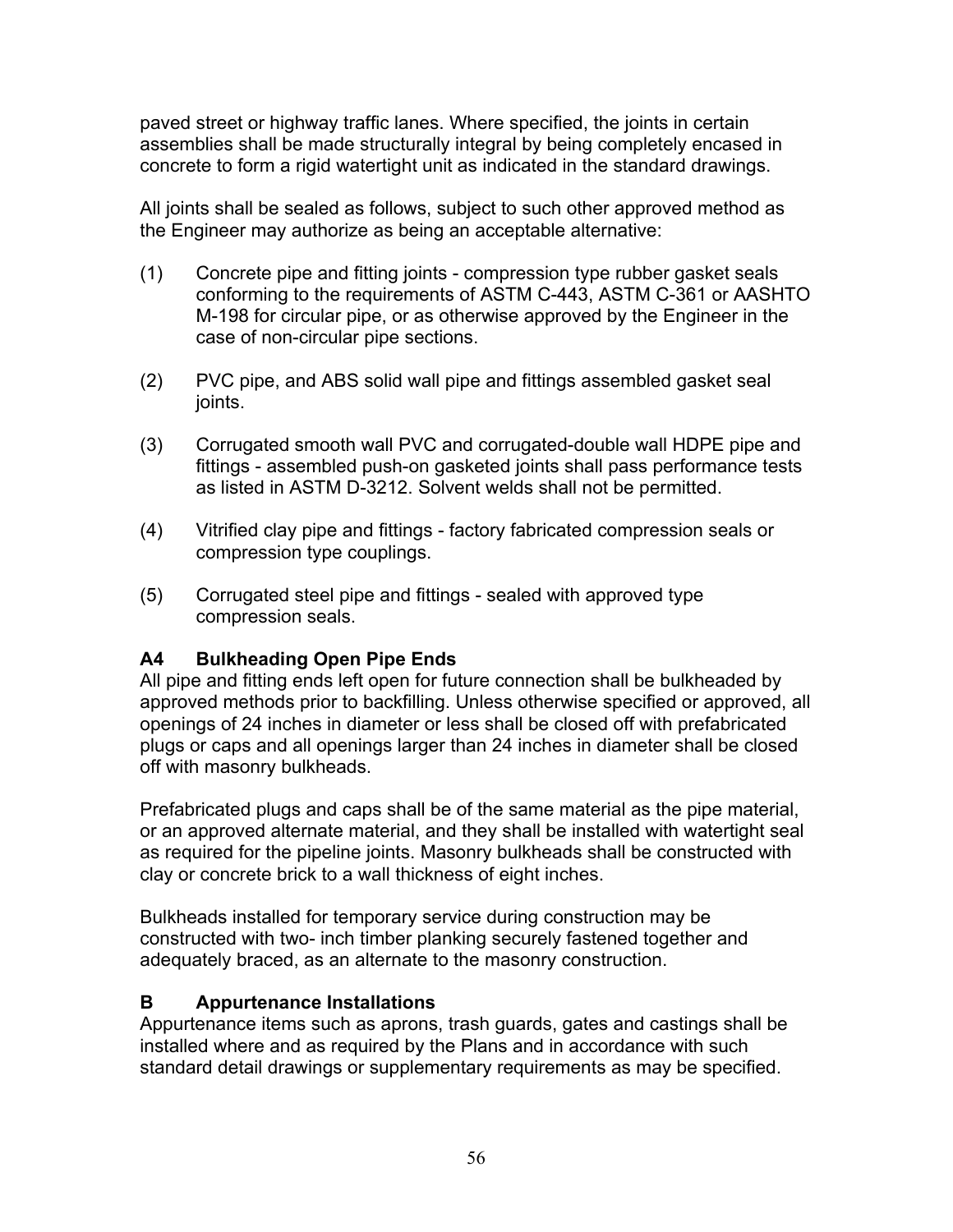<span id="page-56-0"></span>Casting assemblies installed on manhole or catch basin structures shall be set in a full mortar bed and be adjusted to the specified elevation without the use of shims or blocking.

Sewer aprons shall be subject to all applicable requirements for installation of pipe. All aprons and outfall end sections shall have the last three sections tied. Two tie bolt fasteners shall be placed in each of the last three joints, one on each side of top center at the 60 degree point (from vertical). Tie bolt diameter shall be: 1/2 inch for 12" to and including 21" pipe; 5/8 inch for 24" to and including 36" pipe; 3/4 inch for 42" to and including 54" pipe; and 1" for 60" and larger pipe. The tie bolts shall be of a design approved by the Engineer.

# **C Sewer Service Installations**

Main sewer service connections and building service sewer pipe shall be installed as provided for in the Contract and as may be directed by the Engineer. The sewer service connections and pipe lines shall be installed in conformance with all applicable requirements of the main sewer installation and as more specifically provided for herein.

The Engineer, with the assistance of the Contractor, shall keep accurate records of all service installations as to type, location, elevation, point of connection and termination, etc. This service record shall be maintained jointly by the Contractor and Engineer on forms provided by the Engineer. The service installations shall not be backfilled until all required information has been obtained and recorded.

The main sewer service connection shall consist of installing a Branch Tee or Wye section in the main sewer line at designated locations or providing an insert type Saddle Tee in a pipe cutout where and as permitted or required in lieu of the built-in fitting. Orientation of service connection fitting shall be as shown in the standard drawings unless otherwise directed by the Engineer.

Where the depth of cover over the main sewer invert is greater than 15 feet (or such other maximum as may be indicated), the service connection shall be extended upward by means of a Service Riser Section in accordance with the details shown in the standard drawings.

Unless otherwise specified, service pipe shall be installed at right angles to the main sewer and at a straight line grade to the property line. The standard and minimum grades shall be a uniform rise of one inch in four feet for sanitary service lines and one inch in eight feet for storm sewer service lines. These minimum grades may be reduced (by not more than one-half pitch) where the Engineer so approves in the case of restrictive elevation differences.

Building service pipe lines shall generally be kept as deep as required to serve the building elevation and maintain the specified minimum pipe grades. Pipe bends shall be provided as necessary to bring the service lines to proper location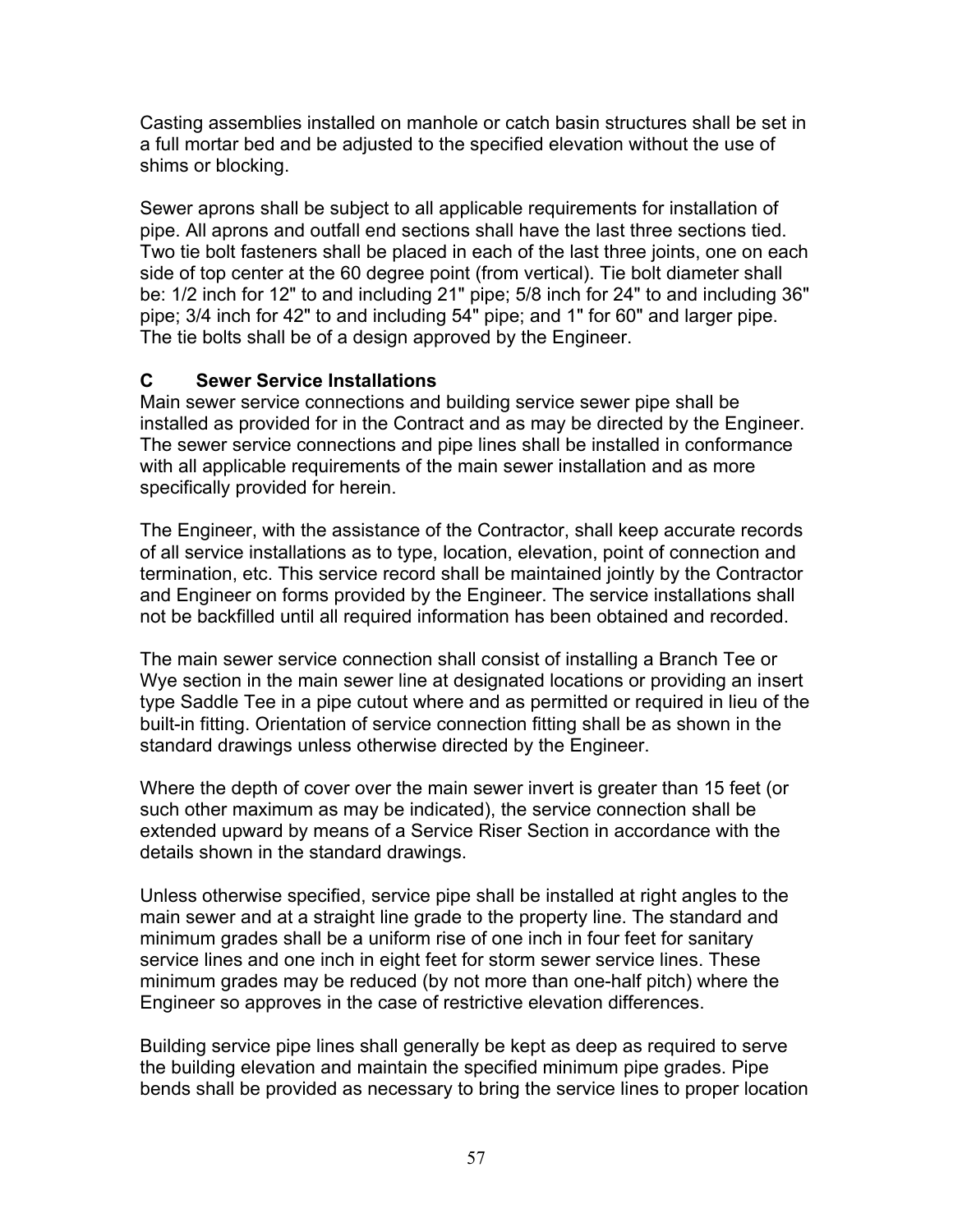<span id="page-57-0"></span>and grade. Pipe bends shall not exceed 22-1/2 degrees without approval of the Engineer.

Unless otherwise indicated, service pipe installation shall terminate at property line or as designated on the Plans, with a gasketed plug placed in the end, at which point the Contractor shall furnish and set a 4 x 4 inch wooden timber 6 feet to 8 feet in length embedded 4 feet below grade, or approved steel post to mark the exact end of pipe. The timber or post shall be set vertically, with the top 2 feet painted green.

Wherever service line connections to the main sewer are permitted or required to be made by the open cut-out method in the absence of a built-in Tee or Wye fitting, the connection shall be made by using an approved type of Saddle Tee fitting. The pipe cut-out shall be made with an approved type coring machine or by other approved methods producing a uniform, smooth circular cut-out as required for proper fit. The cut-out discs shall be retrieved and shall not be allowed to remain within the main sewer pipe. The Saddle Tee shall be securely fastened to the main sewer pipe by means of epoxy resin or other approved adhesive. The entire connection fitting shall be encased in concrete to a minimum thickness of six inches and as may be shown in the standard drawings.

Wherever service line connections to the main sewer are required to be made by means of built-in Branch Tee or Wye fittings, the Contractor shall, in the absence of such fitting, remove a section of the main sewer pipe and replace it with the required Branch Tee or Wye section connected by means of an approved sleeve coupling.

Sanitary sewer service lines shall not be connected to a manhole at an elevation more than 24 inches above the crown of the outgoing sewer. Where the elevation difference is greater than 24 inches, the connection shall be made by means of an Outside Drop Connection in accordance with the details shown in the standard drawings.

All pipe and fitting openings at temporary terminal points shall be fitted with suitable plugs or shall be bulkheaded as required for the main sewer pipe.

#### **D Manhole and Catch Basin Structures**

Manholes, catch basins, and other special access structures shall be constructed at designated locations as required by the Plans and in accordance with any standard detail drawings or special design requirements given therefor.

Unless otherwise specified or approved, manholes and catch basins shall be constructed on a precast or cast-in-place concrete base and the barrel riser sections, cone section and top adjusting rings shall all be of precast concrete. All units shall be properly fitted and sealed to form a completely watertight structure. Barrel and cone height shall be such as to permit placement of at least two and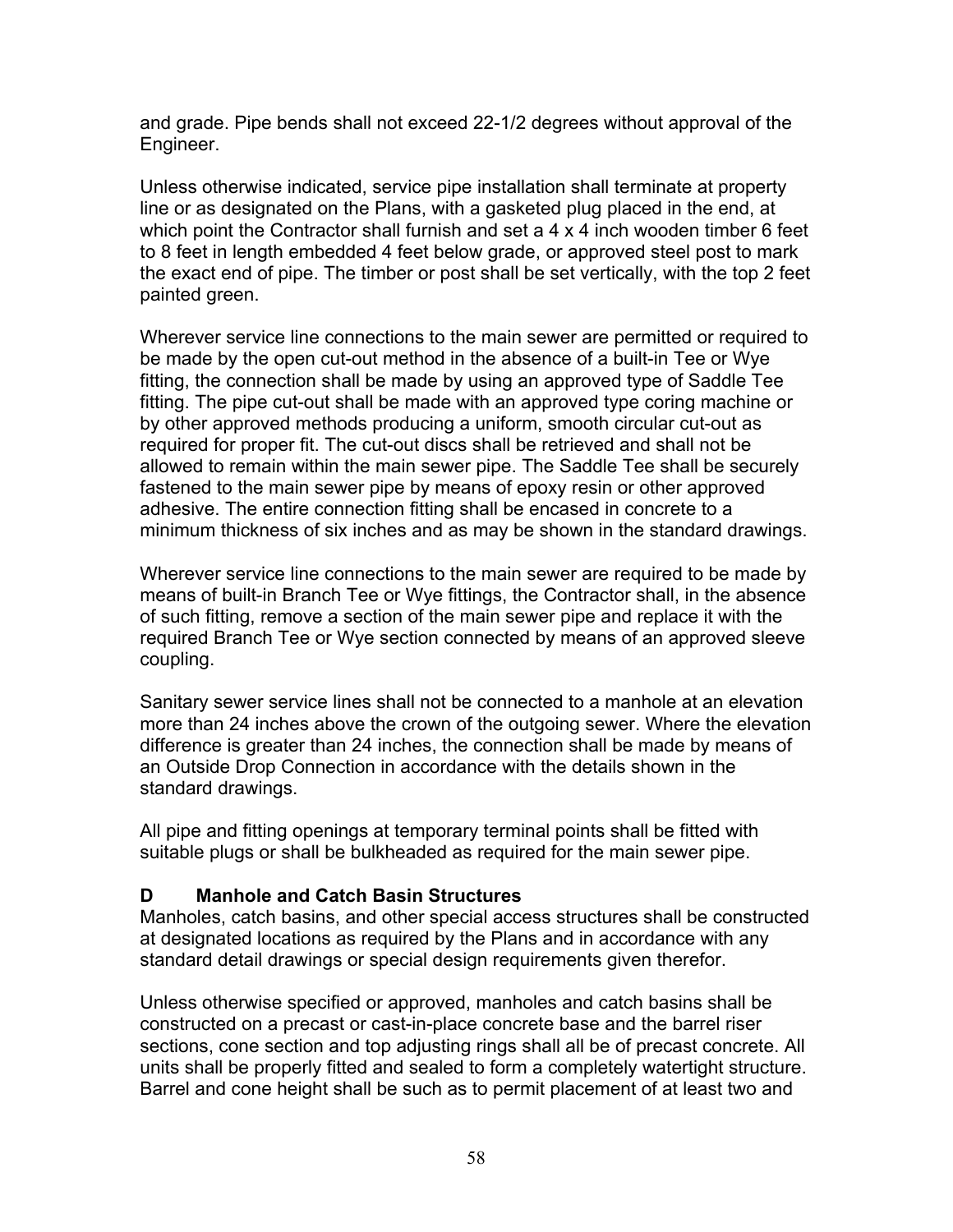<span id="page-58-0"></span>not more than six standard two-inch precast concrete adjusting rings or as shown on the plan immediately below the casting assembly.

Unless otherwise specified or approved, manholes and catch basins shall have an inside barrel diameter at the bottom of 48 inches minimum and the inside diameter at the top of the cone section and all adjusting rings shall be of the same size and shape as the casting frame. Casting assemblies shall be as specified in the Plans. Catch basin grate elevation shall be adjusted as necessary to maintain the required dip below normal gutter grade. as shown on the plans.

Concrete cast-in-place base shall be poured on undisturbed or firmly compacted foundation material which shall be trimmed to proper elevation. The bottom riser section shall be set in fresh concrete or mortar and all other riser section joints of the tongue and groove design shall be sealed with rubber gaskets. The concrete base under an outside drop connection shall be monolithic with the manhole base.

Wherever special designs so require or permit, and as otherwise may be approved by the Engineer, a precast concrete base may be used or the structure may be constructed with solid sewer brick or block units or with cast-in-place concrete. Any combination of cast-in-place concrete and brick or block mortar construction will be allowed and may be required where it is impossible to complete the construction with standard precast manhole sections.

All annular wall space surrounding the inplace storm sewer pipes shall be completely filled with mortar or concrete, and the inside bottom of each manhole and catch basin shall be shaped with fresh concrete to form free flow through invert troughs as directed.

#### **E Reconnecting Existing Facilities**

Disposition of abandoned facilities and reconnection of existing facilities shall be as provided for in the Plans, Specifications, and Special Provisions.

#### **F Sanitary Sewer Leakage Testing**

All sanitary sewer lines, including service connections, shall be substantially watertight and shall be tested for excessive leakage upon completion and before connections are made to the service by Others. Each test section of the sewer shall be subjected to exfiltration testing, either by hydrostatic or air test method as described below and at the Contractor's option. The requirements set forth for maximum leakage shall be met as a condition for acceptance of the sewer section represented by the test.

If the ground water level is greater than three feet above the invert elevation of the upper manhole and the Engineer so approves, infiltration testing may be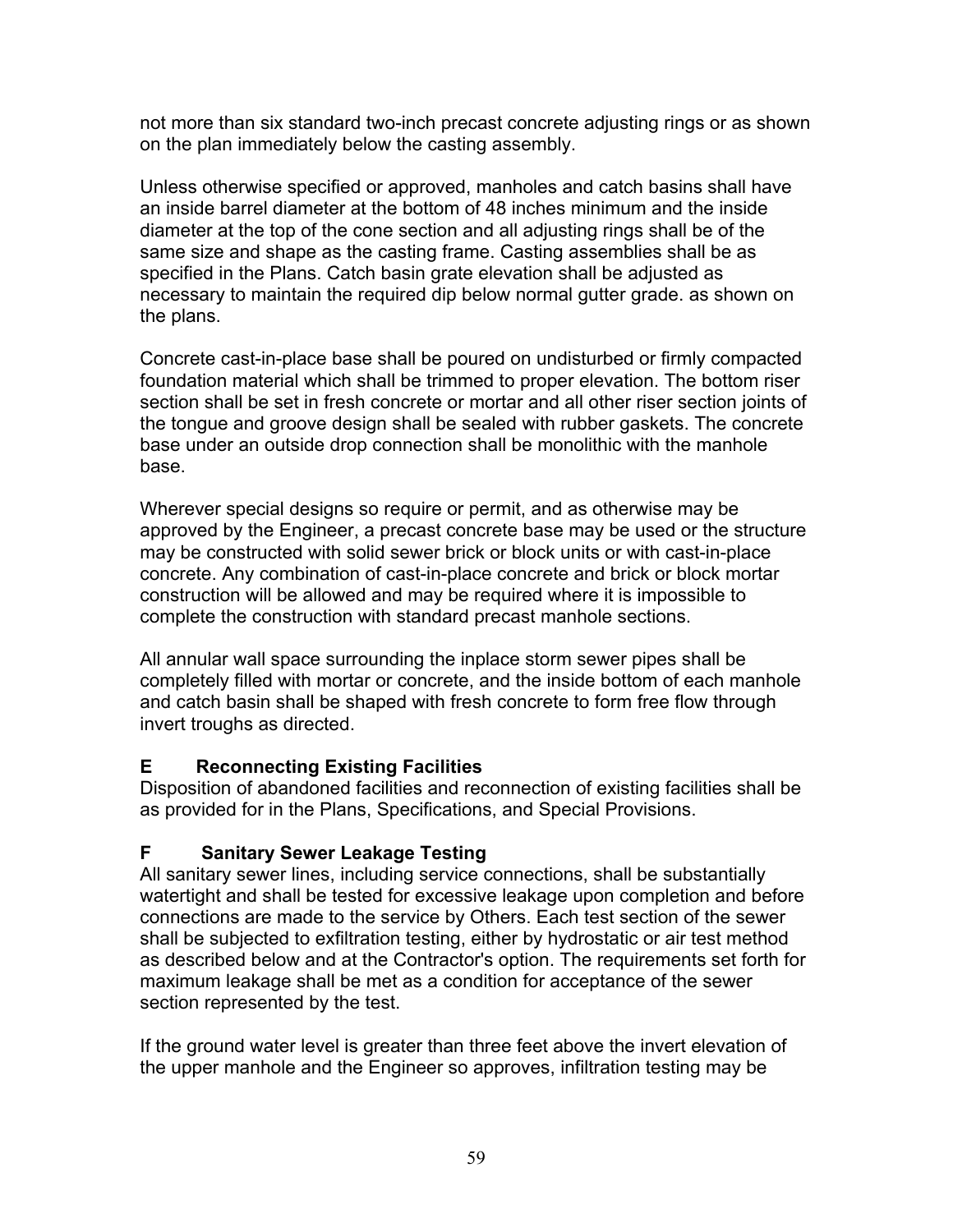<span id="page-59-0"></span>allowed in lieu of the exfiltration testing, in which case the allowable leakage shall be the same as would be allowed for the Hydrostatic Test.

All testing shall be performed by the Contractor without any direct compensation being made therefore, and the Contractor shall furnish all necessary equipment and materials, including plugs and standpipes as required.

#### **F1 Air Test Method**

The pipeline shall be sealed with plug whose sealing length is greater than the diameter of the pipe and constructed in such a nature that it will not require external blocking or bracing and maintain a seal against the line's test pressure.

All wyes, tees, outlets or ends of lateral streets shall be suitably capped and braced to withstand the internal pressures. Such caps or plugs shall be easily removable.

One plug shall be tapped for the air supply hose and the return air pressure hose. The air supply hose, connected from the compressor to the plug shall be a throttling valve, bleeding valve and shut off valve for control. The air pressure tap shall have a sensitive pressure gauge, 0 to 10 psi range, protected by a gauge cock and a pressure relief valve set at 10 psi.

In performing the test, air is added slowly to the pipeline until pressure inside the pipeline reaches 4.0 psi. If air is added too rapidly, the test accuracy will decrease because a change in temperature also has an effect on the change in pressure. When the air pressure inside the pipeline reaches 4.0 psig above external hydrostatic pressure, the supply air is stopped. A minimum two-minute time interval is allowed for the temperature difference to stabilize before the actual test is performed. If the air pressure drops below 3.5 psig during this time interval, more air will be supplied to the pipeline and throttled to maintain a pressure between 3.5 psig and 4.0 psig for a minimum of two minutes after which time the supply air will be shut off.

The portion of line being tested shall be accepted if the portion under test does not lose air at a rate greater than 0.0015 cfm per square foot (for PVC) or 0.003 cfm per square foot (for RCP) per internal pipe end area at an average pressure of 3.0 psig greater than any back pressure exerted by groundwater that may be over the pipe at the time of test.

The test shall be accomplished by determining the time in minutes for the pressure to decrease from 3.5 psig to 3.0 psig greater than the average groundwater that may be over the pipe. That time shall not be less than the time shown on the given diameter in the following table: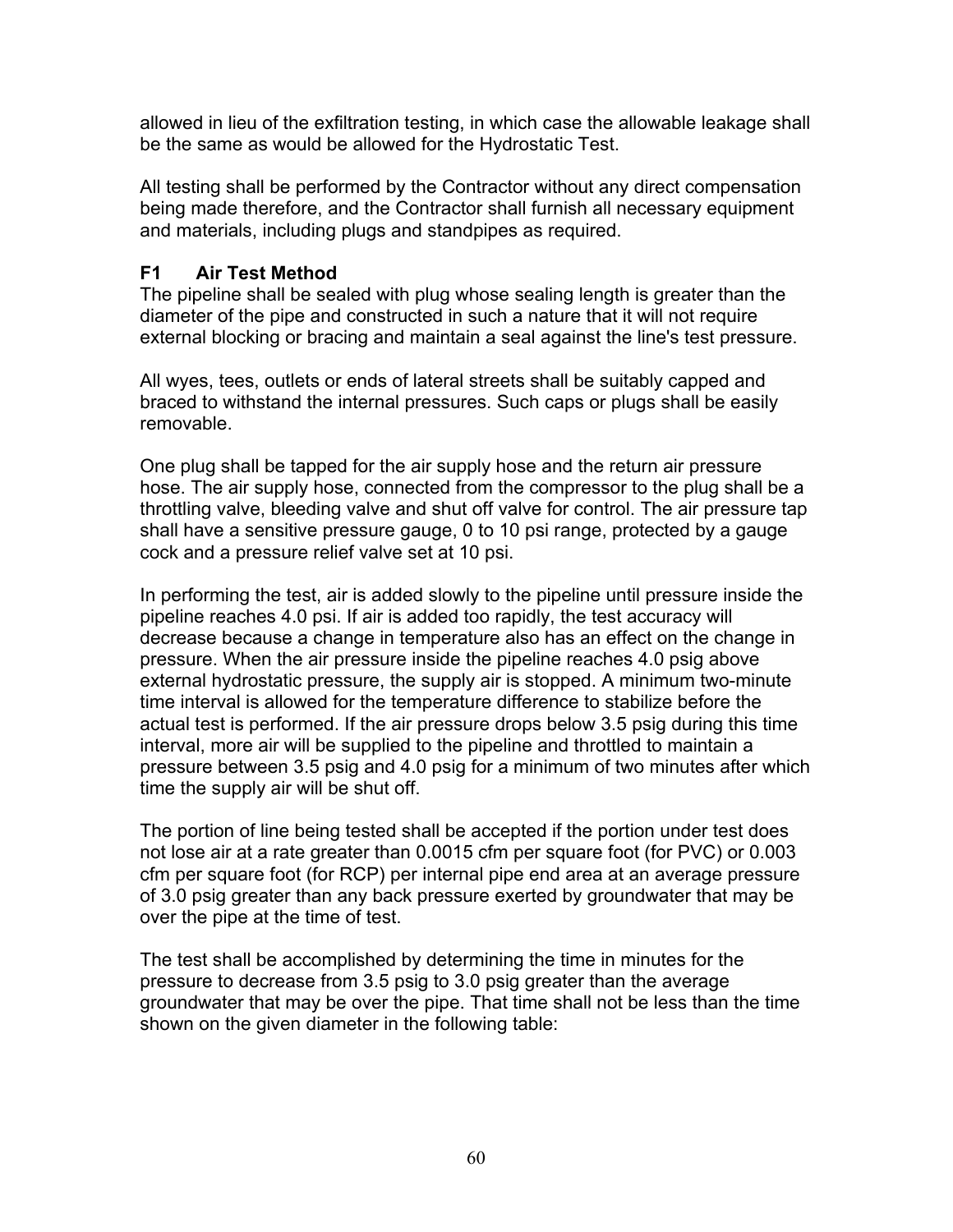<span id="page-60-0"></span>

|      | Minutes for PVC Minutes for RCP |
|------|---------------------------------|
| 1.9  | 1.0                             |
| 2.8  | 1.4                             |
| 3.8  | 1.9                             |
| 4.7  | 2.4                             |
| 5.7  | 2.9                             |
| 7.1  | 3.4                             |
| 8.5  | 4.3                             |
| 9.9  | 5.0                             |
| 11.3 | 5.7                             |
|      |                                 |

If the pipeline fails to meet the requirements of the test, the Contractor shall, at their own expense, determine the source of leakage and then repair or replace all defective material and/or workmanship.

In determining the pressure greater than the average groundwater, the groundwater height in feet above the pipeline must be measured.

When the water elevation has been established, the height in feet above the pipeline shall be divided by 2.31 and that pressure added to gauge pressure of test.

A table for converting water height to gauge pressure is as follows:

| <b>Groundwater Level over</b><br><b>Top of Pipeline</b> | <b>Added Pressure to be Applied</b><br>to Gauge Pressure Readings |  |
|---------------------------------------------------------|-------------------------------------------------------------------|--|
| 1 foot                                                  | $0.43$ psig                                                       |  |
| 2 feet                                                  | $0.86$ psig                                                       |  |
| 3 feet                                                  | $1.29$ psig                                                       |  |
| 4 feet                                                  | $1.72$ psig                                                       |  |
| 5 feet                                                  | $2.16$ psig                                                       |  |
| 6 feet                                                  | $2.59$ psig                                                       |  |
| 7 feet                                                  | 3.01 psig                                                         |  |
| 8 feet                                                  | $3.44$ psig                                                       |  |
| 9 feet                                                  | 3.87 psig                                                         |  |
| 10 feet                                                 | 4.30 psig                                                         |  |

#### **F2 Hydrostatic Test Method**

After bulkheading the test section, the pipe shall be subjected to a hydrostatic pressure produced by a head of water at a depth of three feet above the invert elevation of the sewer at the manhole of the test section. In areas where ground water exists, this head of water shall be three feet above the existing water table.

The water head shall be maintained for a period of one hour during which time it will be presumed that full absorption of the pipe body has taken place, and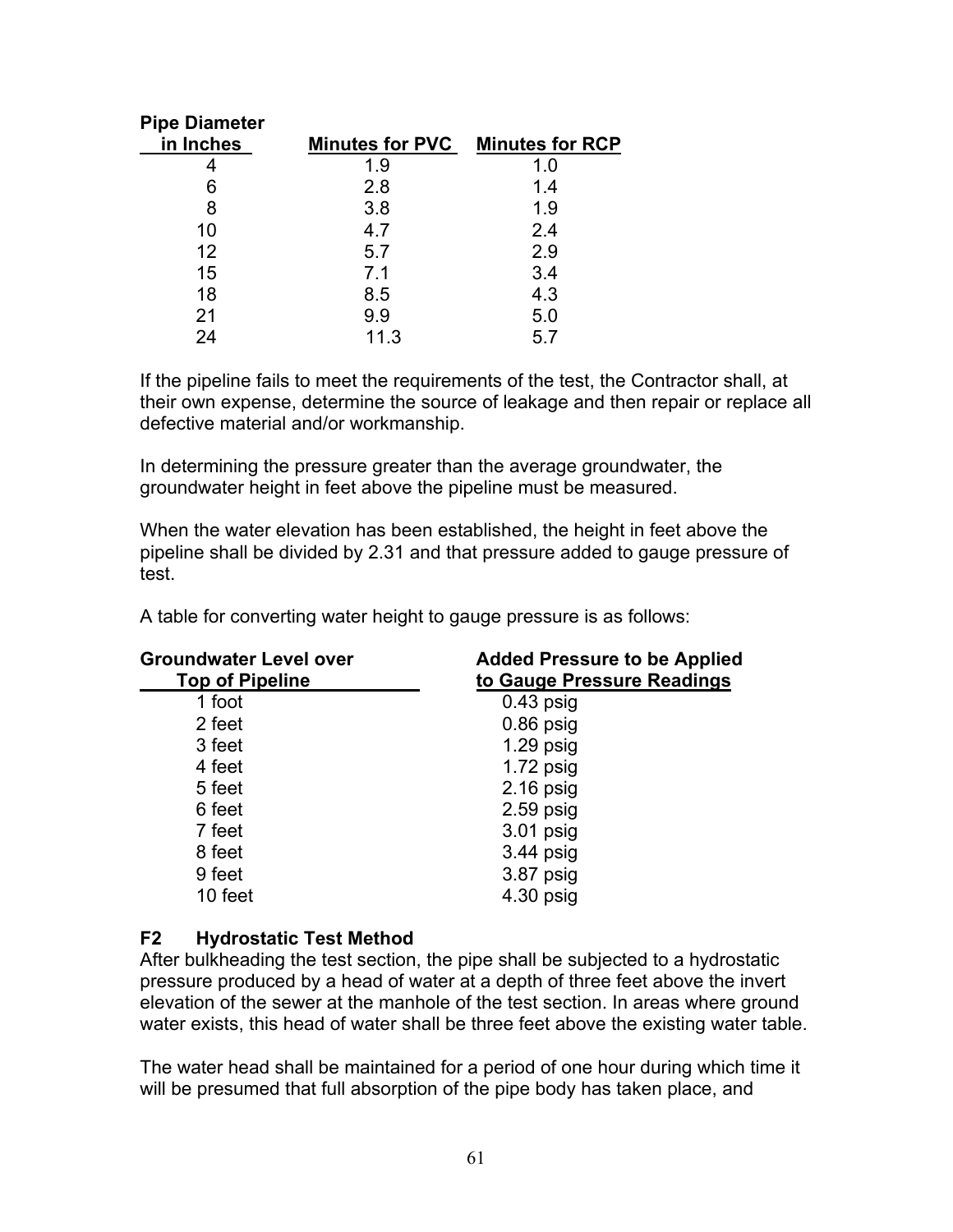<span id="page-61-0"></span>thereafter for an extended period of one hour the water head shall be maintained as the test period. During the one hour test period, the measured water loss within the test section, including service stubs, shall not exceed the Maximum Allowable Loss (in Gallons Per Hour per 100 Feet of Pipe) given below for the applicable Main Sewer Diameter.

| <b>Main Sewer Diameter</b><br>(In Inches)                 | Maximum Allowable Loss*<br>(In Gallons Per Hour Per 100 Feet) |
|-----------------------------------------------------------|---------------------------------------------------------------|
| 6                                                         | 0.5                                                           |
| 8                                                         | 0.6                                                           |
| 10                                                        | 0.8                                                           |
| 12                                                        | 1.0                                                           |
| 15                                                        | 1.2                                                           |
| 18                                                        | 1.4                                                           |
| 21                                                        | 17                                                            |
| 24 & Larger                                               | 1.9                                                           |
| rd en 100 Collens Der Day Der Dine Diemeter Ineb Der Mile |                                                               |

\* Based on 100 Gallons Per Day Per Pipe Diameter Inch Per Mile

If measurements indicate exfiltration within a test action section is not greater than the allowable maximum, the section will be accepted as passing the test.

#### **F3 Test Failure and Remedy**

In the event of test failure on any test section, testing shall be continued until all leakage has been detected and corrected to meet the requirements. All repair work shall be subject to approval of the Engineer. Introduction of sealant substances by means of the test water will not be permitted.

Unsatisfactory repairs or test results may result in an order to remove and replace pipe as the Engineer considers necessary for test conformance. All repair and replacement work shall be at the Contractor's expense.

# **G Deflection Test**

Deflection tests shall be performed on all plastic gravity sewer pipes. The test shall be conducted after the sewer trench has been backfilled to the desired finished grade and has been in place for 30 days.

The deflection test shall be performed by pulling a rigid ball or nine-point mandrel (Mn/DOT Technical Memorandum 98-24-B-01 or latest revision) through the pipe without the aid of mechanical pulling devices. The ball or mandrel shall have a minimum diameter equal to 95% of the actual inside diameter of the pipe. The maximum allowable deflection shall not exceed five percent of the pipe's internal diameter. The line will be considered acceptable if the mandrel can progress through the line without binding. The time of the test, method of testing, and the equipment to be used for the test shall be subject to the approval of the Engineer.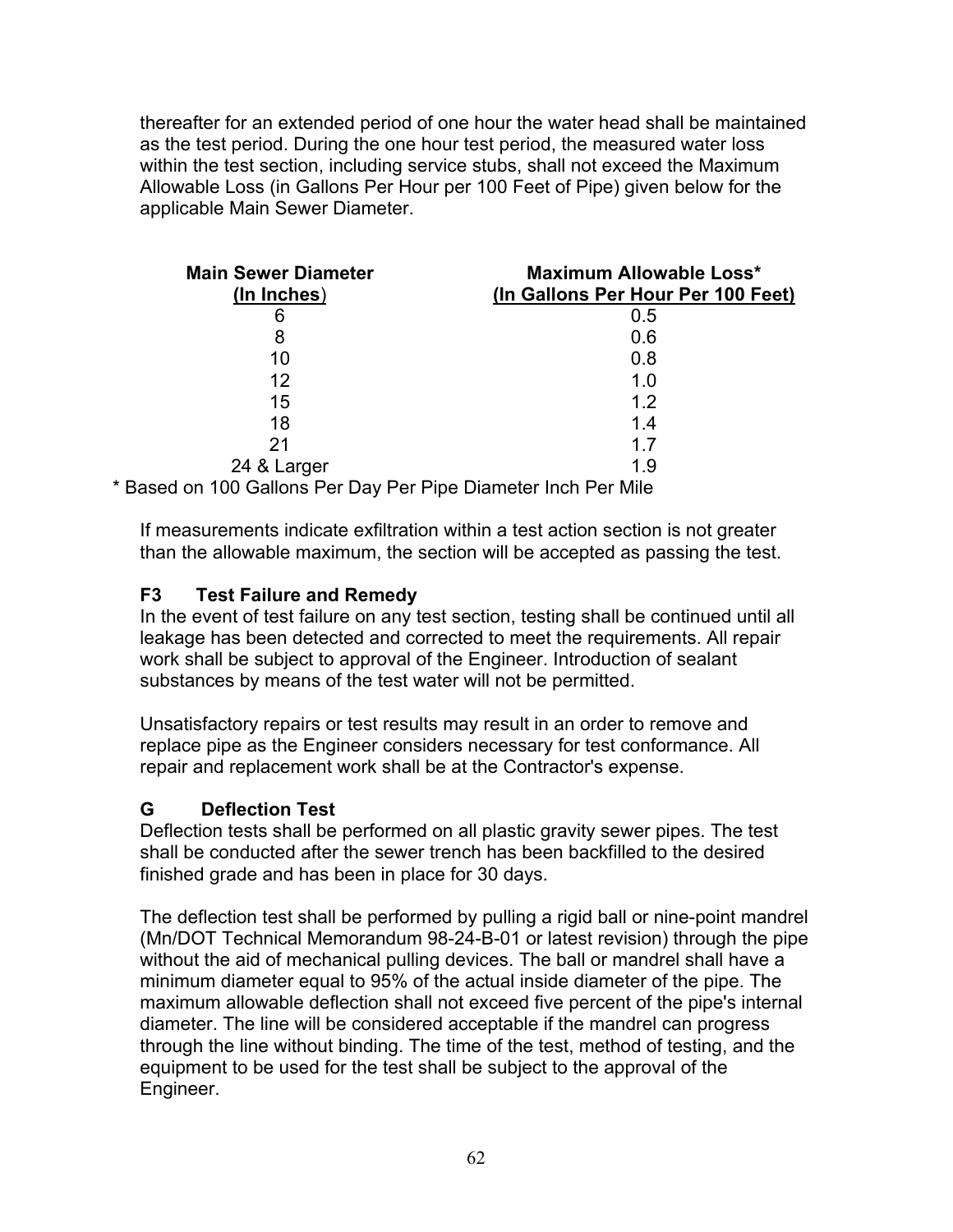<span id="page-62-0"></span>All testing shall be performed by the Contractor at his expense without any direct compensation being made therefor, and he shall furnish all necessary equipment and materials required.

# **G1 Test Failure and Remedy**

In the event of test failure on any test section, the section shall be replaced, with all repair work subject to approval of the Engineer. The replaced section shall be retested for leakage and deflection in conformance with the specifications contained herein. All repairs, replacement, and retesting shall be at the Contractor's expense.

# **H Televising**

Sewer line televising may be required by the Engineer, at the cost of the Contractor, if visual inspection, leakage testing, or deflection testing indicate the sewer has not been constructed in accordance with these specifications and the requirements of the Plans, Specifications, and Special Provisions.

# **2621.4 METHOD OF MEASUREMENT**

All items will be measured separately according to design designation as indicated in the Pay Item name and as may be detailed and defined in the Plans, Specifications, or Special Provisions. Pipe will generally be designated by size (inside diameter or span), strength class, kind or type, and laying condition.

Complete-in-place items shall include all component parts thereof as described or required to complete the unit, but excluding any excesses covered by separate Pay Items. Linear measurement of piping will include the running length of any special fittings (tees, wyes, elbows, gates, etc.) installed within the line of measure between specified terminal points.

# **A Sewer Pipe**

Sewer pipe of each design designation will be measured by length in linear feet along the line of pipe. Terminal points of measurement will be the pipe end at free outlets; the point of connection with inplace pipe; the center of manholes or catch basins; the point of centerline intersections at branch fittings; or the point of juncture with other appurtenances or units as defined.

Separation of quantities according to "depth zone classification", when so designated in the Pay Item, will be determined by depth of pipe invert below the ground surface profile.

# **B Manholes**

Manholes of each design designation will be measured by number of each constructed complete-in-place, including the base and castings as required, but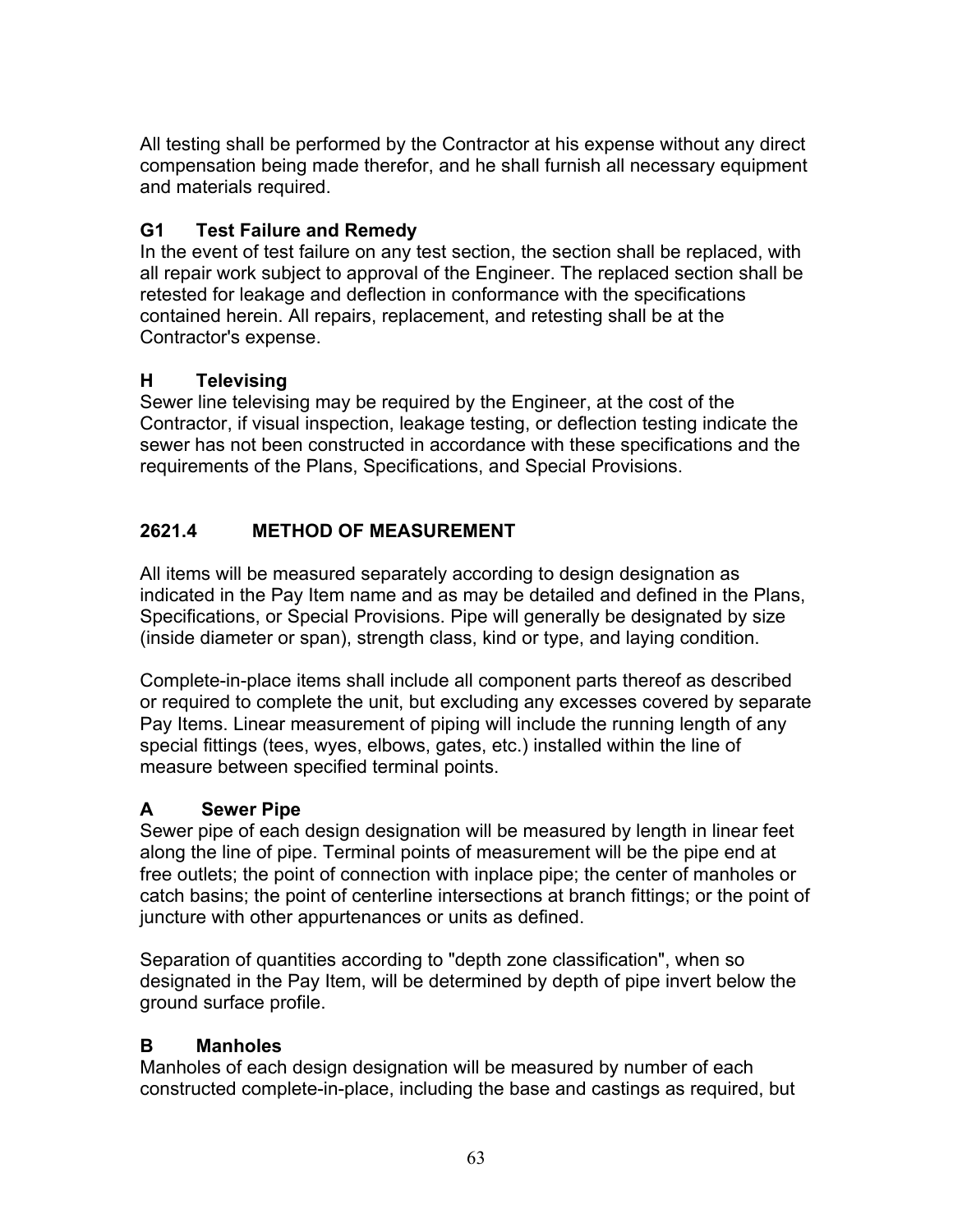<span id="page-63-0"></span>excluding any excess depth greater than 8.0 feet measured from top of manhole cover to invert elevation of lowest pipe.

Excess manhole depth of each design designation will be measured by the linear foot difference in depth between the 8.0 feet allowed as standard and the actual increased depth as constructed.

# **C Catch Basins**

Catch basins of each design designation will be measured by number of each constructed complete-in-place, including the base and castings as required, but excluding any excess depth greater than 5.0 feet measured from top of grate (low point) to invert elevation of lowest outlet pipe.

Excess catch basin depth of each design designation will be measured by the linear foot difference in depth between the 5.0 feet allowed as standard and the actual increased depth as constructed.

# **D Outside Drop Connection**

Outside drop connections of each design will be measured by number of each constructed complete-in-place, including granular encasement, fittings, and any special piping details as required, including two holes into existing manholes for the drop connection, but excluding any excess vertical drop greater than 2.0 feet measured between invert of high pipe inlet and invert of low pipe outlet.

Excess drop connection depth will be measured by the linear foot difference in vertical drop between the 2.0 feet allowed as standard and the actual increased vertical drop as constructed.

# **E Service Connection**

Service Connections of each design will be measured by number of each constructed complete-in-place as specified.

# **F Service Pipe**

Service pipe of each design will be measured separately by length in linear feet, horizontally along the line of installation, between the service end and the point of juncture with the main pipe connection fitting.

# **G Special Pipe Fittings**

Special pipe fittings (wyes, tees, bends, etc.) of each design designation will be measured by number of each installed complete-in-place as specified, but excluding any such fittings required to be installed as a component part of any other Work Unit.